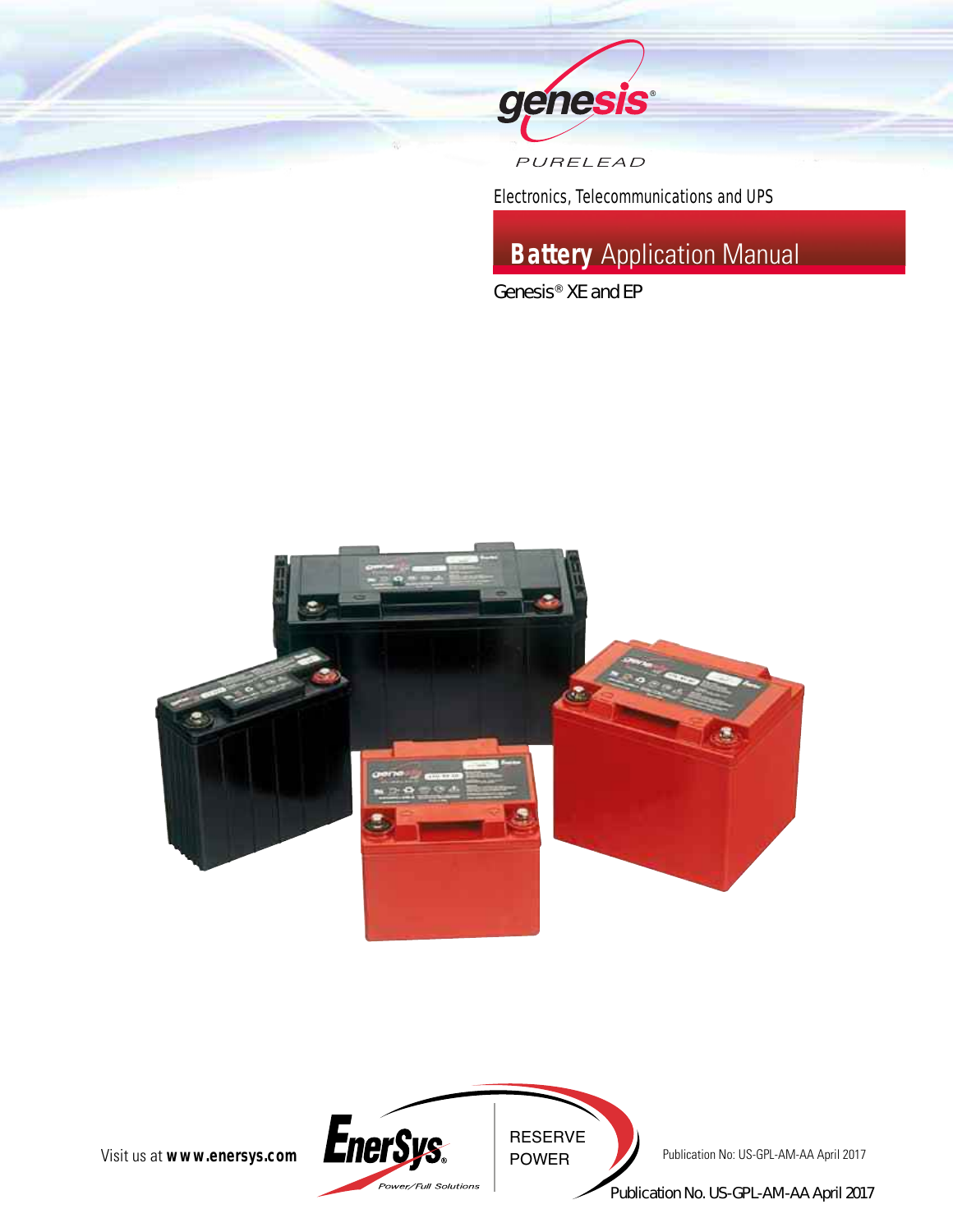

# **Preface to the Eighth Edition**

This edition of the Genesis® battery Application Manual has been necessitated by several factors. First is to outline the Genesis XE range of batteries, packaged to offer the same superior performance characteristics of the Genesis EP battery in more physically demanding applications such as high temperature and high vibration environments.

Appendix A offers in-depth constant current (CC) and constant power (CP) performance data and graphs for the full range of Genesis XE batteries to several end voltages. Appendix B offers the same information for the EP series.

# **Table of Contents**

|                | <b>Preface to the Eighth Edition</b>                                        | 2     |
|----------------|-----------------------------------------------------------------------------|-------|
|                | <b>Chapter 1: Introducing the Genesis Battery</b>                           | 3     |
| 1.1            | Background                                                                  | 3     |
| 1.2            | Transportation classification                                               | 3     |
| 1.3            | UL component recognition                                                    | 3     |
| 1.4            | Non-halogenated plastics                                                    | 3     |
| 1.5            | Key Genesis benefits                                                        | 3     |
|                | <b>Chapter 2: Technical Information</b>                                     | 4     |
| 2.1            | Introduction                                                                | 4     |
| 2.2            | Choosing the right Genesis version                                          | 4     |
| 2.3            | <b>Battery life</b>                                                         | 4     |
| 2.4            | Constant-power and constant-current discharge performance                   | 5     |
| 2.5            | Charging characteristics & requirements                                     | 6     |
| 2.6            | Constant-voltage (CV) regime                                                | 7     |
| 2.7            | Constant-current (CC) regime                                                | 7     |
| 2.8            | Three-step (IUU) charge profile                                             | 8     |
| 2.9            | Storage characteristics                                                     | 9     |
| 2.10           | Self discharge                                                              | 9     |
| 2.11           | Open circuit voltage (OCV) and state of charge (SOC)                        | 10    |
| 2.12           | Procedure to recover overdischarged batteries                               | 10    |
|                | <b>Chapter 3: General Test Data</b>                                         | 11    |
| 3.1            | Introduction                                                                | 11    |
| 3.2            | Thermal runaway test                                                        | 11    |
| 3.3            | Gassing test                                                                | 11    |
| 3.4            | DIN standard overdischarge recovery test                                    | 12    |
| 3.5            | High temperature storage recovery test                                      | 12    |
| 3.6            | Altitude test                                                               | 12    |
| 3.7            | Accelerated float life test                                                 | 12    |
| 3.8            | Performance test at different temperatures                                  | 13    |
|                |                                                                             | 13    |
| 4.1            | <b>Chapter 4: Installation, Operation &amp; Maintenance</b><br>Introduction | 13    |
| 4.2            | Receiving the shipment                                                      | 13    |
| 4.3            | Storage                                                                     | 13    |
| 4.4            | Installation                                                                | 13    |
| 4.4.1          | Temperature                                                                 | 14    |
| 4.4.2          | Ventilation                                                                 | 14    |
| 4.4.3          | Security                                                                    | 14    |
|                |                                                                             | 14    |
| 4.4.4<br>4.4.5 | Mounting                                                                    | 14    |
|                | Torque                                                                      |       |
| 4.5            | Parallel strings                                                            | 14    |
| 4.6            | Discharging                                                                 | 14    |
|                | <b>Appendix A: Genesis XE Discharge Characteristics</b>                     | 15-24 |
|                | <b>Appendix B: Genesis EP Discharge Characteristics</b>                     | 25-31 |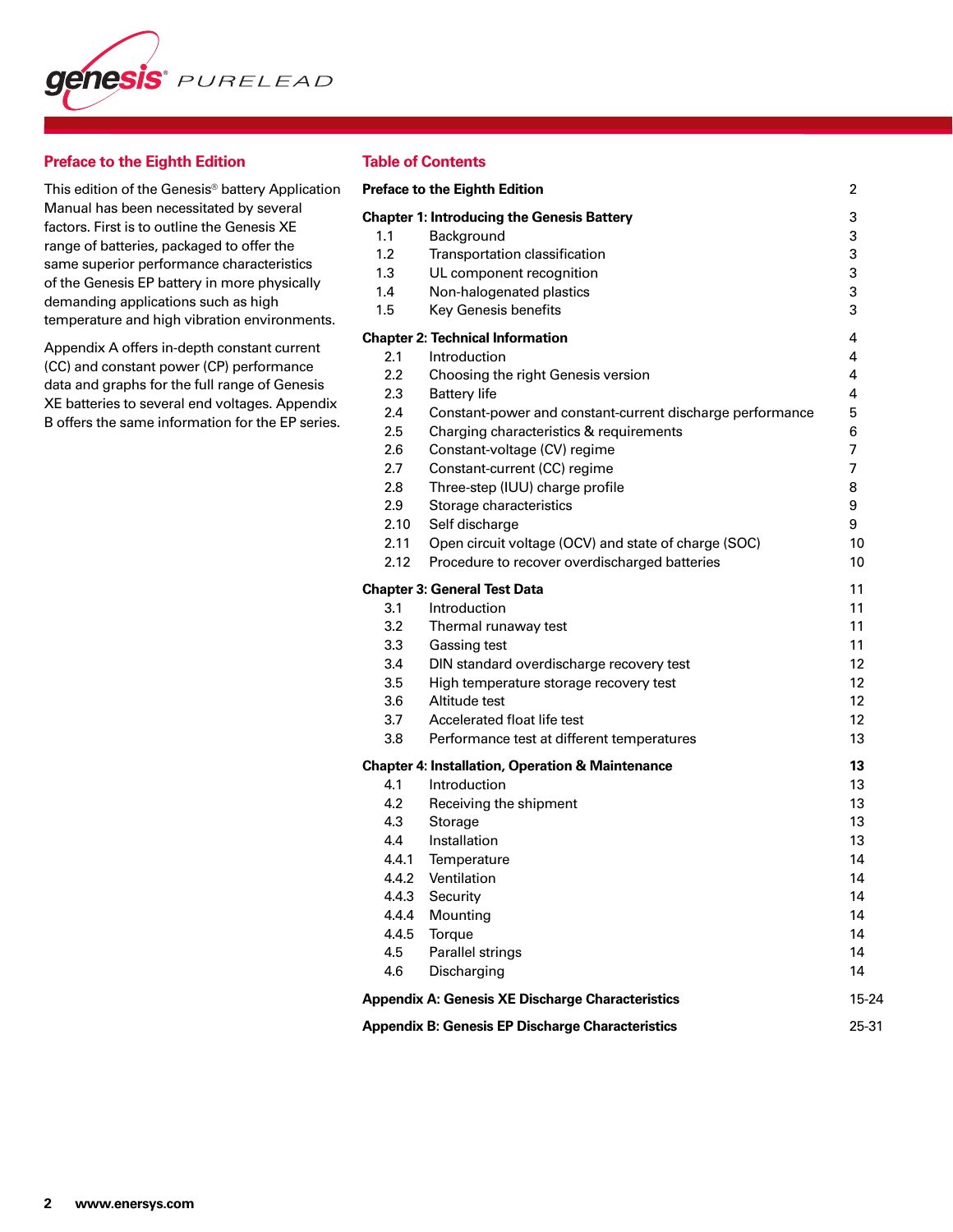# **Chapter 1: Introducing**

# **Introducing the Genesis® EP and XE batteries**

#### **1.1 Background**

Since its introduction in the early 1990s, the Genesis® Thin Plate Pure Lead (TPPL) battery has established itself as a premium high performance battery suitable for a wide range of demanding applications. Today, TPPL technology can be found in applications as diverse as emergency power, avionics, medical, military and consumer equipment.

The Genesis TPPL battery is offered in either the EP or XE version, and Table 2.2.1 shows the differences between the two versions.

#### **1.2 Transportation classification**

Effective September 30, 1995, Genesis batteries were classified as "nonspillable batteries", and are excepted from the Department of Transportation's (DOT) comprehensive packaging requirements if the following conditions are satisfied: (1) The battery is protected against short circuits and is securely packaged and (2)The battery and outer packaging must be plainly and durably marked "NONSPILLABLE" or "NONSPILLABLE BATTERY". Genesis EP and XE battery shipments from the Warrensburg plant, will be properly labeled in accordance with applicable regulations. **Packaging changes performed at other locations may require additional labeling, since in addition to the battery itself containing the required marking, the outer packaging of the battery must also contain the required marking: "NONSPILLABLE" or "NONSPILLABLE BATTERY".**

Genesis EP and XE batteries have been tested and determined to be in compliance with the vibration and pressure differential tests contained in 49 CFR § 173.159(d). **Table 1.5.1:** 

# Because Genesis EP and XE batteries are classified as "Nonspillable" and meet the conditions, [from § 173.159(d)] they do not have an assigned UN number nor do they require additional DOT hazard labeling.

#### **1.3 UL component recognition**

All Genesis EP and XE batteries are recognized as UL components.

#### **1.4 Non-halogenated plastics**

As the world becomes more environmentally aware, EnerSys® is striving to provide the most environmentally friendly products possible. With this in mind, we are proud to say that the plastics used in our Genesis battery line are non-halogenated and therefore do not contain any of the following materials:

- Polybrominated biphenyls (PBB)
- Polybrominated biphenyl ethers (PBBE)
- Polybrominated biphenyloxides (PBBO)
- Polybrominated diphenyl ethers (PBDPE)
- Polybrominated diphenyl oxides (PBDPO)
- Tetrabromobisphenol-A (TBBA)
- Deca-bromo biphenyl ethers (DBBPE's).

The battery meets the non-halogenated flame retardancy requirements of UL 94V-0 by using plastics with nonhalogenated flame retardants.

### **1.5 Key Genesis benefits**

Table 1.5.1 lists some of this battery's features and benefits. Genesis EP and XE batteries are well suited for any application high rate, low rate, float or deep discharge cycling.

| <b>Feature</b>                                  | <b>Benefit</b>                                                                                                    |
|-------------------------------------------------|-------------------------------------------------------------------------------------------------------------------|
| High volumetric and gravimetric power densities | More power in less space and weight                                                                               |
| Thin plate design                               | Superior high rate discharge capability                                                                           |
| Low internal resistance                         | Flatter voltage profile under high-rate discharge;<br>excellent low temperature performance <sup>1</sup>          |
| Negligible gassing under normal charge          | Safe for use in human environments such as offices and hospitals.<br>Must be installed in non-gastight enclosures |
| <b>Maintenance-free terminals</b>               | True fit-and-forget battery                                                                                       |
| <b>Flexible mounting orientation</b>            | Battery may be installed in any position except inverted                                                          |
| <b>Rugged construction</b>                      | Tolerant of high shock and vibration environments, especially the XE version                                      |
| <b>Advanced manufacturing techniques</b>        | High reliability and consistency                                                                                  |
| Very high purity lead-tin grid                  | Lower corrosion rates and longer life                                                                             |
| Non-halogenated flame retardant case and cover  | Meets UL 94 V-0 requirement, with an LOI >28%                                                                     |
| Excellent high-rate recharge capability         | Allows >90% recharge in under an hour                                                                             |
| Low self-discharge                              | Longest shelf life among VRLA batteries (2 years at 77°F (25°C))                                                  |
| <b>Wide operating temperature</b>               | -40°F (-40°C) to +176°F (80°C)                                                                                    |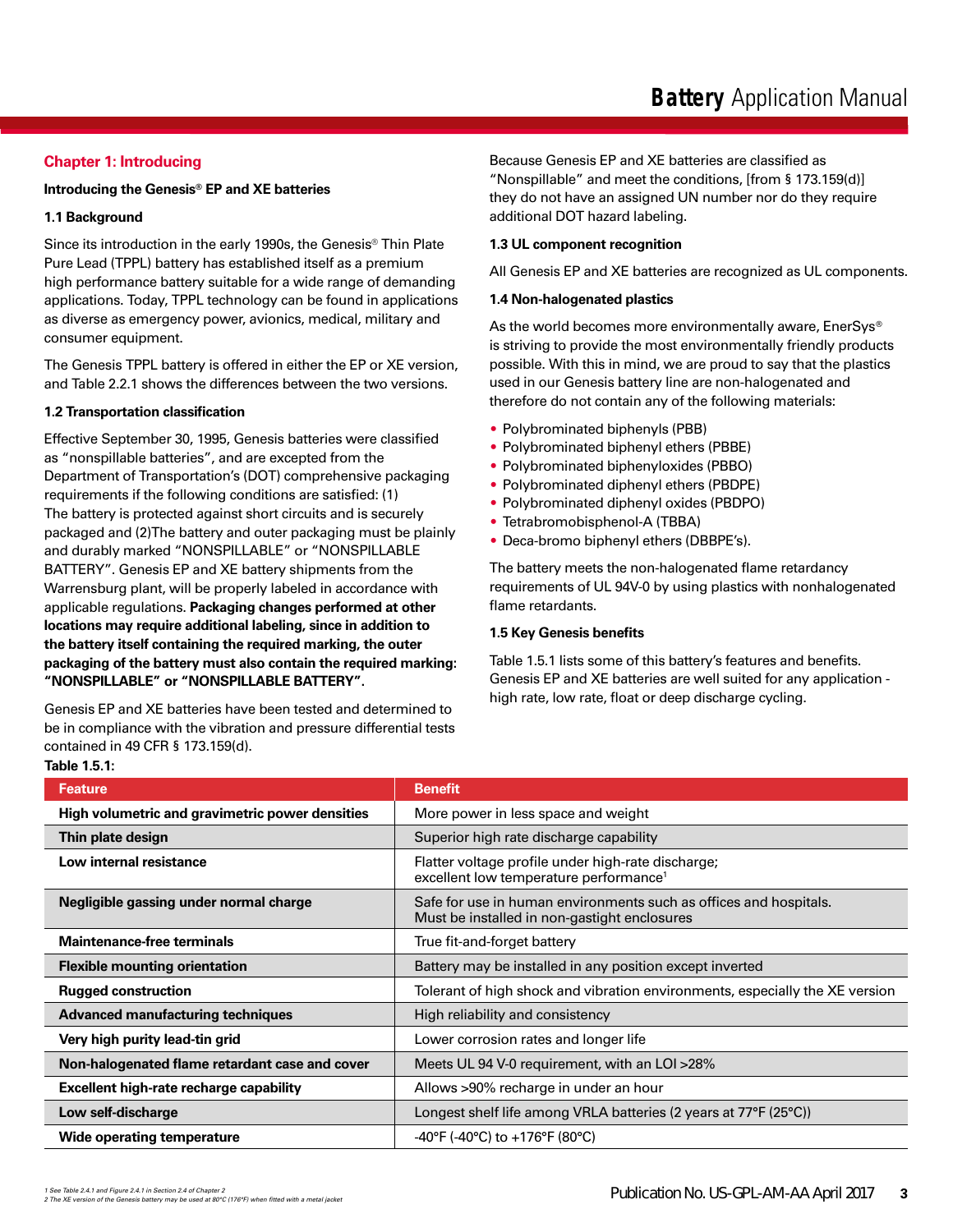

### **Chapter 2**

### **Technical Information**

# **2.1 Introduction**

This section is at the heart of this manual. Because of the wide variety of data and information included in this chapter, it is divided into smaller, self-contained sections, allowing the reader to locate specific information in the quickest possible time.

#### **2.2 Choosing the right Genesis® battery**

As mentioned before, the Genesis<sup>®</sup> pure lead-tin battery is available in EP and XE versions. The EP battery is adequate under most operating conditions.

Special application situations such as high ambient temperature or high shock and vibration require the XE version.

Table 2.2.1 summarizes the differences between the two versions and is designed to help you choose the right version for your application. In this table, the differences are highlighted in **red boldfaced**.

### **Table 2.2.1: Choosing the right Genesis® battery**

| <b>Feature</b>                                | <b>Genesis<sup>®</sup> battery EP</b>                                                                   | <b>Genesis<sup>®</sup> battery XE</b>                                                                   |  |
|-----------------------------------------------|---------------------------------------------------------------------------------------------------------|---------------------------------------------------------------------------------------------------------|--|
| <b>Technology</b>                             | Pure lead-tin absorbed glass mat (AGM)                                                                  |                                                                                                         |  |
| Float life @ 2.27 volts per cell (Vpc) charge |                                                                                                         | 10 years @ 77°F (25°C) N/A                                                                              |  |
| <b>Cycle life</b>                             | 400 to 80% Depth of Discharge (DOD)                                                                     |                                                                                                         |  |
| <b>Shock &amp; vibration tolerance</b>        | Good<br><b>Better</b>                                                                                   |                                                                                                         |  |
| <b>Operating temperature range</b>            | • -40°F (-40°C) to 113°F (+45°C)<br>• -40°F (-40°C) to 140°F (+60°C)<br>with metal jacket (denoted EPX) | • -40°F (-40°C) to 113°F (+45°C)<br>• -40°F (-40°C) to 176°F (+80°C)<br>with metal jacket (denoted XEX) |  |
| Shelf life @ 77°F (25°C)                      | 2 years from 100% charged down to 12V per block                                                         |                                                                                                         |  |
| Capacity @ 10-hr. rate                        | $\approx 95\%$<br>100% (reference)                                                                      |                                                                                                         |  |
| Weight                                        | 100% (reference)                                                                                        | $\approx 105\%$                                                                                         |  |
| <b>Dimensions</b>                             | Same footprint                                                                                          |                                                                                                         |  |
| <b>Quick charge</b>                           |                                                                                                         | 6C to 8C charge acceptance at room temperature                                                          |  |
| Overdischarge abuse tolerance                 |                                                                                                         | Exceeds DIN standard for overdischarge recovery                                                         |  |
| High-rate discharge                           | 100% (reference)                                                                                        | $\approx 95\%$                                                                                          |  |
| <b>Flame retardant rating</b>                 | V-0 rated case and cover                                                                                |                                                                                                         |  |
| <b>Case and cover color</b>                   | <b>Black</b><br>Orange                                                                                  |                                                                                                         |  |
| <b>Shipping</b>                               | Air shippable with no restrictions                                                                      |                                                                                                         |  |

#### **2.3 Battery life**

The life expectancy of a Genesis battery depends on the specific application. It is expressed in terms of either cycles or years. While life in years is self-explanatory, a cycle refers to a sequence in which a charged battery is discharged and then recharged. One complete sequence constitutes one cycle. In general, if the battery is to be discharged frequently, cycle life rather than calendar life is more relevant. On the other hand, if the battery is to be used primarily as power backup, calendar life of the battery should be considered.

In situations where one is not quite sure whether the application is cyclic or standby (float), the following criteria may be used to determine the application category:

- *If the average time on charge between two successive discharges is thirty (30) days, the application may be considered to be of a standby (float) nature.*
- *The minimum time between two successive discharges must not be less than fourteen (14) days.*

If either of these two criteria is not satisfied, the application should be considered cyclic.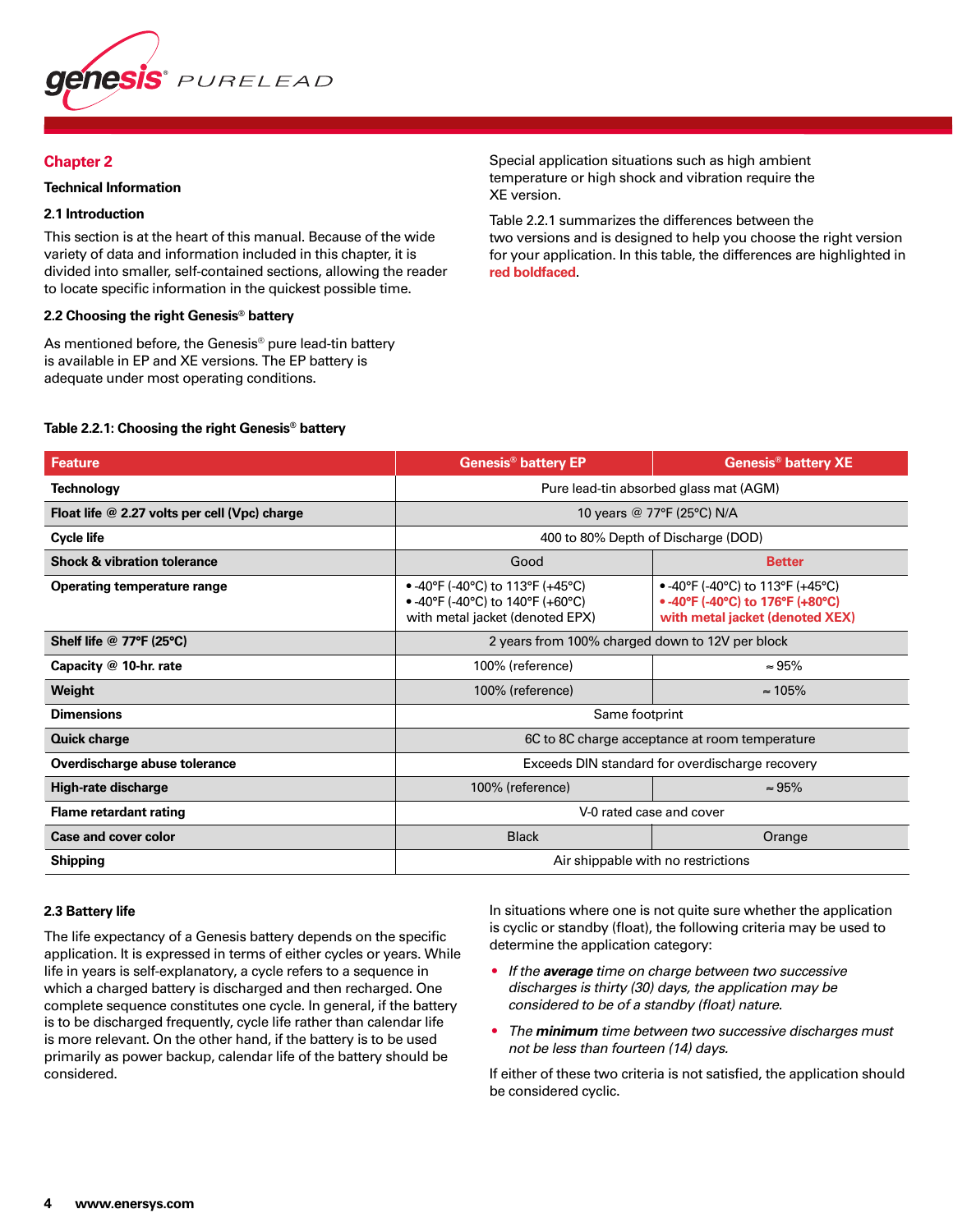While several factors affect the life of a battery, cycle life depends primarily on the depth of discharge (DOD). At a DOD of 80%, the Genesis® battery will deliver about 400 cycles; at 100% DOD, that number decreases to about 320 cycles. **All cycle life estimates assume adequate charging.** Figure 2.3.1 shows the relationship between DOD and cycle life.



**Figure 2.3.1: Cycle life and DOD**

In contrast to cycle life, ambient temperature dramatically affects float life. For roughly every 14°F (8°C) rise in ambient temperature above 77°F (25°C), the float life of a VRLA battery is cut in half. In other words, a 10-year battery at 77°F (25°C) is only a 5-year battery at 91°F (33°C). Additionally, float life is cut in half for every 100mV per cell over the recommended float charge voltage.

The relationship between ambient temperature and expected float life is given by the Arrhenius equation. The equation defines the relationship between the ambient temperature and the rate of internal positive-grid corrosion of the battery, which is the normal process of battery aging.

A key point to note is that the temperature in question is the battery ambient temperature. If the system is in a 77°F (25°C) environment and the battery is installed next to a power transformer where the temperature averages 90°F (32°C), then all battery calculations must be based on 90°F (32°C).

The Arrhenius equation is the theoretical foundation for the relationship used in practice to derive the acceleration factor for a given temperature. The equation is shown below, in which AF is the **acceleration factor** and **T** is the battery ambient temperature in °F.

# **(0.125T-3.125) AF = 2**

As an example, consider a battery in a float applicationat an ambient temperature of 98.6°F (37°C). Replacing T with 37 in the equation above the acceleration factor (AF) in this case would be 2(1.5) or 2.83. A 10-year battery in this situation should be expected to last only about 3.5 years (10/2.83 =3.5). Figure 2.3.2

graphically shows the relationship between temperature and float life for the EP and XE series batteries, assuming temperature compensation and a reference temperature of 77°F (25°C).



**Figure 2.3.2: Battery temperature and float life**

# **2.4 Constant-power and constant-current discharge performance**

Batteries are generally required to support either Constant Power (CP) or Constant Current (CC) loads. CP and CC discharge curves are provided in Appendix A for Genesis XE and in Appendix B for Genesis EP batteries. The information is provided in both tabular and graphical formats, with each curve representing the discharge profile for a specific model to a specific end voltage. *Consult an EnerSys® technical support specialist for applications requiring high power or high-current deliveries for periods less than the minimum run time shown on any graph or for operating temperature significantly different from 77°F (25°C).*

If intermediate run times are required, such as watts per battery for 7 minutes to 1.67 volts per cell, the graphs may be used to estimate the watts per battery available.

Generally speaking, most battery systems for indoor applications are in temperature-regulated environments. However, there are occasions when this is not the case. This can happen when the batteries are installed in close proximity to heat generating sources such as transformers. In such cases, the user should know what kind of life to expect from the batteries, since it is well established that a battery's overall performance is sensitive to ambient temperature.

In addition to the dependence of battery life on ambient temperature, battery capacity also varies with temperature. Table 2.4.1 shows the variation in battery capacity as a function of the ambient temperature. The capacity at 77°F (25°C) is taken as 100%.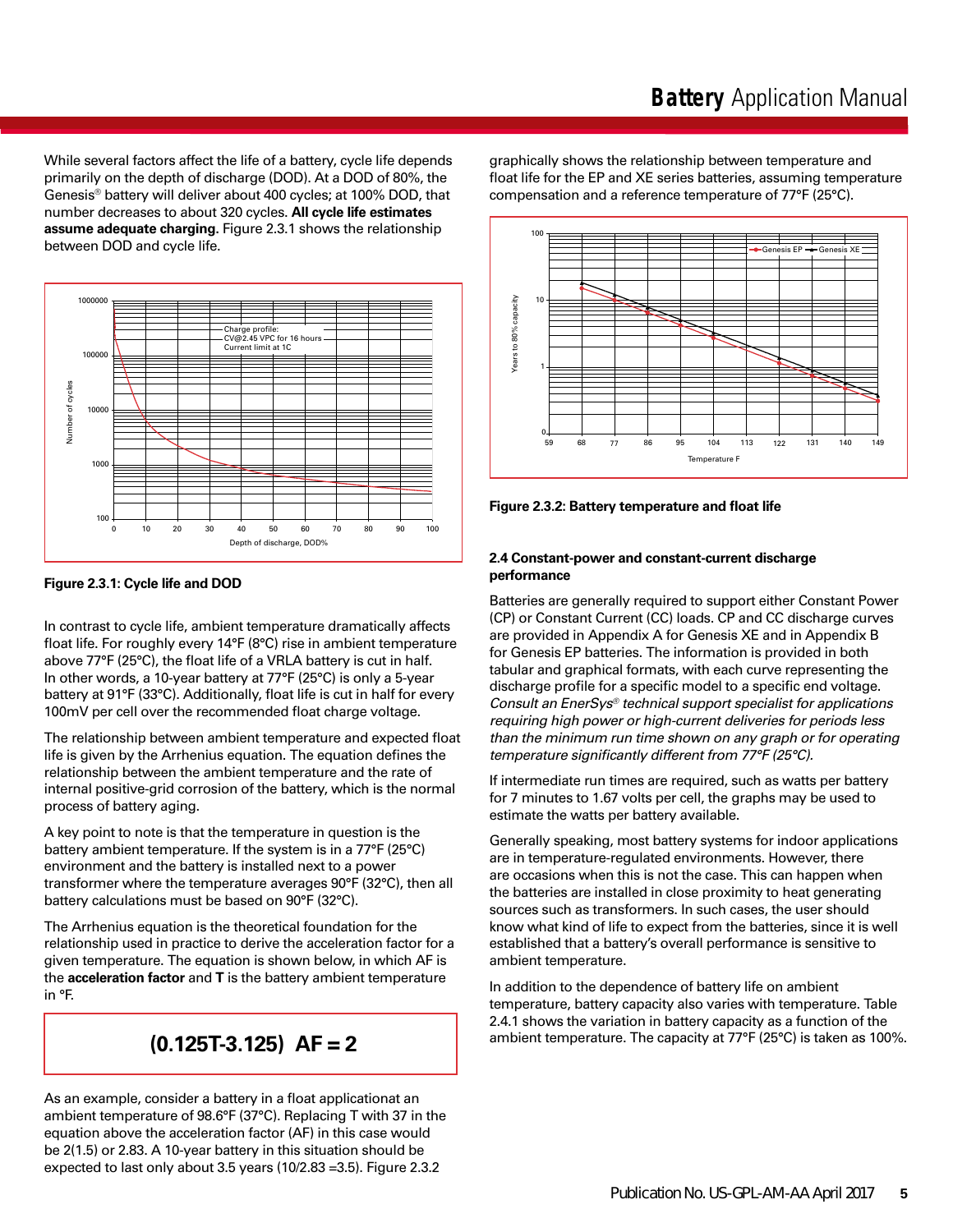

| <b>Temperature</b>         | $-4^{\circ}F$    | $32^{\circ}F$ | 77°F   | 104°F  | 131°F           |
|----------------------------|------------------|---------------|--------|--------|-----------------|
|                            | $(-20^{\circ}C)$ | (0°C)         | (25°C) | (40°C) | $(55^{\circ}C)$ |
| Capacity @<br>15 min. rate | 65%              | 84%           | 100%   | 110%   | 120%            |

#### **Table 2.4.1: Effect of temperature on 15-minute discharge**

A graph of capacity as a function of temperature for the Genesis® battery is shown in Figure 2.4.1 for various rates of discharge.



#### **Figure 2.4.1: Capacity as a function of temperature**

Although the Genesis battery may be used, with appropriate derating, from -40°F (-40°C) to 176°F (80°C), it is strongly recommended that every effort be made to install them in temperature-regulated environments. Metal jackets are required for temperatures exceeding 113°F (45°C) continuous.

All battery temperatures refer to the temperatures experienced by the active materials inside the battery. The time required by the active materials to reach thermal equilibrium within the battery environment may be considerable.

#### **2.5 Charging characteristics & requirements**

A Constant Voltage (CV) regime is the preferred method of charging these batteries, although a charger with appropriate controls may also be used. There is no limit on the magnitude of the charge current during a CV charge. Because of the Genesis battery's low internal resistance, it is able to accept any level of inrush current provided by a constant-voltage charger.

 **Note:** *The following paragraphs on battery charging have been considerably simplified for better understanding. For example, no account has been taken of the polarization voltage. Second, the battery resistance has been assumed to be static. This is a simplifying assumption since the battery's internal resistance will change continuously during the charge cycle.*

This dynamism in the impedance occurs because of the changing state of charge and the fact that the temperature of the active materials within the battery is dynamic.

Owing to these simplifications, the current magnitudes obtained in the sample calculations are exaggerated. However, if one remembers that assumptions have been made and that the mathematical steps are for illustration only, then the actual current values calculated become immaterial.

It is known from basic electric-circuit theory that the current in any circuit is directly proportional to the voltage differential in the circuit (Ohm's Law). Therefore, as charging continues at a constant voltage, the charging current decreases due to the decreasing difference between the charger-output voltage and the battery terminal voltage. Expressed differently, the charging current is at its highest value at the beginning of the charge cycle and at its lowest value at the end of the charge cycle.

Thus, in a CV charge circuit, the battery is the current regulating device. It will draw only that amount of current as necessary to reach full charge. Once it attains 100% state of charge, it continues to draw small currents in order to compensate for standing/ parasitic losses.

Assume that the battery under consideration has an internal resistance of 4mΩ (0.004Ω) when fully charged. Also, assume that it has an internal resistance of 8mΩ (0.008Ω) when discharged to an end voltage of 10.5 volts. However, the instant the load is removed from the battery, its voltage jumps back up to 12 volts, and this is the initial back Electromotive Force (EMF) the charger output terminals will see. The influence of this voltage on the charge-current inrush is illustrated in the initial and final charging magnitudes.

It is now decided to recharge the battery at a constant voltage of 2.25 volts per cell or 13.50 volts per battery. Further, assume that when the battery reaches a state of full charge, the internal resistance reduces to 4mΩ and the terminal voltage rises to 13.48V. For illustrative purposes, this final end-of-charge terminal voltage has been kept deliberately slightly lower than the charging voltage.

In reality, the charging process is dynamic. As soon as a charging source is placed across the terminals of a discharged battery, its voltage begins rising in an attempt to match the charger-output voltage. Given enough time, one would expect that the battery voltage at some point would exactly equal the charger voltage, thereby reducing the voltage difference in the charging circuit to zero and thus forcing the charge current to zero. However, this does not happen because of the internal electrochemistry, which ensures that the battery will keep drawing small charging currents even when fully charged.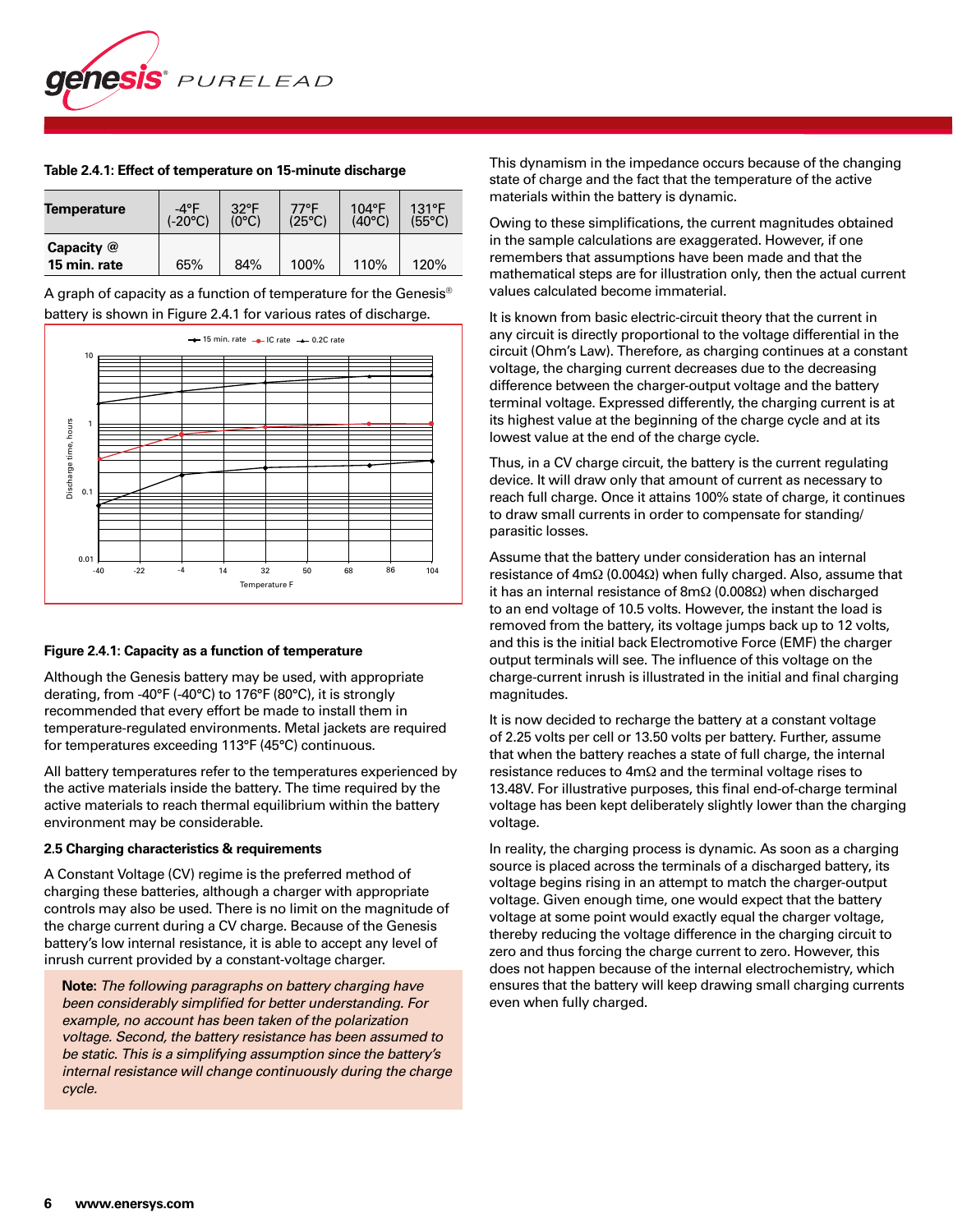However, almost immediately, the battery self discharges, depressing its terminal voltage below the charger voltage, thereby initiating a current flow once again. The entire process, as outlined in the previous paragraph, will then repeat itself.

Applying Ohm's Law, which states that the current in a circuit is equal to the voltage gradient (difference) in the circuit divided by the total resistance in the circuit, and substituting the various parameters' assumed values, we have the following charging currents. Note that all connection resistances, such as those for cables, are neglected for simplicity. This omission does not affect the outcome since its influence would be the same in both cases, neglecting changes due to electrical heating.

Initial charging current = 
$$
\frac{13.50 - 12.00}{1.008} = 188A
$$
  
Final charging current = 
$$
\frac{13.50 - 13.48}{0.004} = 5A
$$

This example shows how the battery acts as a current regulator in a CV charge circuit, decreasing the current flow in the circuit to suit its own state of charge. Thus, even if the current limit on the charger were 200 amperes, the battery would see an inrush current of 188 amperes, before it tapered off and finally dropped to its lowest value at the end of the charge cycle.

Although the 200A figure is impractical because of prohibitive charger costs, it serves to drive home the point that as far as the battery is concerned, a specific current limit is not necessary for Genesis® batteries under CV charging. In reality, the current limit would be dictated by a combination of technical and economic considerations. Note also that, in general, most other battery manufacturers recommend current limits based on battery capacity, usually 0.25 $C_{10}$ , where  $C_{10}$  is the 10-hour rating.

Increasing the current limit will reduce the total recharge time, but at greater cost. The reduction in recharge time occurs mainly up to the 90% state of charge level; the impact on total recharge time is much less. The charger output voltage exercises a much greater influence on the total recharge time.

The question then becomes whether the reduction in the time needed for a recharge can justify the additional costs. In some critical applications, this may be the case, while in other situations the added cost may not be justifiable.

The time to recharge a battery under float charge is shown in Figure 2.5.1. The graphs show the time taken to reach three different states of charge. For example, with a charge current of 0.2 $C_{10}$  amps the battery will get to 100% SOC in about 12 hours when charged at 13.62V (2.27 Vpc).



**Figure 2.5.1: Recharge times under float charge**

#### **2.6 Constant-voltage (CV) regime**

In a float or standby application the CV charger should be set at 13.5V to 13.8V at 77°F (25°C). For a cyclic application, the charge voltage should be set between 14.4V and 15V at 77°F (25°C). In both cases, the linearized temperature compensation factor is ±24mV per battery per °C variation from 77°F (25°C). The higher the temperature the lower the charge voltage should be and vice versa.

Figure 2.6.1 shows the temperature compensation factor for float and cyclic applications. Equations representing the compensation curves are also shown in this figure. Note that for both types of application there is no limit on the inrush current. We recommend the highest practical and economical current limit possible.



**Figure 2.6.1: Temperature compensation graph**

#### **2.7 Constant Current (CC) regime**

Unlike CV charging, CC charging requires the charge current to be limited to  $0.33C_{10}$  to avoid damaging the battery. Once 100% of previously discharged capacity has been returned the overcharge should be continued at a much lower rate, such as  $0.002C_{10}$ , i.e., at the 500-hour rate.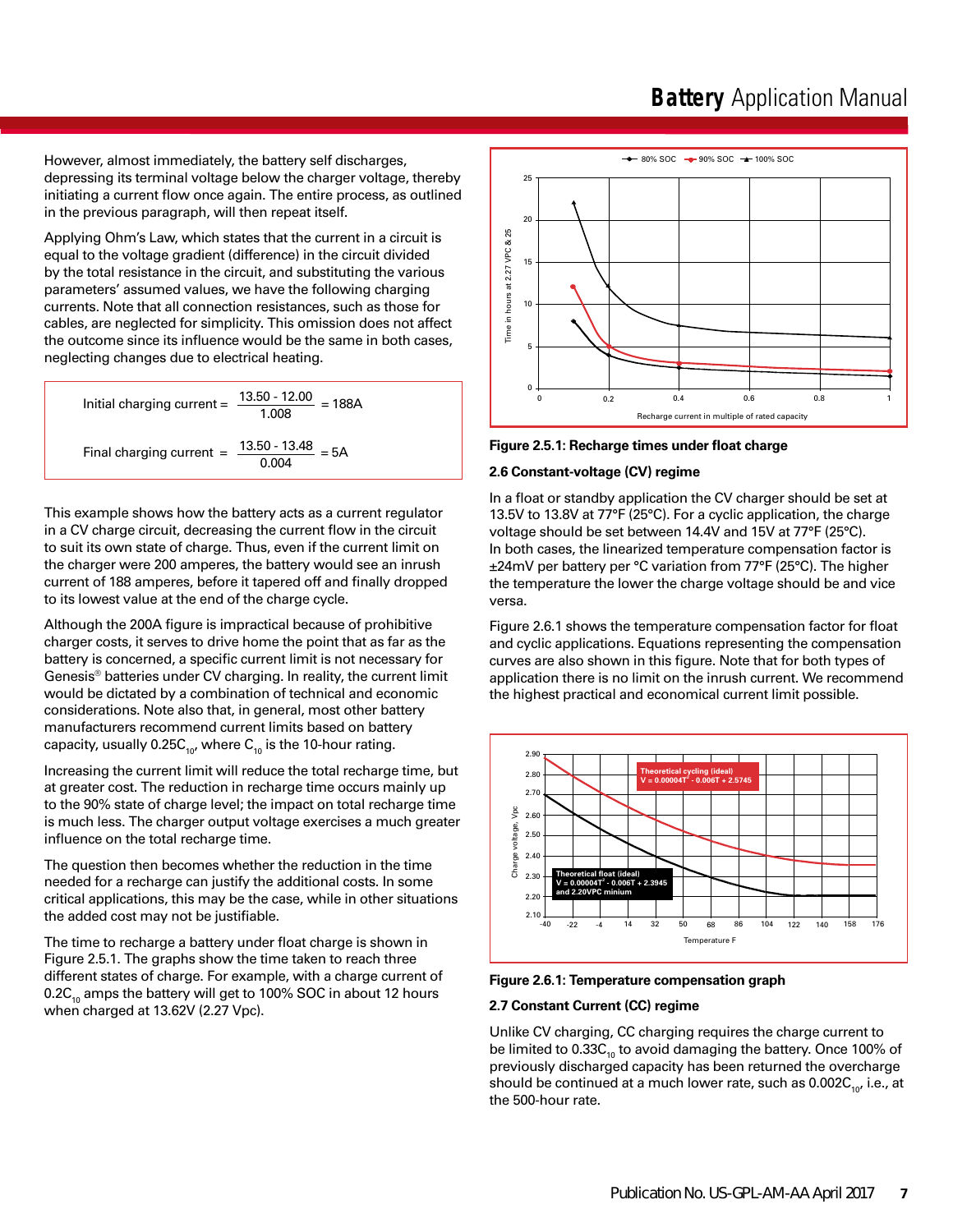

When using a CC-charge regime, the charge current must switch from a high (starting) rate to a low (finishing) rate when the battery reaches 100% state of charge. The point at which this switch occurs may be determined by using a timer or by sensing the battery voltage.

The timer setting can be determined by calculating the time needed to return 105% to 110% of the ampere hours drawn out. However, this method should not be used unless the previously discharged capacity can be reliably and consistently measured.

Alternatively, the battery-terminal voltage can be used to trigger the transition from a high charge current to a low charge current. As the battery charges up, its voltage reaches a peak value and then begins to decline to the steady-state, fully charged value. The point at which this drop (point of inflection) begins depends on the charge current's magnitude, as shown in Figure 2.7.1. Since the charge voltages in Figure 2.7.1 are on a per cell basis, simply multiply the numbers by six as all Genesis® batteries are 12V units.

The inflection point may be used to switch the current from a high rate (≤ 0.33 $C_{10}$ ) to a low rate (≈0.002 $C_{10}$ ). This is a more reliable method than amp-hour counting, as it is independent of the previously discharged capacity.



#### **Figure 2.7.1: CC charging curves at 77°F (25°C)**

The Genesis battery may be recharged using either a constantcurrent (CC) or constant-voltage (CV) charger, although the CV regime is the preferred method. This flexibility in the charging scheme is an advantage, since it is easy for the user to replace existing batteries with Genesis batteries without having to alter the charging circuitry.

Because of the TPPL technology used in this battery, the internal resistance is significantly lower than that of conventional VRLA batteries. For example, the 26EP battery has an internal resistance of about 5mΩ when fully charged. This compares very favorably with a typical value of 10 to 15mΩ for competitive products of equal capacity.

The low internal resistance helps the Genesis battery accept large inrush currents without any harmful effects. The heat generated by the charge current is kept at a low level because of the very low internal resistance value. The very high recharge efficiency of this battery also allows high inrush currents. In tests performed on the 26Ah product, the initial current drawn by the battery was

175 amperes. The Genesis battery may be recharged much more rapidly than conventional VRLA batteries because of its ability to safely accept very high currents.

Table 2.7.1 demonstrates this quick charge capability when using a CV charge of 14.7V.

**Table 2.7.1: Inrush current and charge time**

|                             | <b>Magnitude of inrush current</b> |         |           |  |  |  |  |
|-----------------------------|------------------------------------|---------|-----------|--|--|--|--|
| <b>Capacity</b><br>returned | 0.8C10                             | 1.6C10  | 3.1C10    |  |  |  |  |
| 60%                         | 44 min.                            | 20 min. | $10$ min. |  |  |  |  |
| 80%                         | 57 min.                            | 28 min. | 14 min.   |  |  |  |  |
| 100%                        | $1.5$ hrs.                         | 50 min. | 30 min.   |  |  |  |  |

This fast-charge capability is remarkable in a VRLA battery. This feature makes the Genesis battery competitive with a nickelcadmium battery, which traditionally had an advantage over lead acid batteries due to its short charge times.

The quick charge capability of the Genesis battery makes it particularly suitable for applications where the battery has to be returned quickly to a high state of charge after a discharge.

#### **2.8 Three-step (IUU) charge profile**

A three-step charge profile developed for use with the Genesis TPPL battery is shown in Figure 2.8.1. The first step (bulk charge) is a constant current (CC) charge with a minimum current of 40% of the 10-hour  $(C_{10})$  rating of the battery. For example, to use this profile effectively on the 16Ah battery, the minimum charge current must be 6.4 amps.

Bulk charge continues until the battery voltage reaches 14.7V. The charger then switches to a constant voltage (CV) mode at 14.7V and the absorption charge phase begins.

The charger switches to the temperature-compensated float phase when either the current drops to 25% of the bulk charge current  $(0.1C<sub>10</sub>$  amps) or the time in the absorption phase reaches eight hours, whichever occurs first.

If the charger has a timer override so that the absorption phase does not exceed eight hours, the threshold current at which the charger switches from absorption phase to float phase should be reduced to  $0.001C_{10}$ . This equals 16mA for the 16Ah battery discussed in the earlier example.

If the charger does not have a timer the trigger to switch from absorption phase to float phase should be set at  $0.1C_{10}$ .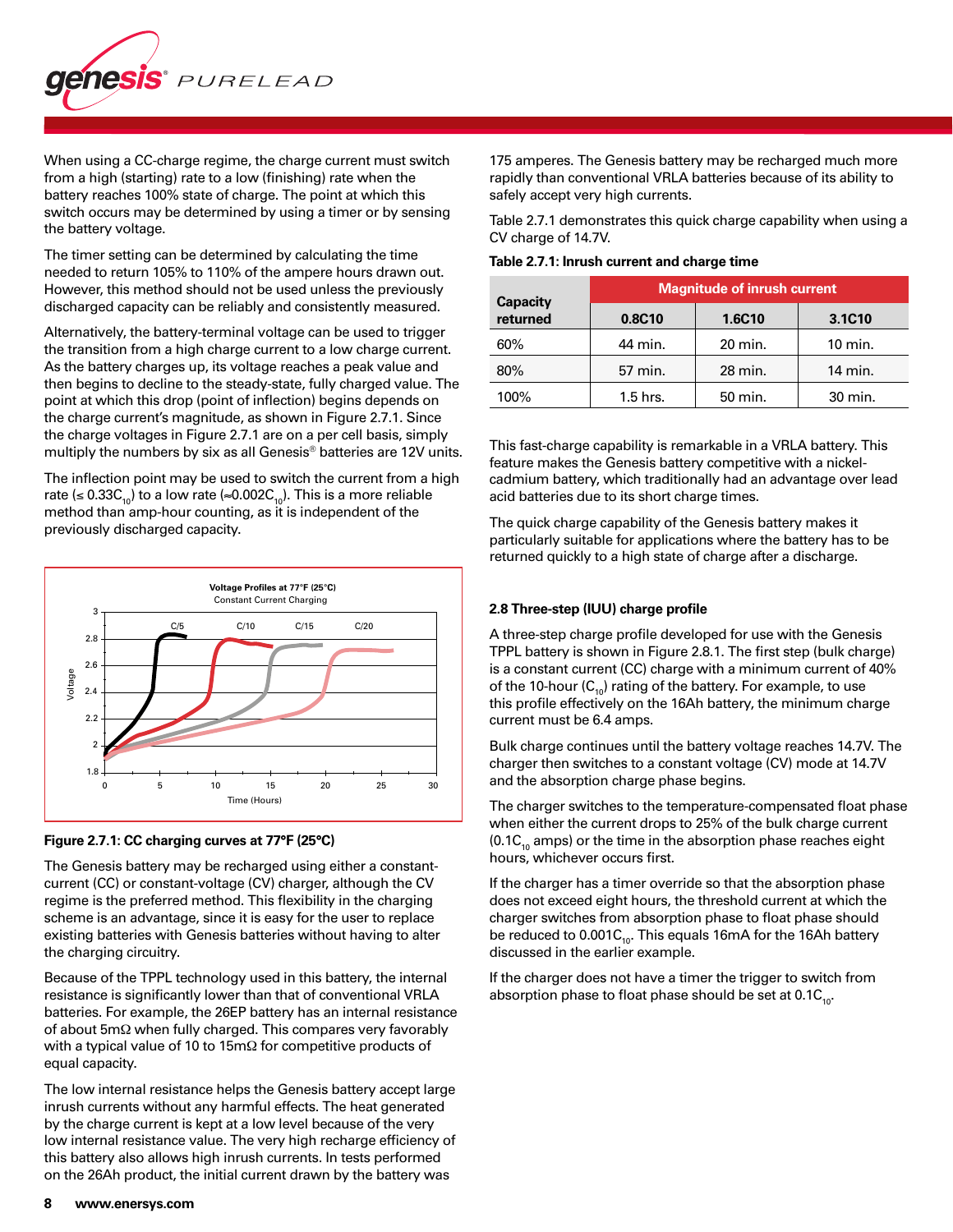**Note:** *The battery will not be fully charged when a switch from absorption to float charge is made when the current drops to 0.1C10. The battery will need a minimum of 16-24 hours on float charge before it is fully charged. The battery may be used as soon as the switch to float is made, but repeatedly cycling it without the necessary 16-24 hours' on float charge will cause premature failure of the battery.*

Alternatively, the charger can stay in the absorption phase for a fixed eight hours. Once this absorption charge time is over, the charger can switch to a temperaturecompensated float voltage. The advantage with this design is a less complex circuit because it is not necessary to monitor the charge current in the absorption phase.

Table 2.8.1 lists the different IUU charge profile options. A check mark indicates the feature is available in the charger, while X indicates a charger that does not have the feature. Note that all three designs have bulk, absorption and float charge phases. The differences between the three designs are limited to (a) whether a timer is available, (b) whether the circuit monitors the charge current and (c) the magnitude of the threshold current, if it is used to trigger the switch from absorption charge to float charge.

#### **Table 2.8.1: IUU charger design options**

|          | <b>Feature</b> |                            |              |                     |              |  |  |
|----------|----------------|----------------------------|--------------|---------------------|--------------|--|--|
|          |                | <b>Bulk   Absorption  </b> | <b>Timer</b> | <b>Trigger</b>      | <b>Float</b> |  |  |
| Design 1 | 3              |                            | 3            | 0.001 $C_{10}$ amps | 3            |  |  |
| Design 2 | 3              | 3                          | 3            |                     | 3            |  |  |
| Design 3 | 3              | 3                          | х            | $0.10C_{10}$ amps   | 3            |  |  |

#### **Design 1:**

*The charger has a timer and a current threshold that triggers the switch from absorption charge to float charge. Since the timer is present, the trigger current is set low. If the current does not drop*  to 0.001C<sub>10</sub> amps within eight hours on absorption charge, the *timer will force the switch to a temperature-compensated float charge.*

#### **Design 2:**

*The charger does not switch to a float charge based on a preset charge current. Rather, the timer stays in the absorption phase for eight hours before switching to a temperature-compensated float charge.*

#### **Design 3:**

*The charger has no timer. Since switching depends solely on the charge current dropping to a set level, the threshold is set high enough to ensure the charger will always switch to a float charge. In this design the battery will not be fully charged at the start of the float charge.*

*A minimum of 16-24 hours on float will be required to complete the charge.*



#### **Figure 2.8.1: Three-step (IUU) charge profile**

#### **2.9 Storage characteristics**

Improper storage is a common form of battery misuse.

High storage temperature and inadequate frequency of freshening charges are examples of improper storage. In order to better understand the various mechanisms influencing sealed-lead batteries kept in storage, the following paragraphs discuss in general terms several aspects of the batteries' storage requirements.

#### **2.10 Self discharge**

All batteries lose charge over time when kept on open circuit. This phenomenon is termed self-discharge. If the capacity loss due to self-discharge is not compensated by recharging in a timely fashion, the capacity loss may become irrecoverable due to irreversible sulfation, where the active materials (PbO2, lead dioxide, at the positive plates and sponge lead at the negative plates) are gradually converted into an electroinactive form of lead sulfate, PbSO4. If the capacity loss associated with self-discharge is not replenished, the battery ultimately fails because storage is electrochemically equivalent to a very low rate of discharge.

Storage temperature is the key factor influencing the selfdischarge rate because it plays a major role in determining the speed at which the internal chemical reaction proceeds. The higher the temperature, the faster the speed of chemical reactions.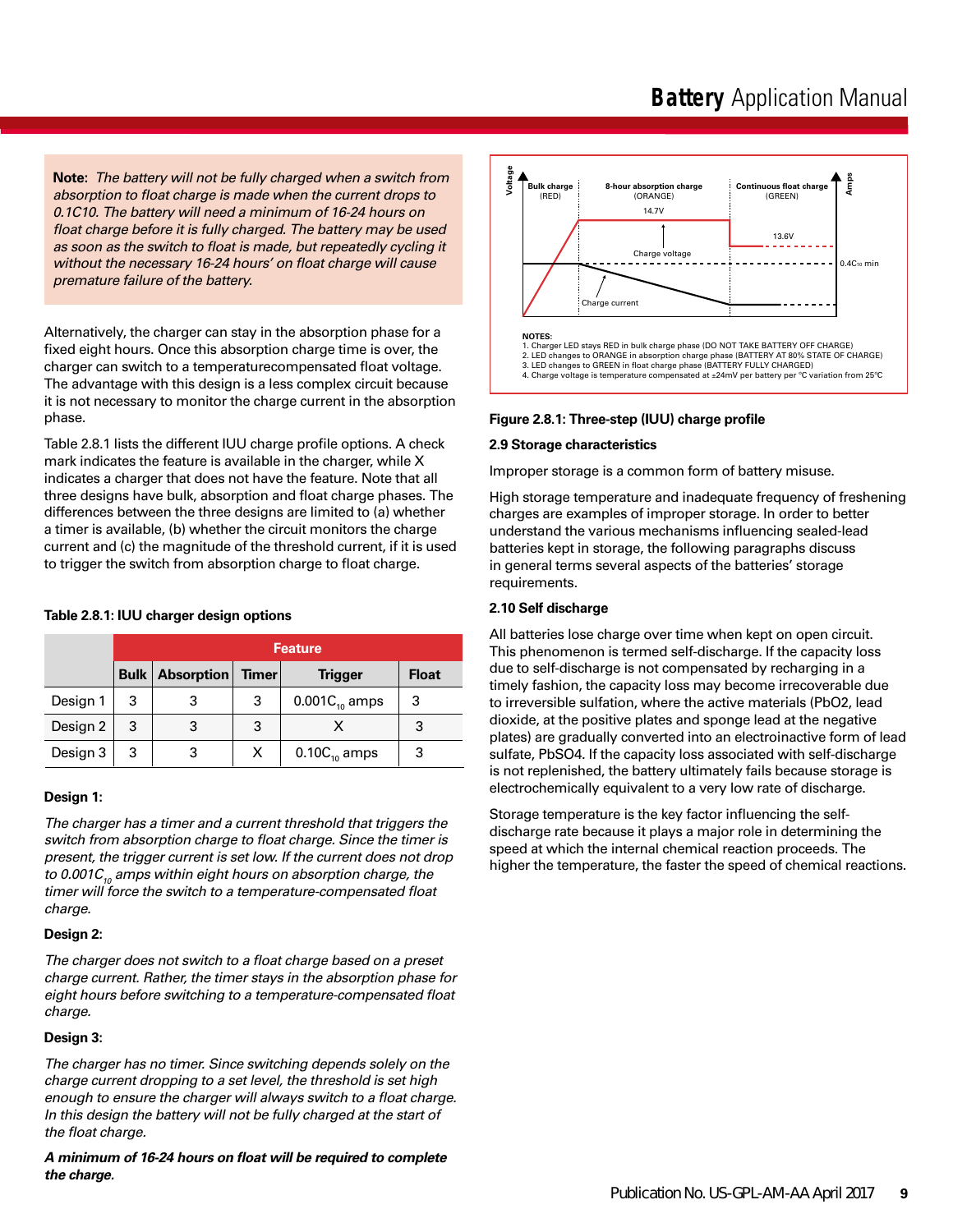

Just as every 14°F (8°C) rise in operating temperature cuts the battery's life expectancy in half, so does every 14°F (-8°C) increase in ambient temperature reduce the storage life of a attery by 50%. Conversely, a reduction in storage temperature will have the reverse effect by increasing the allowable storage time.

# **2.11 Open Circuit Voltage (OCV) and State of Charge (SOC)**

Since most batteries are subject to some kind of storage, it is important for the user to have some method of accurately estimating the battery capacity after it has been in storage.



#### **Figure 2.11.1: OCV and SOC**

Although efforts should be made to ensure that batteries are stored in temperature-controlled environments, a freshening charge should be applied once every twenty-four (24) months or when the OCV reading drops to 12V, whichever comes first. As shown in Figure 2.11.1, 12V corresponds to a 35% SOC. *The battery may be permanently damaged if the OCV is allowed to drop below 11.90V.*

Figure 2.11.1 shows the OCV and corresponding SOC for a Genesis® battery. An OCV of 12.84V or more indicates a battery at 100% SOC. The figure is accurate to within 20% of the true SOC of the battery **if the battery has not been charged OR discharged in the 24 hours preceding the voltage measurement**. The accuracy improves to 5% if the period of inactivity before the voltage measurement is five days.

Capacity loss during storage is an important consideration, particularly in applications where performance loss due to storage is unacceptable. However, knowing how much charge is remaining in the battery at any point in its storage life is equally important as the battery must be maintained at a minimum charge level in order to prevent permanent damage. Figure 2.11.2 shows the relationship between storage time and remaining capacity at 77°F (25°C), 113°F (45°C) and 149°F (65°C).



#### **Figure 2.11.2: Storage capacity at temperatures**

#### **2.12 Procedure to recover overdischarged batteries**

There may be instances when a Genesis battery is overdischarged to the point where a standard charger is unable to fully recharge the battery. In such cases, the following procedure may help recover the affected battery.

- 1. Bring the battery to room temperature (77°F (25°C)).
- 2. Measure the OCV. Continue to Step 3 if it is at least 12V; otherwise terminate the procedure and reject the battery.
- 3. Charge the battery using a  $0.05C_{10}$  constant current for 24 hours. The charger should be capable of providing a driving voltage as high as 36V. Monitor the battery temperature; *discontinue charging if the battery temperature rises by more than 36°F (20°C).*
- 4. Allow the charged battery to stand on open circuit for a minimum of one hour before proceeding to Step 5.
- 5. Perform a capacity test on the battery and record the amphours delivered. The longer the discharge the more reliable the result. This is Cycle 1.
- 6. Repeat Steps 3 to 5. The capacity returned in Step 5 is now Cycle 2. If Cycle 2 capacity is greater than Cycle 1 capacity proceed to step 7; otherwise reject the battery.
- 7. Repeat Steps 3 to 5 to get Cycle 3 capacity. Proceed to step 8 if Cycle 3 capacity is equal to or more than Cycle 2 capacity. Reject the battery if Cycle 3 capacity is less than Cycle 2 capacity.
- 8. If Cycle 3 capacity equals or exceeds Cycle 2 capacity, recharge the battery and put it back in service.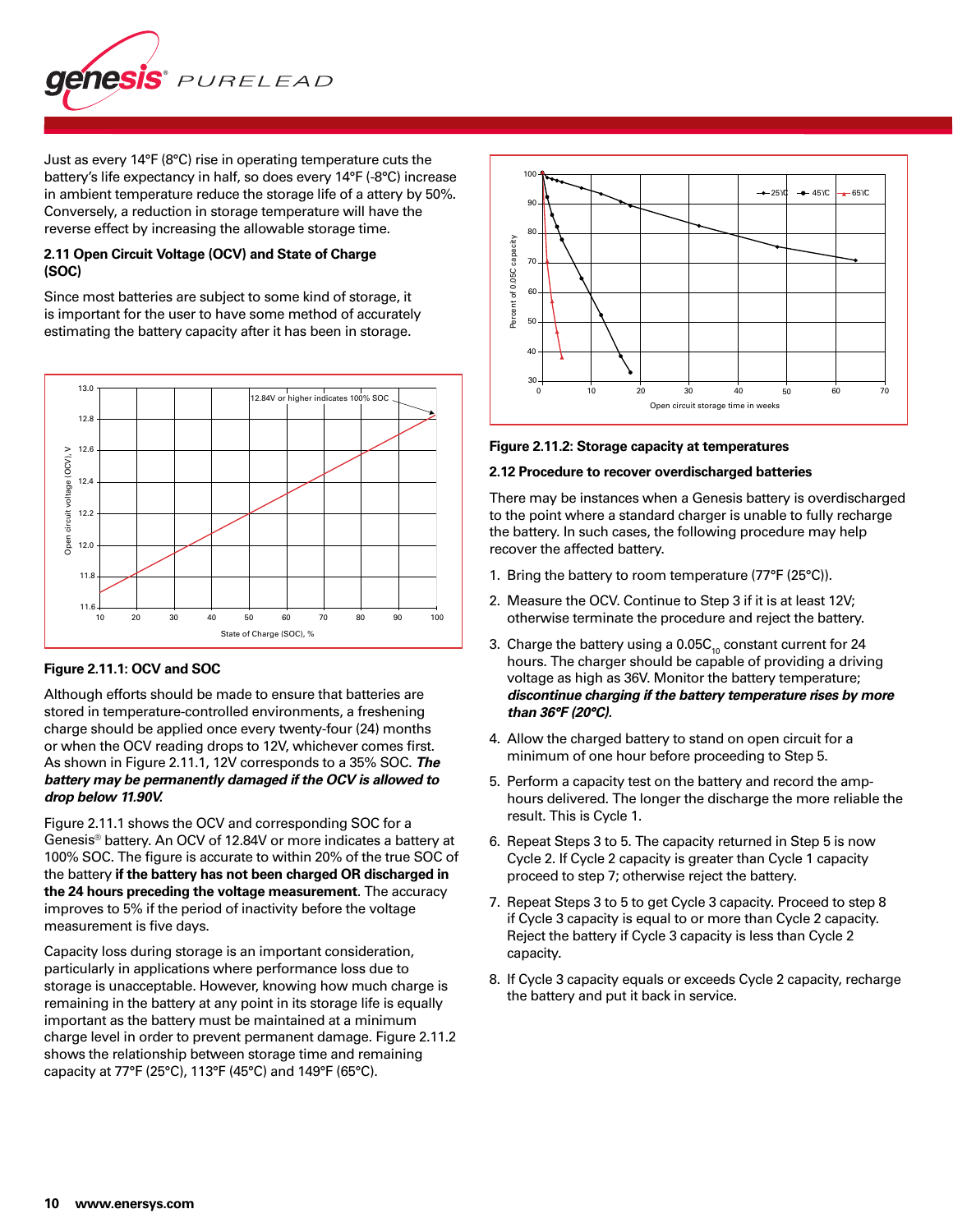# **Chapter 3:**

### **General Test Data**

# **3.1 Introduction**

This section's purpose is to discuss actual data from various tests conducted on Genesis® batteries. These tests may be of particular interest to system designers and application engineers. Other test results serve to confirm the data published in the Genesis® batteries Selection Guide. Tests covered in this chapter include the following:

- Thermal runaway test
- Altitude test
- Overdischarge recovery tests (DIN standard test and high temperature storage test)
- Accelerated float life test
- Gassing test
- Performance test at different temperatures

#### **3.2 Thermal runaway test**

Thermal runaway (TR) describes a situation in which the battery is unable to maintain a steady current when connected to a CV charger. TR can also happen when the battery temperature increases rapidly due to inadequate heat dissipation from the battery.

As the battery draws current, its internal temperature rises. If the heat generated is not dissipated, the internal reaction rate of the battery will increase, forcing the battery to draw more current. This in turn generates more heat. The increasing heat generation and attendant higher current draw feed on each other which, if allowed to escalate, will trigger TR.

Figure 3.2.1 shows the result of TR tests conducted on a 12V, 26EP Genesis TPPL battery that had been cycled 10 times to age it. After the tenth discharge the battery was fully charged using normal charging parameters, then put on a gross overcharge at 15.9V (2.65 VPC) at 77°F (25°C).

The threshold criterion for initiation of TR was set at a charge current of 4.5 amps or a battery temperature of 140°F (60°C). In other words, the battery was considered to be in TR when either the charge current reached 4.5 amps or the battery case temperature rose to 140°F (60°C). As shown in Figure 3.2.1 the battery reached the temperature threshold first, after the battery had been on overcharge for 370.9 hours, or over 15 days.

Two points are noteworthy here. First, it took over 15 days on gross overcharge (remember, the battery was fully charged when it was placed on a 15.9V charge) before it showed signs of going into TR. The battery received a staggering 565.7 amp-hours (over 2,000% of its rated capacity) during the test.

Second, there was no catastrophic failure of the battery and its case temperature rose gradually for the most part. It took over a week (169 hours) for the temperature to rise from 113°F to 140°F (45°C to 60°C). The results of this test clearly show that even in the unlikely event of a Genesis battery going into TR, its behavior does not raise safety issues.



#### **Figure 3.2.1: TR test at 15.9V (2.65Vpc) charge**

#### **3.3 Gassing test**

The Genesis battery is safe for use in human environments, such as offices and hospitals. A test was developed to determine how much hydrogen gas is evolved under normal operating conditions. This test's assumption is that any weight loss suffered by the battery can be attributed to the water lost by the battery.

Knowing the amount of water lost by the battery and the chemical composition of water, a relatively straightforward calculation yields the amount of emitted hydrogen gas. Table 3.3.1 summarizes the test data on a Genesis 26Ah battery.

# **Table 3.3.1: Gassing test data**

| <b>Test temperature</b>                   | 140°F (60°C)                                                                                                                              |
|-------------------------------------------|-------------------------------------------------------------------------------------------------------------------------------------------|
| <b>Charge voltage</b>                     | 2.30 Vpc                                                                                                                                  |
| <b>Duration of test</b><br>at temperature | 180 days                                                                                                                                  |
| Weight loss at<br>end of test period      | $2.31 \text{ ox} (65.6 \text{ grams})$<br>$=$ 3.65 moles (gram equiv.) H2O<br>$= 3.65$ moles H <sub>2</sub> and 1.82 moles O <sub>2</sub> |
| <b>Gas evolved</b>                        | Total 32.4 gal (122.6 liters)                                                                                                             |
| <b>Duration of test</b><br>at 77°F (25°C) | 2,880 days (4,147,200 minutes)                                                                                                            |
| <b>Gassing rate</b>                       | Total 0.03 cc/min<br>Hydrogen (H2): 0.02 cc/min.                                                                                          |

The oxygen evolved is recombined, while the rate of hydrogen emission is negligible, as Table 3.3.1 shows. Nevertheless, the battery should not be recharged in a gas-tight container. Ventilation must always be provided in the charging area.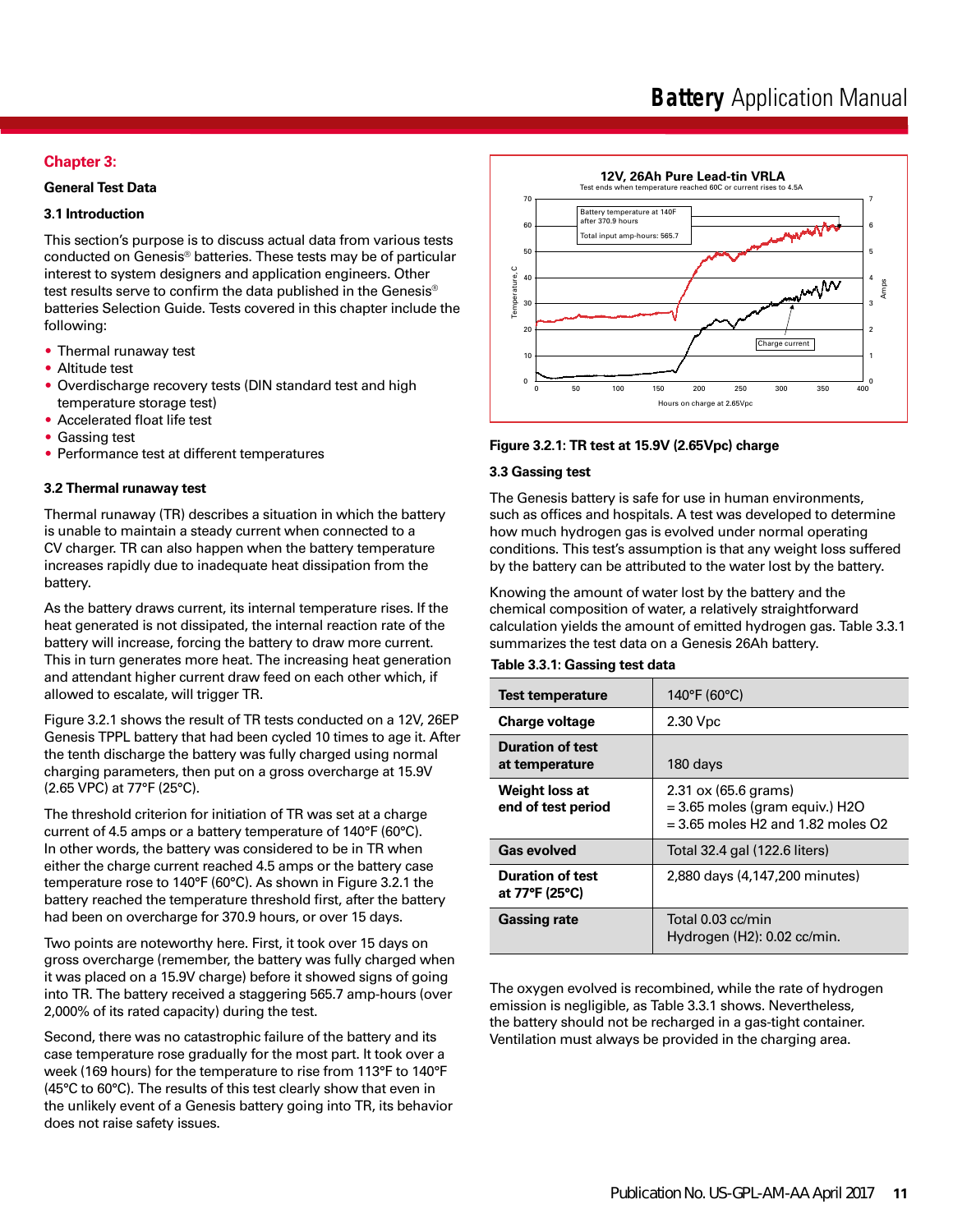

#### **3.4 DIN standard overdischarge recovery test**

This German standard test was designed to determine the ability of batteries to recover from overdischarge using standard chargers. In addition, the test also gives an indication of the resistance of the battery to permanent damage caused by sulfation, a phenomenon that occurs when a battery is left in a discharged condition for an extended length of time. The test began by discharging a fully charged 26Ah battery at the 20 hour rate to 1.70 Vpc. Following the discharge, a 5Ω resistor was connected across the battery terminals and left connected for 28 days. At the end of this 28-day period, the battery was recharged at a constant voltage of 2.25 Vpc for only 48 hours. The battery was tested for capacity after the 48-hour recharge, and 97% of the initial capacity was obtained. A subsequent recharge/discharge cycle yielded a capacity of 94% of the initial capacity. The overdischarge test exercise is summarized in Table 3.4.1 below.

#### **Table 3.4.1**

| <b>Conditions</b>            | 0.05 $C_{10}$ rate discharge to 1.70 Vpc                             |
|------------------------------|----------------------------------------------------------------------|
| <b>Followed by</b>           | $5\Omega$ resistor connected across battery<br>terminals for 28 days |
| Recharge                     | 2.25 Vpc CV charge for 48 hours                                      |
| <b>Results</b>               | Initial capacity: 26.8Ah                                             |
| <b>Recovered</b><br>capacity | 25.9Ah (97%) on first cycle<br>25.3Ah (94%) on second cycle          |

#### **3.5 High temperature storage recovery test**

This test demonstrates the deep discharge recovery capability of the Genesis® battery. Since the test involves storing the battery in a discharged state for four weeks at 122°F (50°C) it is a more difficult test than the previously described German DIN standard test. Figure 3.5.1 summarizes the test results.





Both samples were discharged at the 1-hour rate to an end of discharge voltage of 9V, then stored in a discharged condition for four weeks at 122°F (50°C). The batteries were then charged at 14.7V with a current limit of 0.125 $C_{10}$  for the first two cycles and  $1C_{10}$  for cycles 3 through 17.

It is clear that the charge current was too low for the first two cycles, as evident from the rapid loss in capacity. Boosting the charge current to  $1C_{10}$  brought both batteries back to full capacity.

#### **3.6 Altitude test**

This test was designed to prove that the Genesis battery is capable of operating safely and without performance loss at any altitude. Since the design of the Genesis battery's Bunsen valve does not rely on atmospheric pressure to operate, the battery will operate over a wide range of external pressure, from vacuum to as much as 100 feet under water.

These batteries have also passed the pressure differential test required to comply with the requirements of DOT HMR 49 Non-Hazardous Materials, International Civil Aeronautics Organization (ICAO) and International Air Transport Association (IATA) Packing Instruction 806 and Special Provision A67.

In the pressure differential test, the battery is placed in a temperature-controlled altitude chamber at 75°F (24°C). It is then subjected to 6 hours of differential pressure at a minimum of 88 kPa (equivalent to an altitude of 50,000 feet). The test is repeated for each of three mutually perpendicular orientations, including the inverted position. A visual inspection showed no acid leakage, indicating the battery passed the test.

#### **Section 3.7: Accelerated float life test**

Figure 3.7.1 shows the results of Accelerated Float Life (AFL) tests conducted on three samples of the Genesis 16Ah battery. In AFL tests, high temperatures accelerate the aging process of the batteries. At an AFL test temperature of 131°F (55°C), the Acceleration Factor (AF) is 13.454, which means that every day at 131°F (55°C) is electrochemically equivalent to 13.454 days at 77°F (25°C). This is a conservative AF because the charge voltage used in the test is not temperaturecompensated, as it should be. No account is taken of the accelerated aging of the battery due to a higher-than recommended charge voltage.

As shown in Figure 3.7.1 the three batteries were at 109%, 108% and 110% of their rated capacity after 270 days on test at 131°F (55°C). This is electrochemically equivalent to 9.951 years on float at 77°F (25°C). Since end of life is defined as the failure to deliver 80% of its rated capacity, none of these batteries is close to the end of its design life of 10 years at 77°F (25°C).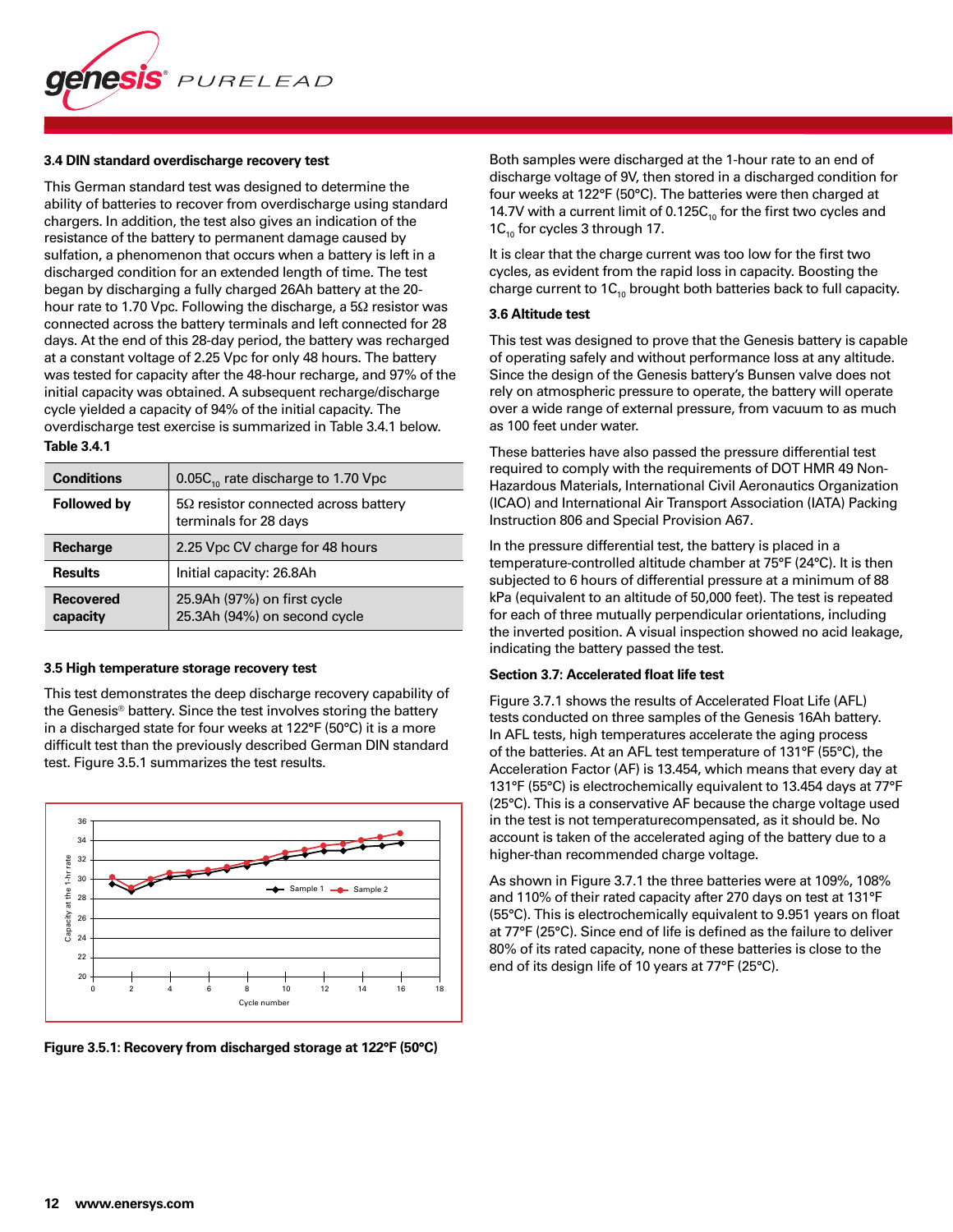



#### **Figure 3.7.1: AFL test data for Genesis® 16EP batteries**

#### **Section 3.8: Performance test at different temperatures**

Figure 3.8.1 shows the effect of temperature on the discharge performance of Genesis® batteries at three rates of discharge. The vertical broken line represents 77°F (25°C), and its intersections with the graphs show the 100% capacity at the three rates of discharge.

At –40°C, the battery will run for 2 hours at the  $\mathsf{C}_\mathsf{s}$  rate (60% of its 5-hour capacity), for 18 minutes at the  $\mathsf{C}_\text{\tiny{1}}$  rate (30% of its 1-hour capacity) and for 4 minutes at the 15-minute rate (27% of its 15-minute capacity). These are excellent performance numbers, considering how low the ambient temperature is.



#### **Chapter 4:**

# **Installation, Operation and Maintenance**

#### **4.1 Introduction**

This chapter is designed to provide the user with guidelines to help get the most out these batteries. Even though VRLA batteries do not require the addition of water, periodic maintenance checks are strongly recommended. These are:

- Individual unit voltages
- Unit-to-unit connection resistances
- Terminal connection resistance
- Ambient temperature and battery temperature

A load test can be carried out once or twice a year. The batteries must be fully charged before any capacity test is performed.

#### **4.2 Receiving the shipment**

All batteries must be carefully inspected upon arrival for any sign of damage during their transportation. Use rubber gloves when handling any that are broken or physically damaged in case of acid leakage.

#### **4.3 Storage**

All Genesis batteries must be stored in a clean and dry location, and preferably in a temperature-controlled environment. Although these batteries are shipped fully charged and may be stored for up to two years at 77°F (25°C) periodic checks of their open circuit voltages are recommended. The warmer the storage environment the more frequent the voltage checks should be performed.

The batteries must be given a freshening charge once every two years or when the OCV drops to 12.00V, whichever occurs earlier. The freshening charge should be for 96 hours at 13.62V at 77°F (25°C) or until the charge current does not vary over a three hour period. Alternatively, the freshening charge can be set at 14.4V for 16 to 24 hours or until the charge current does not vary over a three hour period.

Failure to observe these conditions may result in greatly reduced capacity and service life. FAILURE TO CHARGE AS NOTED VOIDS THE BATTERY'S WARRANTY.

### **4.4 Installation**

Batteries must be installed in a clean, dry area. Genesis batteries release negligible amounts of gas during normal operation (gas recombination efficiency ≥99%), making them safe for installation near main equipment and in close proximity to humans. Batteries must be installed in accordance with local, state and federal regulations and manufacturer's recommendations.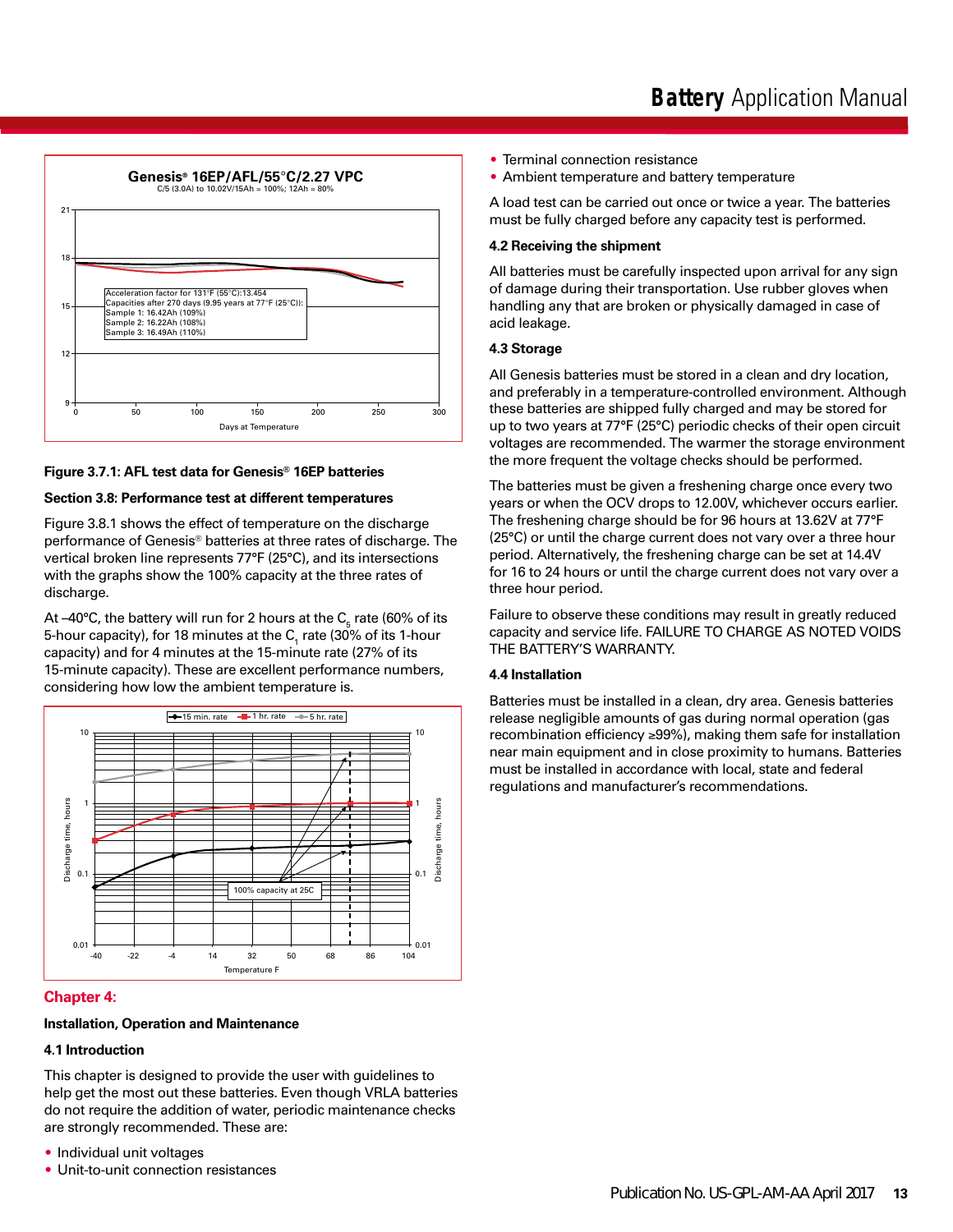

#### **4.4.1 Temperature**

Avoid placing batteries in areas of high temperature or in direct sunlight. The optimal temperature range for performance and service life of the Genesis® battery is 68°F (20°C) to 77°F (25°C). These batteries can, however be used at temperatures ranging from -40°F (-40°C) to 176°F (80°C) when fitted with a metal jacket.

#### **4.4.2 Ventilation**

As stated before, under normal operating conditions the gas emission from Genesis batteries is very low. Natural ventilation is adequate for cooling and to prevent buildup of hydrogen gas. This is why Genesis batteries may be used safely in offices, hospitals and other human environments.

When installing batteries in cabinets or other enclosures, care must be taken to ensure they are not sealed enclosures. UNDER NO CIRCUMSTANCES SHOULD THESE BATTERIES BE CHARGED IN A SEALED CONTAINER.

#### **4.4.3 Security**

All installation and ventilation must comply with applicable current local, state and federal regulations.

#### **4.4.4 Mounting**

Regardless of where the batteries are mounted (cabinets, racks or other type of enclosure) the positive and negative terminals must be arranged according to the wiring diagram. Check that all contact surfaces are clean before making the interbattery connections and ensure that all batteries are mounted firmly.

Tighten the screws to the recommended torque value and follow the polarities of individual batteries to avoid short circuits. Finally, connect the battery end terminals.

Since the Genesis battery has all of its electrolyte immobilized in its separators, it can be mounted on its sides without any performance degradation.

#### **4.4.5 Torque**

The recommended terminal attachment torque for the full range is given in Table 4.4.5.1. A loose connector can cause problems in charger performance, erratic battery performance, possible damage to the battery and even personal injuries.

#### **Table 4.4.5.1.**

| <b>Battery model</b> | <b>Terminal torque</b> |
|----------------------|------------------------|
| 13EP and XE13        | 50 in-lbs (5.6 Nm)     |
| 16EP and XE16        | 50 in-lbs (5.6 Nm)     |
| 26EP and XE30        | 60 in-lbs (6.8 Nm)     |
| 42EP and XE40        | 60 in-lbs (6.8 Nm)     |
| 70EP, XE60 and XE70  | 60 in-lbs (6.8 Nm)     |
| 200EP                | 44 in-lbs (5.0 Nm)     |

#### **4.5 Parallel strings**

While there are no theoretical limits on the number of parallel battery strings, we recommend no more than five parallel strings per system, particularly for cyclic applications.

#### **4.6 Discharging**

It is strongly recommended that a low voltage cutoff be included in the battery load circuit to protect the battery from overdischarges. The setting for end of discharge voltage (EODV) is dependent on the rate of discharge, as shown in Table 4.6.1. For optimum battery life, we recommend that the battery be disconnected from the load when the appropriate voltage is reached and put back on charge as soon as possible after a discharge.

#### **Table 4.6.1: Suggested battery cutoff voltages**

| Discharge rate in amps | <b>Suggested</b><br>minimum EODV |
|------------------------|----------------------------------|
| 0.05C10 (C10/20)       | 10.50V                           |
| $0.10C10$ (C10/10)     | 10.20V                           |
| 0.20C10 (C10/5)        | 10.02V                           |
| $0.40C10$ (C10/2.5)    | 9.90V                            |
| 1C <sub>10</sub>       | 9.60V                            |
| 2C <sub>10</sub>       | 9.30V                            |
| >5C10                  | 9.00V                            |

**Note:** *Discharging the Genesis® battery below these low voltage cutoff levels or leaving the battery connected to a load in a discharged state may impair the battery's ability to accept a charge.*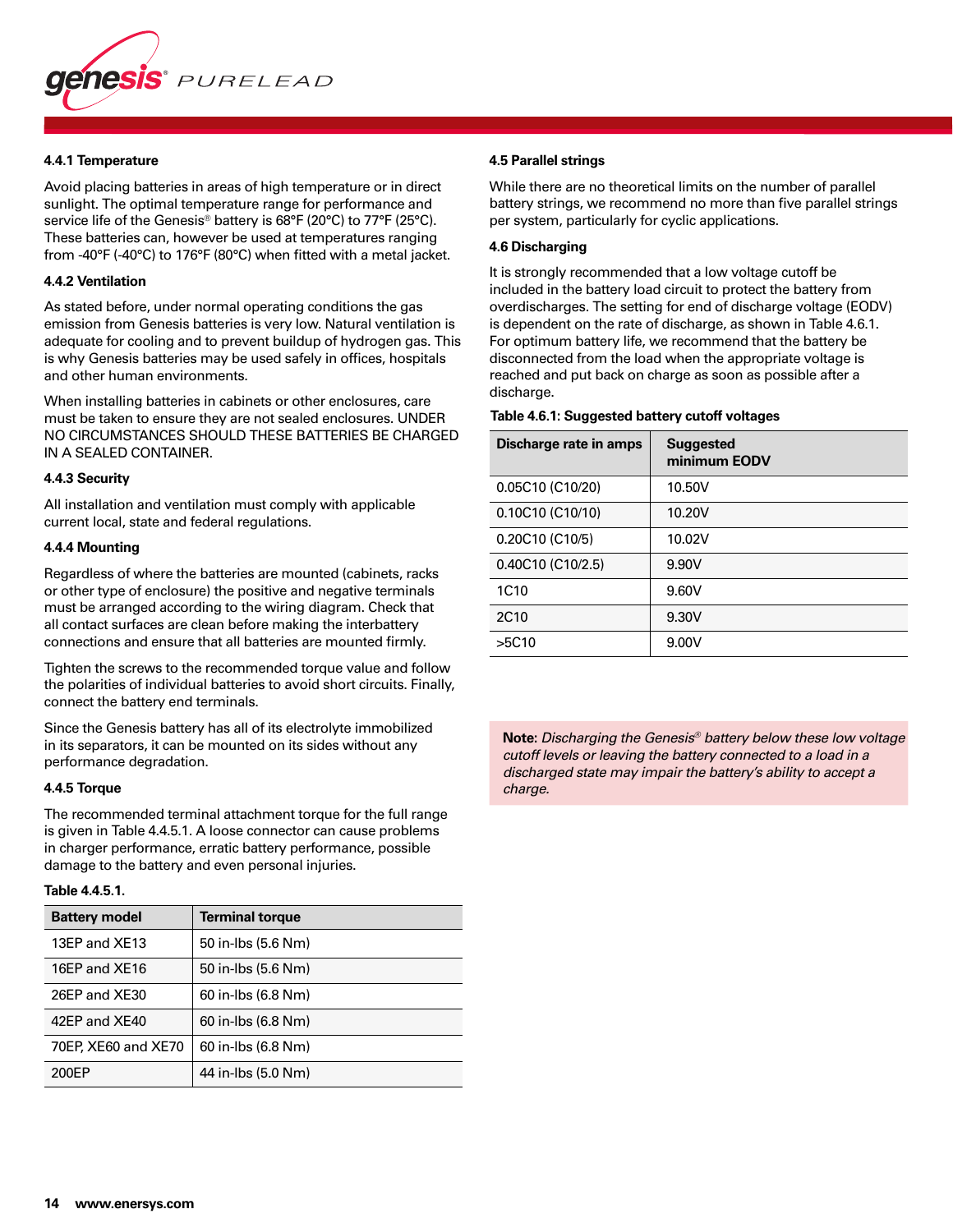| <b>Time</b>      | <b>Watts</b> | <b>Amps</b> |      | Capacity<br>Energy<br>(Ah)<br>(Wh) |                | <b>Energy and Power Densities</b> |       |       |  |
|------------------|--------------|-------------|------|------------------------------------|----------------|-----------------------------------|-------|-------|--|
|                  | (W)          | (A)         |      |                                    | <b>W/liter</b> | <b>Wh/liter</b>                   | W/kg  | Wh/kg |  |
| 2 min.           | 1529         | 149.1       | 5.0  | 50.9                               | 764.8          | 25.5                              | 283.1 | 9.4   |  |
| 5 min.           | 760          | 71.2        | 5.9  | 63.3                               | 400.2          | 33.3                              | 140.7 | 11.7  |  |
| 10 min.          | 460          | 41.7        | 7.1  | 78.2                               | 242.3          | 41.2                              | 85.2  | 14.5  |  |
| 15 min.          | 339          | 30.2        | 7.6  | 84.8                               | 178.8          | 44.7                              | 62.8  | 15.7  |  |
| 20 min.          | 273          | 24.1        | 7.9  | 90.0                               | 143.7          | 47.4                              | 50.5  | 16.7  |  |
| 30 min.          | 199          | 17.4        | 8.7  | 99.4                               | 104.7          | 52.4                              | 36.8  | 18.4  |  |
| 45 min.          | 144          | 12.5        | 9.4  | 108.0                              | 75.9           | 56.9                              | 26.7  | 20.0  |  |
| 1 <sub>hr.</sub> | 114          | 9.8         | 9.8  | 113.6                              | 59.9           | 59.9                              | 21.0  | 21.0  |  |
| 2 <sub>hr.</sub> | 64           | 5.4         | 10.9 | 127.1                              | 33.5           | 66.9                              | 11.8  | 23.5  |  |
| 3 <sub>hr.</sub> | 44           | 3.8         | 11.4 | 132.9                              | 23.3           | 70.0                              | 8.2   | 24.6  |  |
| 4 hr.            | 34           | 3.0         | 11.8 | 137.0                              | 18.0           | 72.2                              | 6.3   | 25.4  |  |
| 5 <sub>hr.</sub> | 28           | 2.4         | 12.0 | 139.7                              | 14.7           | 73.6                              | 5.2   | 25.9  |  |
| 8 <sub>hr.</sub> | 18           | 1.6         | 12.6 | 144.3                              | 9.5            | 76.0                              | 3.3   | 26.7  |  |
| 10 hr.           | 15           | 1.3         | 12.7 | 145.5                              | 7.7            | 76.7                              | 2.7   | 26.9  |  |
| 20 hr.           | 7            | 0.7         | 13.2 | 148.0                              | 3.9            | 78.0                              | 1.4   | 27.4  |  |

#### Figure A-1: XE13 discharge data to 9.0V at 77°F (25°C)



Figure A-2: XE13 discharge data to 10.02V at 77°F (25°C)



### Figure A-3: XE13 discharge data to 10.5V at 77°F (25°C)



| <b>Time</b>      | <b>Watts</b> | <b>Amps</b> |      | Capacity<br>Energy<br>(Ah)<br>(Wh) |                | <b>Energy and Power Densities</b> |       |       |  |
|------------------|--------------|-------------|------|------------------------------------|----------------|-----------------------------------|-------|-------|--|
|                  | (W)          | (A)         |      |                                    | <b>W/liter</b> | <b>Wh/liter</b>                   | W/kg  | Wh/kg |  |
| 2 min.           | 1361         | 128.0       | 4.3  | 45.3                               | 680.8          | 22.7                              | 252.0 | 8.4   |  |
| 5 min.           | 701          | 64.4        | 5.4  | 58.4                               | 369.4          | 30.8                              | 129.8 | 10.8  |  |
| 10 min.          | 443          | 39.6        | 6.7  | 75.2                               | 233.2          | 39.6                              | 82.0  | 13.9  |  |
| 15 min.          | 330          | 29.2        | 7.3  | 82.6                               | 174.1          | 43.5                              | 61.2  | 15.3  |  |
| 20 min.          | 267          | 23.5        | 7.7  | 88.1                               | 140.7          | 46.4                              | 49.4  | 16.3  |  |
| 30 min.          | 195          | 16.9        | 8.5  | 97.5                               | 102.7          | 51.4                              | 36.1  | 18.1  |  |
| 45 min.          | 141          | 12.2        | 9.1  | 105.7                              | 74.2           | 55.7                              | 26.1  | 19.6  |  |
| 1 <sub>hr.</sub> | 111          | 9.6         | 9.6  | 111.2                              | 58.6           | 58.6                              | 20.6  | 20.6  |  |
| 2 <sub>hr.</sub> | 62           | 5.3         | 10.6 | 123.4                              | 32.5           | 65.0                              | 11.4  | 22.8  |  |
| 3 <sub>hr.</sub> | 43           | 3.7         | 11.1 | 128.7                              | 22.6           | 67.8                              | 7.9   | 23.8  |  |
| 4 hr.            | 33           | 2.9         | 11.5 | 132.3                              | 17.4           | 69.7                              | 6.1   | 24.5  |  |
| 5 <sub>hr.</sub> | 27           | 2.3         | 11.7 | 134.8                              | 14.2           | 71.0                              | 5.0   | 25.0  |  |
| 8 <sub>hr.</sub> | 17           | 1.5         | 12.1 | 138.9                              | 9.1            | 73.2                              | 3.2   | 25.7  |  |
| 10 hr.           | 14           | 1.2         | 12.4 | 140.6                              | 7.4            | 74.1                              | 2.6   | 26.0  |  |
| 20 hr.           | 7            | 0.7         | 13.0 | 144.3                              | 3.8            | 76.0                              | 1.3   | 26.7  |  |

| Time             | <b>Watts</b> | Amps  | Capacity | Energy |                | <b>Energy and Power Densities</b> |       |       |
|------------------|--------------|-------|----------|--------|----------------|-----------------------------------|-------|-------|
|                  | (W)          | (A)   | (Ah)     | (Wh)   | <b>W/liter</b> | <b>Wh/liter</b>                   | W/kg  | Wh/kg |
| 2 min.           | 1206         | 111.0 | 3.7      | 40.1   | 603.3          | 20.1                              | 223.3 | 7.4   |
| 5 min.           | 662          | 58.9  | 4.9      | 55.2   | 348.9          | 29.1                              | 122.6 | 10.2  |
| 10 min.          | 429          | 37.3  | 6.3      | 72.9   | 225.9          | 38.4                              | 79.4  | 13.5  |
| 15 min.          | 323          | 28.0  | 7.0      | 80.7   | 170.2          | 42.5                              | 59.8  | 15.0  |
| 20 min.          | 262          | 22.6  | 7.5      | 86.3   | 137.8          | 45.5                              | 48.4  | 16.0  |
| 30 min.          | 191          | 16.5  | 8.3      | 95.6   | 100.8          | 50.4                              | 35.4  | 17.7  |
| 45 min.          | 138          | 12.0  | 9.0      | 103.8  | 72.9           | 54.7                              | 25.6  | 19.2  |
| 1 <sub>hr.</sub> | 109          | 9.4   | 9.4      | 108.7  | 57.3           | 57.3                              | 20.1  | 20.1  |
| 2 <sub>hr.</sub> | 60           | 5.2   | 10.4     | 119.3  | 31.4           | 62.9                              | 11.0  | 22.1  |
| 3 <sub>hr.</sub> | 41           | 3.6   | 10.9     | 124.2  | 21.8           | 65.5                              | 7.7   | 23.0  |
| 4 hr.            | 32           | 2.8   | 11.3     | 127.4  | 16.8           | 67.1                              | 5.9   | 23.6  |
| 5 <sub>hr.</sub> | 26           | 2.3   | 11.5     | 129.6  | 13.7           | 68.3                              | 4.8   | 24.0  |
| 8 <sub>hr.</sub> | 17           | 1.5   | 11.9     | 133.5  | 8.8            | 70.4                              | 3.1   | 24.7  |
| 10 hr.           | 14           | 1.2   | 12.1     | 135.1  | 7.1            | 71.2                              | 2.5   | 25.0  |
| 20 hr.           | 7            | 0.6   | 12.8     | 140.6  | 3.7            | 74.1                              | 1.3   | 26.0  |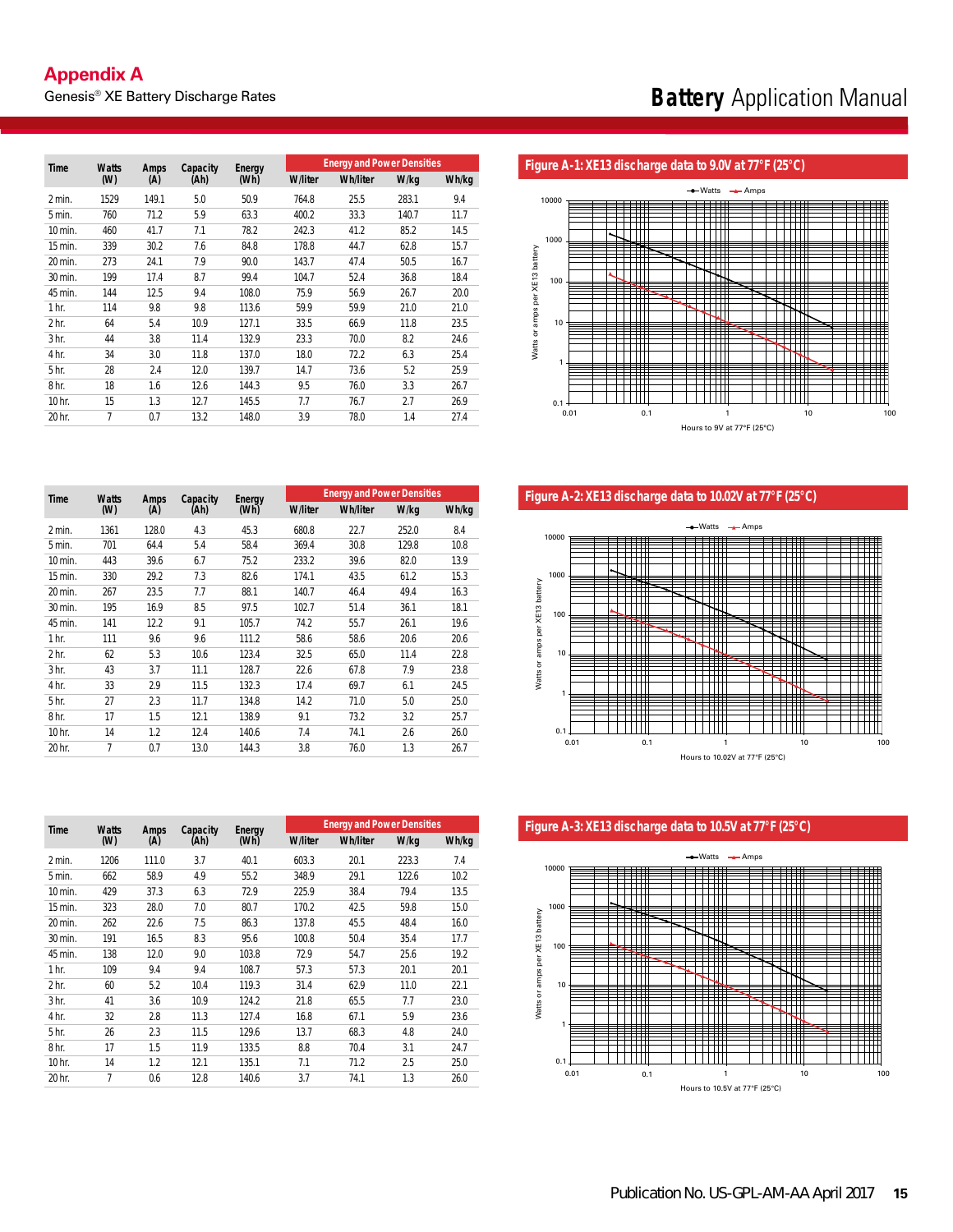

# **Figure A-4: XE13 discharge data to 11.1V at 77°F (25°C)**



| <b>Time</b>      | <b>Watts</b> | Amps | Capacity | Energy |                | <b>Energy and Power Densities</b> |       |       |
|------------------|--------------|------|----------|--------|----------------|-----------------------------------|-------|-------|
|                  | (W)          | (A)  | (Ah)     | (Wh)   | <b>W/liter</b> | <b>Wh/liter</b>                   | W/kg  | Wh/kg |
| 2 min.           | 977          | 87.1 | 2.9      | 32.5   | 488.7          | 16.3                              | 180.9 | 6.0   |
| 5 min.           | 612          | 51.1 | 4.3      | 51.0   | 322.6          | 26.9                              | 113.4 | 9.4   |
| 10 min.          | 410          | 34.0 | 5.8      | 69.7   | 216.0          | 36.7                              | 75.9  | 12.9  |
| 15 min.          | 312          | 26.0 | 6.5      | 78.0   | 164.4          | 41.1                              | 57.8  | 14.4  |
| 20 min.          | 254          | 21.3 | 7.0      | 83.7   | 133.7          | 44.1                              | 47.0  | 15.5  |
| 30 min.          | 186          | 15.8 | 7.9      | 93.1   | 98.1           | 49.1                              | 34.5  | 17.2  |
| 45 min.          | 133          | 11.4 | 8.6      | 100.1  | 70.3           | 52.7                              | 24.7  | 18.5  |
| 1 <sub>hr.</sub> | 105          | 9.1  | 9.1      | 104.9  | 55.3           | 55.3                              | 19.4  | 19.4  |
| 2 <sub>hr.</sub> | 57           | 5.1  | 10.1     | 113.4  | 29.9           | 59.7                              | 10.5  | 21.0  |
| 3 <sub>hr.</sub> | 39           | 3.5  | 10.6     | 117.2  | 20.6           | 61.8                              | 7.2   | 21.7  |
| 4 hr.            | 30           | 2.7  | 11.0     | 119.8  | 15.8           | 63.1                              | 5.5   | 22.2  |
| 5 <sub>hr.</sub> | 24           | 2.2  | 11.2     | 121.3  | 12.8           | 63.9                              | 4.5   | 22.5  |
| 8 <sub>hr.</sub> | 16           | 1.5  | 11.6     | 124.7  | 8.2            | 65.7                              | 2.9   | 23.1  |
| 10 hr.           | 13           | 1.2  | 11.8     | 126.6  | 6.7            | 66.7                              | 2.3   | 23.4  |
| 20 hr.           | 7            | 0.6  | 12.4     | 133.3  | 3.5            | 70.2                              | 1.2   | 24.7  |

# **Figure A-5: XE16 discharge data to 9V at 77°F (25°C)**



| Time             | <b>Watts</b> | Amps  | Capacity | Energy |                | <b>Energy and Power Densities</b> |       | Wh/kg<br>8.7<br>11.9<br>15.0<br>16.5<br>17.6<br>19.6<br>21.5<br>22.7<br>25.6 |  |  |  |
|------------------|--------------|-------|----------|--------|----------------|-----------------------------------|-------|------------------------------------------------------------------------------|--|--|--|
|                  | (W)          | (A)   | (Ah)     | (Wh)   | <b>W/liter</b> | <b>Wh/liter</b>                   | W/kg  |                                                                              |  |  |  |
| 2 min.           | 1674         | 170.0 | 5.6      | 55.8   | 720.0          | 24.0                              | 261.6 |                                                                              |  |  |  |
| 5 min.           | 915          | 87.9  | 7.3      | 76.3   | 393.6          | 32.8                              | 143.0 |                                                                              |  |  |  |
| 10 min.          | 566          | 52.0  | 8.8      | 96.2   | 243.4          | 41.4                              | 88.4  |                                                                              |  |  |  |
| 15 min.          | 422          | 38.0  | 9.5      | 105.4  | 181.4          | 45.3                              | 65.9  |                                                                              |  |  |  |
| 20 min.          | 342          | 30.3  | 10.0     | 112.7  | 146.8          | 48.5                              | 53.4  |                                                                              |  |  |  |
| 30 min.          | 251          | 22.0  | 11.0     | 125.4  | 107.8          | 53.9                              | 39.2  |                                                                              |  |  |  |
| 45 min.          | 183          | 15.8  | 11.8     | 137.5  | 78.8           | 59.1                              | 28.6  |                                                                              |  |  |  |
| 1 <sub>hr.</sub> | 145          | 12.4  | 12.4     | 145.3  | 62.5           | 62.5                              | 22.7  |                                                                              |  |  |  |
| 2 <sub>hr.</sub> | 82           | 7.0   | 13.9     | 164.1  | 35.3           | 70.6                              | 12.8  |                                                                              |  |  |  |
| 3 <sub>hr.</sub> | 58           | 4.9   | 14.7     | 174.7  | 25.0           | 75.1                              | 9.1   | 27.3                                                                         |  |  |  |
| 4 hr.            | 45           | 3.8   | 15.3     | 181.4  | 19.5           | 78.0                              | 7.1   | 28.3                                                                         |  |  |  |
| 5 <sub>hr.</sub> | 37           | 3.1   | 15.6     | 186.2  | 16.0           | 80.1                              | 5.8   | 29.1                                                                         |  |  |  |
| 8 <sub>hr.</sub> | 24           | 2.1   | 16.4     | 195.2  | 10.5           | 83.9                              | 3.8   | 30.5                                                                         |  |  |  |
| 10 hr.           | 20           | 1.7   | 16.7     | 198.7  | 8.5            | 85.4                              | 3.1   | 31.0                                                                         |  |  |  |
| 20 hr.           | 10           | 0.9   | 17.3     | 206.7  | 4.4            | 88.9                              | 1.6   | 32.3                                                                         |  |  |  |



| Time             | <b>Watts</b> | Amps  | Capacity | Energy |                | <b>Energy and Power Densities</b> |       |       |
|------------------|--------------|-------|----------|--------|----------------|-----------------------------------|-------|-------|
|                  | (W)          | (A)   | (Ah)     | (Wh)   | <b>W/liter</b> | <b>Wh/liter</b>                   | W/kg  | Wh/kg |
| 2 min.           | 1486         | 143.0 | 4.8      | 49.5   | 638.8          | 21.3                              | 232.1 | 7.7   |
| 5 min.           | 857          | 78.8  | 6.6      | 71.4   | 368.5          | 30.7                              | 133.9 | 11.2  |
| 10 min.          | 546          | 49.3  | 8.4      | 92.9   | 234.9          | 39.9                              | 85.3  | 14.5  |
| 15 min.          | 412          | 36.7  | 9.2      | 102.9  | 177.0          | 44.2                              | 64.3  | 16.1  |
| 20 min.          | 335          | 29.6  | 9.8      | 110.4  | 143.9          | 47.5                              | 52.3  | 17.2  |
| 30 min.          | 247          | 21.6  | 10.8     | 123.5  | 106.2          | 53.1                              | 38.6  | 19.3  |
| 45 min.          | 180          | 15.6  | 11.7     | 135.1  | 77.5           | 58.1                              | 28.2  | 21.1  |
| 1 <sub>hr.</sub> | 143          | 12.3  | 12.3     | 142.8  | 61.4           | 61.4                              | 22.3  | 22.3  |
| 2 <sub>hr.</sub> | 81           | 6.9   | 13.7     | 161.6  | 34.7           | 69.5                              | 12.6  | 25.3  |
| 3 <sub>hr.</sub> | 57           | 4.8   | 14.4     | 170.5  | 24.4           | 73.3                              | 8.9   | 26.6  |
| 4 hr.            | 44           | 3.7   | 14.8     | 176.8  | 19.0           | 76.0                              | 6.9   | 27.6  |
| 5 hr.            | 36           | 3.0   | 15.2     | 181.0  | 15.6           | 77.8                              | 5.7   | 28.3  |
| 8 <sub>hr.</sub> | 24           | 2.0   | 15.7     | 189.3  | 10.2           | 81.4                              | 3.7   | 29.6  |
| 10 hr.           | 19           | 1.6   | 16.0     | 193.2  | 8.3            | 83.1                              | 3.0   | 30.2  |
| 20 hr.           | 10           | 0.8   | 16.7     | 201.8  | 4.3            | 86.8                              | 1.6   | 31.5  |
|                  |              |       |          |        |                |                                   |       |       |

### **Figure A-6: XE16 discharge data to 10.02V at 77°F (25°C)**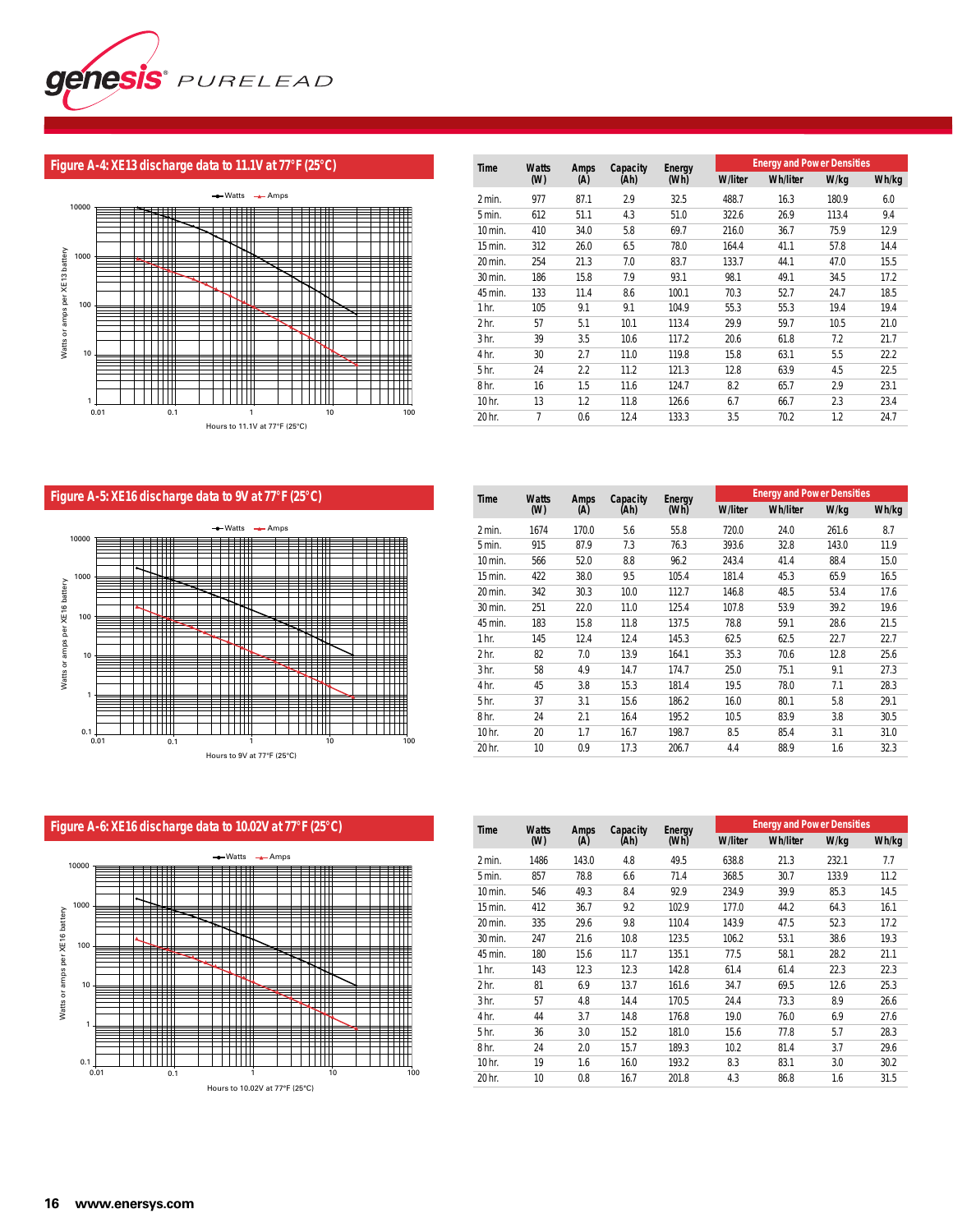| <b>Time</b>      | <b>Watts</b> | Amps  | Capacity | Energy |                | <b>Energy and Power Densities</b> |       |       |
|------------------|--------------|-------|----------|--------|----------------|-----------------------------------|-------|-------|
|                  | (W)          | (A)   | (Ah)     | (Wh)   | <b>W/liter</b> | <b>Wh/liter</b>                   | W/kg  | Wh/kg |
| 2 min.           | 1312         | 124.9 | 4.2      | 43.7   | 564.3          | 18.8                              | 205.1 | 6.8   |
| 5 min.           | 799          | 71.8  | 6.0      | 66.5   | 343.4          | 28.6                              | 124.8 | 10.4  |
| 10 min.          | 522          | 46.5  | 7.9      | 88.8   | 224.6          | 38.2                              | 81.6  | 13.9  |
| 15 min.          | 397          | 35.1  | 8.8      | 99.3   | 170.7          | 42.7                              | 62.0  | 15.5  |
| 20 min.          | 324          | 28.6  | 9.4      | 106.9  | 139.3          | 46.0                              | 50.6  | 16.7  |
| 30 min.          | 240          | 21.0  | 10.5     | 120.1  | 103.3          | 51.6                              | 37.5  | 18.8  |
| 45 min.          | 176          | 15.2  | 11.4     | 131.8  | 75.6           | 56.7                              | 27.5  | 20.6  |
| 1 <sub>hr.</sub> | 140          | 12.0  | 12.0     | 139.7  | 60.1           | 60.1                              | 21.8  | 21.8  |
| 2 <sub>hr.</sub> | 78           | 6.7   | 13.3     | 156.7  | 33.7           | 67.4                              | 12.2  | 24.5  |
| 3 <sub>hr.</sub> | 55           | 4.7   | 14.0     | 166.1  | 23.8           | 71.4                              | 8.6   | 25.9  |
| 4 hr.            | 43           | 3.6   | 14.4     | 172.1  | 18.5           | 74.0                              | 6.7   | 26.9  |
| 5 <sub>hr.</sub> | 35           | 2.9   | 14.7     | 176.1  | 15.1           | 75.7                              | 5.5   | 27.5  |
| 8 <sub>hr.</sub> | 23           | 1.9   | 15.2     | 183.9  | 9.9            | 79.1                              | 3.6   | 28.7  |
| 10 hr.           | 19           | 1.6   | 15.5     | 187.7  | 8.1            | 80.7                              | 2.9   | 29.3  |
| 20 hr.           | 10           | 0.8   | 16.1     | 196.9  | 4.2            | 84.7                              | 1.5   | 30.8  |

# Figure A-7: XE16 discharge data to 10.5V at 77°F (25°C)



Figure A-8: XE16 discharge data to 11.1V at 77°F (25°C)



Figure A-9: XE30 discharge data to 9V at 77°F (25°C)



|                  |              |       |          |        |                | <b>Energy and Power Densities</b> |       |       |
|------------------|--------------|-------|----------|--------|----------------|-----------------------------------|-------|-------|
| Time             | <b>Watts</b> | Amps  | Capacity | Energy |                |                                   |       |       |
|                  | (W)          | (A)   | (Ah)     | (Wh)   | <b>W/liter</b> | <b>Wh/liter</b>                   | W/kg  | Wh/kg |
| 2 min.           | 1312         | 124.9 | 4.2      | 43.7   | 564.3          | 18.8                              | 205.1 | 6.8   |
| 5 min.           | 799          | 71.8  | 6.0      | 66.5   | 343.4          | 28.6                              | 124.8 | 10.4  |
| 10 min.          | 522          | 46.5  | 7.9      | 88.8   | 224.6          | 38.2                              | 81.6  | 13.9  |
| 15 min.          | 397          | 35.1  | 8.8      | 99.3   | 170.7          | 42.7                              | 62.0  | 15.5  |
| 20 min.          | 324          | 28.6  | 9.4      | 106.9  | 139.3          | 46.0                              | 50.6  | 16.7  |
| 30 min.          | 240          | 21.0  | 10.5     | 120.1  | 103.3          | 51.6                              | 37.5  | 18.8  |
| 45 min.          | 176          | 15.2  | 11.4     | 131.8  | 75.6           | 56.7                              | 27.5  | 20.6  |
| 1 <sub>hr.</sub> | 140          | 12.0  | 12.0     | 139.7  | 60.1           | 60.1                              | 21.8  | 21.8  |
| 2 <sub>hr.</sub> | 78           | 6.7   | 13.3     | 156.7  | 33.7           | 67.4                              | 12.2  | 24.5  |
| 3 <sub>hr.</sub> | 55           | 4.7   | 14.0     | 166.1  | 23.8           | 71.4                              | 8.6   | 25.9  |
| 4 hr.            | 43           | 3.6   | 14.4     | 172.1  | 18.5           | 74.0                              | 6.7   | 26.9  |
| 5 hr.            | 35           | 2.9   | 14.7     | 176.1  | 15.1           | 75.7                              | 5.5   | 27.5  |
| 8 hr.            | 23           | 1.9   | 15.2     | 183.9  | 9.9            | 79.1                              | 3.6   | 28.7  |
| 10 hr.           | 19           | 1.6   | 15.5     | 187.7  | 8.1            | 80.7                              | 2.9   | 29.3  |
| 20 <sub>hr</sub> | 10           | n g   | 161      | 1060   | $\Lambda$ 2    | 847                               | 15    | 3U 8  |

| Time             | <b>Watts</b> | <b>Amps</b> | Capacity | Energy |                | <b>Energy and Power Densities</b> |       |       |
|------------------|--------------|-------------|----------|--------|----------------|-----------------------------------|-------|-------|
|                  | (M)          | (A)         | (Ah)     | (Wh)   | <b>W/liter</b> | <b>Wh/liter</b>                   | W/kg  | Wh/kg |
| 2 min.           | 1058         | 100.4       | 3.3      | 35.2   | 454.8          | 15.1                              | 165.3 | 5.5   |
| 5 min.           | 721          | 62.1        | 5.2      | 60.0   | 309.9          | 25.8                              | 112.6 | 9.4   |
| 10 min.          | 485          | 42.2        | 7.2      | 82.4   | 208.5          | 35.4                              | 75.8  | 12.9  |
| 15 min.          | 374          | 32.5        | 8.1      | 93.4   | 160.6          | 40.2                              | 58.4  | 14.6  |
| 20 min.          | 307          | 26.7        | 8.8      | 101.4  | 132.2          | 43.6                              | 48.0  | 15.9  |
| 30 min.          | 230          | 19.9        | 9.9      | 114.7  | 98.7           | 49.3                              | 35.9  | 17.9  |
| 45 min.          | 168          | 14.4        | 10.8     | 126.2  | 72.4           | 54.3                              | 26.3  | 19.7  |
| 1 <sub>hr.</sub> | 134          | 11.5        | 11.5     | 134.1  | 57.7           | 57.7                              | 21.0  | 21.0  |
| 2 <sub>hr.</sub> | 75           | 6.4         | 12.7     | 150.5  | 32.4           | 64.7                              | 11.8  | 23.5  |
| 3 <sub>hr.</sub> | 53           | 4.4         | 13.3     | 159.3  | 22.8           | 68.5                              | 8.3   | 24.9  |
| 4 hr.            | 41           | 3.4         | 13.7     | 164.7  | 17.7           | 70.8                              | 6.4   | 25.7  |
| 5 <sub>hr.</sub> | 34           | 2.8         | 13.9     | 168.5  | 14.5           | 72.4                              | 5.3   | 26.3  |
| 8 <sub>hr.</sub> | 22           | 1.8         | 14.4     | 176.1  | 9.5            | 75.7                              | 3.4   | 27.5  |
| 10 hr.           | 18           | 1.5         | 14.7     | 179.1  | 7.7            | 77.0                              | 2.8   | 28.0  |
| 20 hr.           | 9            | 0.8         | 15.3     | 188.3  | 4.0            | 81.0                              | 1.5   | 29.4  |

| Time             | <b>Watts</b> | <b>Amps</b> | Capacity | Energy | <b>Energy and Power Densities</b><br><b>W/liter</b><br><b>Wh/liter</b><br>W/kg<br>Wh/kg<br>8.9<br>25.6<br>768.7<br>267.6<br>159.9<br>13.3<br>459.2<br>38.2<br>100.2<br>17.0<br>287.7<br>48.9<br>18.7<br>214.8<br>53.7<br>74.8<br>172.8<br>60.1<br>19.8<br>57.0<br>125.4<br>62.7<br>43.7<br>21.8<br>90.2<br>23.6<br>67.7<br>31.4<br>71.0<br>71.0<br>24.7<br>24.7<br>78.2<br>13.6<br>27.2<br>39.1<br>27.3<br>81.9<br>9.5<br>28.5<br>21.1<br>7.4<br>29.4<br>84.5 |      |     |      |
|------------------|--------------|-------------|----------|--------|---------------------------------------------------------------------------------------------------------------------------------------------------------------------------------------------------------------------------------------------------------------------------------------------------------------------------------------------------------------------------------------------------------------------------------------------------------------|------|-----|------|
|                  | (M)          | (A)         | (Ah)     | (Wh)   |                                                                                                                                                                                                                                                                                                                                                                                                                                                               |      |     |      |
| 2 min.           | 2837         | 283.4       | 9.4      | 94.5   |                                                                                                                                                                                                                                                                                                                                                                                                                                                               |      |     |      |
| 5 min.           | 1694         | 160.1       | 13.3     | 141.1  |                                                                                                                                                                                                                                                                                                                                                                                                                                                               |      |     |      |
| 10 min.          | 1062         | 95.6        | 16.3     | 180.5  |                                                                                                                                                                                                                                                                                                                                                                                                                                                               |      |     |      |
| 15 min.          | 793          | 69.8        | 17.4     | 198.2  |                                                                                                                                                                                                                                                                                                                                                                                                                                                               |      |     |      |
| 20 min.          | 638          | 55.6        | 18.3     | 210.4  |                                                                                                                                                                                                                                                                                                                                                                                                                                                               |      |     |      |
| 30 min.          | 463          | 39.9        | 20.0     | 231.4  |                                                                                                                                                                                                                                                                                                                                                                                                                                                               |      |     |      |
| 45 min.          | 333          | 28.4        | 21.3     | 249.7  |                                                                                                                                                                                                                                                                                                                                                                                                                                                               |      |     |      |
| 1 <sub>hr.</sub> | 262          | 22.3        | 22.3     | 262.1  |                                                                                                                                                                                                                                                                                                                                                                                                                                                               |      |     |      |
| 2 <sub>hr.</sub> | 144          | 12.1        | 24.3     | 288.7  |                                                                                                                                                                                                                                                                                                                                                                                                                                                               |      |     |      |
| 3 <sub>hr.</sub> | 101          | 8.5         | 25.4     | 302.3  |                                                                                                                                                                                                                                                                                                                                                                                                                                                               |      |     |      |
| 4 hr.            | 78           | 6.6         | 26.2     | 311.8  |                                                                                                                                                                                                                                                                                                                                                                                                                                                               |      |     |      |
| 5 <sub>hr.</sub> | 64           | 5.3         | 26.7     | 318.6  | 17.3                                                                                                                                                                                                                                                                                                                                                                                                                                                          | 86.3 | 6.0 | 30.1 |
| 8 <sub>hr.</sub> | 41           | 3.5         | 27.9     | 331.1  | 11.2                                                                                                                                                                                                                                                                                                                                                                                                                                                          | 89.7 | 3.9 | 31.2 |
| 10 hr.           | 34           | 2.8         | 28.3     | 337.5  | 9.1                                                                                                                                                                                                                                                                                                                                                                                                                                                           | 91.5 | 3.2 | 31.8 |
| 20 hr.           | 18           | 1.5         | 30.0     | 357.1  | 4.8                                                                                                                                                                                                                                                                                                                                                                                                                                                           | 96.8 | 1.7 | 33.7 |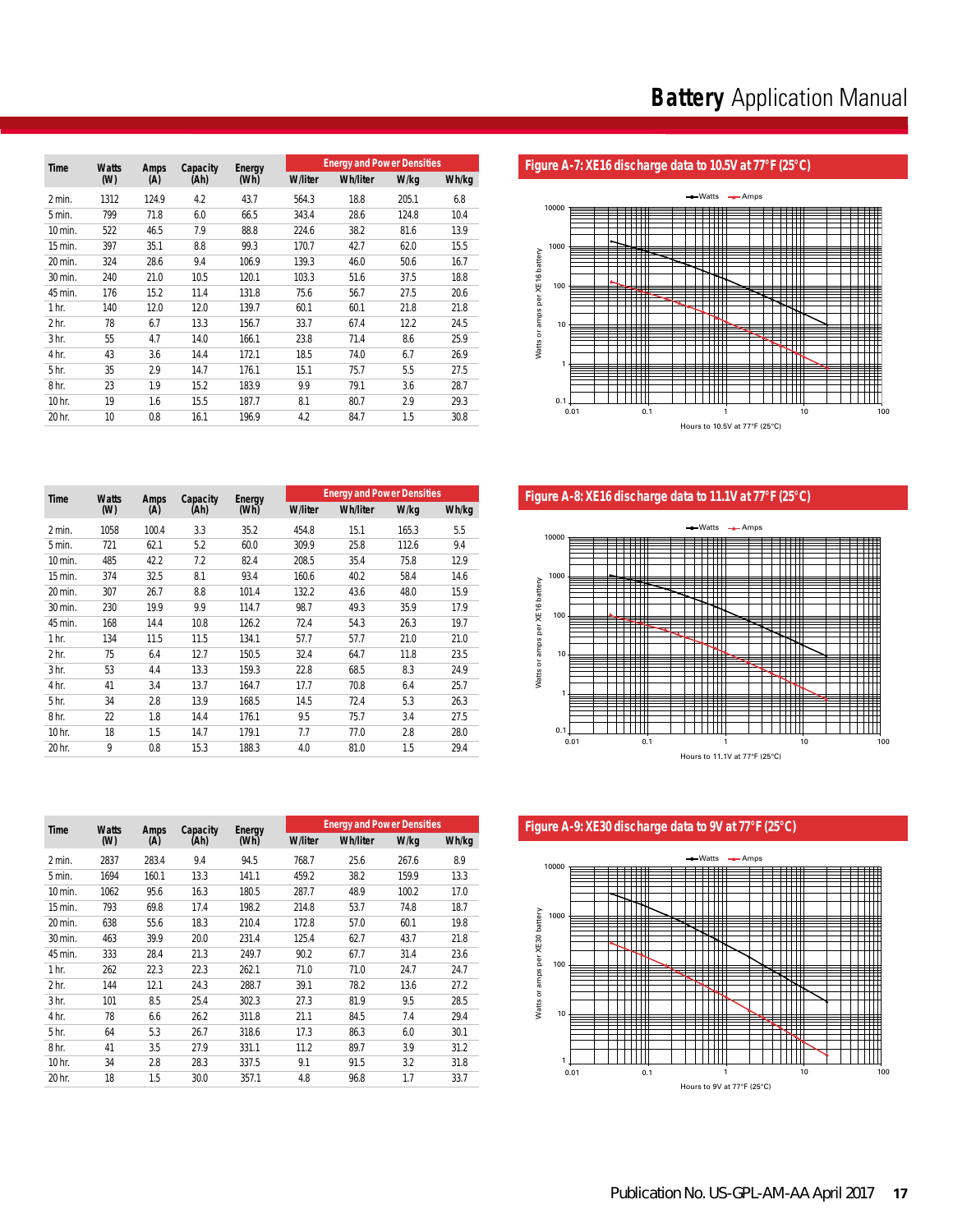

# **Figure A-10: XE30 discharge data to 10.02V at 77°F (25°C)**



| <b>Time</b>      | <b>Watts</b> | <b>Amps</b> | Capacity | Energy |                | <b>Energy and Power Densities</b> |       |       |
|------------------|--------------|-------------|----------|--------|----------------|-----------------------------------|-------|-------|
|                  | (W)          | (A)         | (Ah)     | (Wh)   | <b>W/liter</b> | <b>Wh/liter</b>                   | W/kg  | Wh/kg |
| 2 min.           | 2381         | 224.8       | 7.5      | 79.3   | 645.3          | 21.5                              | 224.7 | 7.5   |
| 5 min.           | 1565         | 142.8       | 11.9     | 130.3  | 424.0          | 35.3                              | 147.6 | 12.3  |
| 10 min.          | 1017         | 90.6        | 15.4     | 172.9  | 275.6          | 46.8                              | 95.9  | 16.3  |
| 15 min.          | 767          | 67.4        | 16.9     | 191.8  | 207.9          | 52.0                              | 72.4  | 18.1  |
| 20 min.          | 622          | 54.2        | 17.9     | 205.4  | 168.6          | 55.7                              | 58.7  | 19.4  |
| 30 min.          | 455          | 39.2        | 19.6     | 227.6  | 123.4          | 61.7                              | 42.9  | 21.5  |
| 45 min.          | 328          | 28.1        | 21.0     | 245.9  | 88.9           | 66.6                              | 30.9  | 23.2  |
| 1 <sub>hr.</sub> | 258          | 21.9        | 21.9     | 258.3  | 70.0           | 70.0                              | 24.4  | 24.4  |
| 2 <sub>hr.</sub> | 142          | 11.9        | 23.8     | 283.7  | 38.4           | 76.9                              | 13.4  | 26.8  |
| 3 <sub>hr.</sub> | 98           | 8.3         | 24.8     | 294.9  | 26.6           | 79.9                              | 9.3   | 27.8  |
| 4 hr.            | 76           | 6.4         | 25.5     | 304.4  | 20.6           | 82.5                              | 7.2   | 28.7  |
| 5 <sub>hr.</sub> | 62           | 5.2         | 25.9     | 309.4  | 16.8           | 83.8                              | 5.8   | 29.2  |
| 8 <sub>hr.</sub> | 41           | 3.4         | 27.0     | 323.8  | 11.0           | 87.7                              | 3.8   | 30.5  |
| 10 hr.           | 33           | 2.75        | 27.5     | 330.8  | 9.0            | 89.6                              | 3.1   | 31.2  |
| 20 hr.           | 18           | 1.5         | 29.6     | 354.6  | 4.8            | 96.1                              | 1.7   | 33.5  |

# **Figure A-11: XE30 discharge data to 10.5V at 77°F (25°C)**



| Time             | <b>Watts</b> | Amps  | Capacity | Energy |                | <b>Energy and Power Densities</b> |       | Wh/kg<br>6.7<br>11.4<br>15.6<br>17.5<br>18.8<br>20.9<br>22.7<br>23.8<br>26.3<br>27.5<br>28.3 |  |  |
|------------------|--------------|-------|----------|--------|----------------|-----------------------------------|-------|----------------------------------------------------------------------------------------------|--|--|
|                  | (W)          | (A)   | (Ah)     | (Wh)   | <b>W/liter</b> | <b>Wh/liter</b>                   | W/kg  |                                                                                              |  |  |
| 2 min.           | 2129         | 195.  | 76.5     | 70.9   | 576.8          | 19.2                              | 200.8 |                                                                                              |  |  |
| 5 min.           | 1454         | 130.9 | 10.9     | 121.1  | 391.1          | 32.8                              | 137.2 |                                                                                              |  |  |
| 10 min.          | 972          | 85.5  | 14.5     | 165.3  | 263.4          | 44.8                              | 91.7  |                                                                                              |  |  |
| 15 min.          | 742          | 64.5  | 16.1     | 185.5  | 201.1          | 50.3                              | 70.0  |                                                                                              |  |  |
| 20 min.          | 603          | 52.1  | 17.2     | 198.9  | 163.3          | 53.9                              | 56.9  |                                                                                              |  |  |
| 30 min.          | 444          | 38.0  | 19.0     | 222.0  | 120.3          | 60.1                              | 41.9  |                                                                                              |  |  |
| 45 min.          | 321          | 27.3  | 20.5     | 240.8  | 87.0           | 65.2                              | 30.3  |                                                                                              |  |  |
| 1 <sub>hr.</sub> | 253          | 21.4  | 21.4     | 252.7  | 68.5           | 68.5                              | 23.8  |                                                                                              |  |  |
| 2 <sub>hr.</sub> | 139          | 11.7  | 23.4     | 278.8  | 37.8           | 75.5                              | 13.2  |                                                                                              |  |  |
| 3 <sub>hr.</sub> | 97           | 8.1   | 24.3     | 291.2  | 26.3           | 78.9                              | 9.2   |                                                                                              |  |  |
| 4 hr.            | 75           | 6.2   | 25.0     | 299.5  | 20.3           | 81.2                              | 7.1   |                                                                                              |  |  |
| 5 hr.            | 61           | 5.1   | 25.4     | 306.3  | 16.6           | 83.0                              | 5.8   | 28.9                                                                                         |  |  |
| 8 <sub>hr.</sub> | 40           | 3.3   | 26.4     | 317.4  | 10.8           | 86.0                              | 3.7   | 29.9                                                                                         |  |  |
| 10 hr.           | 32           | 2.7   | 26.9     | 324.0  | 8.8            | 87.8                              | 3.1   | 30.6                                                                                         |  |  |
| 20 hr.           | 17           | 1.4   | 28.7     | 347.3  | 4.7            | 94.1                              | 1.6   | 32.8                                                                                         |  |  |

#### $-Watts$   $\rightarrow$  Amps 10000  $\overline{\phantom{0}}$ ĦĦ a a shekara <u>ran III</u> Watts or amps per XE30 battery Watts or amps per XE30 battery 1000  $\overline{\phantom{0}}$ E  $\overline{\phantom{a}}$ <u>ran i</u> 100 **TIME** W <u> Timbul S</u> <u>Filipin</u> 10 <u> Timbul</u> <u>s sanni i </u>  $\mathbf{1}$  $1 \n 0.01$ 0.01 0.1 1 10 100 Hours to 11.1V at 77°F (25°C)

| Time             | <b>Watts</b> | Amps  | Capacity | Energy |                | <b>Energy and Power Densities</b> |       | Wh/kg<br>5.7<br>10.2<br>14.4<br>16.5<br>17.8<br>20.0<br>21.9<br>23.1<br>25.5<br>26.6<br>27.3<br>28.0 |  |
|------------------|--------------|-------|----------|--------|----------------|-----------------------------------|-------|------------------------------------------------------------------------------------------------------|--|
|                  | (W)          | (A)   | (Ah)     | (Wh)   | <b>W/liter</b> | <b>Wh/liter</b>                   | W/kg  |                                                                                                      |  |
| 2 min.           | 1801         | 160.1 | 5.3      | 60.0   | 487.9          | 16.2                              | 169.9 |                                                                                                      |  |
| 5 min.           | 1298         | 113.6 | 9.5      | 108.2  | 351.8          | 29.3                              | 122.5 |                                                                                                      |  |
| 10 min.          | 895          | 77.6  | 13.2     | 152.2  | 242.6          | 41.3                              | 84.5  |                                                                                                      |  |
| 15 min.          | 698          | 59.6  | 14.9     | 174.4  | 189.0          | 47.3                              | 65.8  |                                                                                                      |  |
| 20 min.          | 571          | 48.7  | 16.1     | 188.3  | 154.6          | 51.0                              | 53.8  |                                                                                                      |  |
| 30 min.          | 425          | 36.1  | 18.0     | 212.2  | 115.0          | 57.5                              | 40.0  |                                                                                                      |  |
| 45 min.          | 309          | 26.1  | 19.6     | 231.9  | 83.8           | 62.8                              | 29.2  |                                                                                                      |  |
| 1 <sub>hr.</sub> | 245          | 20.6  | 20.6     | 244.7  | 66.3           | 66.3                              | 23.1  |                                                                                                      |  |
| 2 <sub>hr.</sub> | 135          | 11.3  | 22.6     | 270.2  | 36.6           | 73.2                              | 12.7  |                                                                                                      |  |
| 3 <sub>hr.</sub> | 94           | 7.9   | 23.6     | 282.0  | 25.5           | 76.4                              | 8.9   |                                                                                                      |  |
| 4 hr.            | 72           | 6.1   | 24.2     | 289.7  | 19.6           | 78.5                              | 6.8   |                                                                                                      |  |
| 5 hr.            | 59           | 4.9   | 24.7     | 296.5  | 16.1           | 80.3                              | 5.6   |                                                                                                      |  |
| 8 <sub>hr.</sub> | 39           | 3.2   | 25.6     | 308.1  | 10.4           | 83.5                              | 3.6   | 29.1                                                                                                 |  |
| 10 hr.           | 31           | 2.6   | 26.1     | 314.3  | 8.5            | 85.2                              | 3.0   | 29.6                                                                                                 |  |
| 20 hr.           | 17           | 1.4   | 27.7     | 336.3  | 4.6            | 91.1                              | 1.6   | 31.7                                                                                                 |  |

# **Figure A-12: XE30 discharge data to 11.1V at 77°F (25°C)**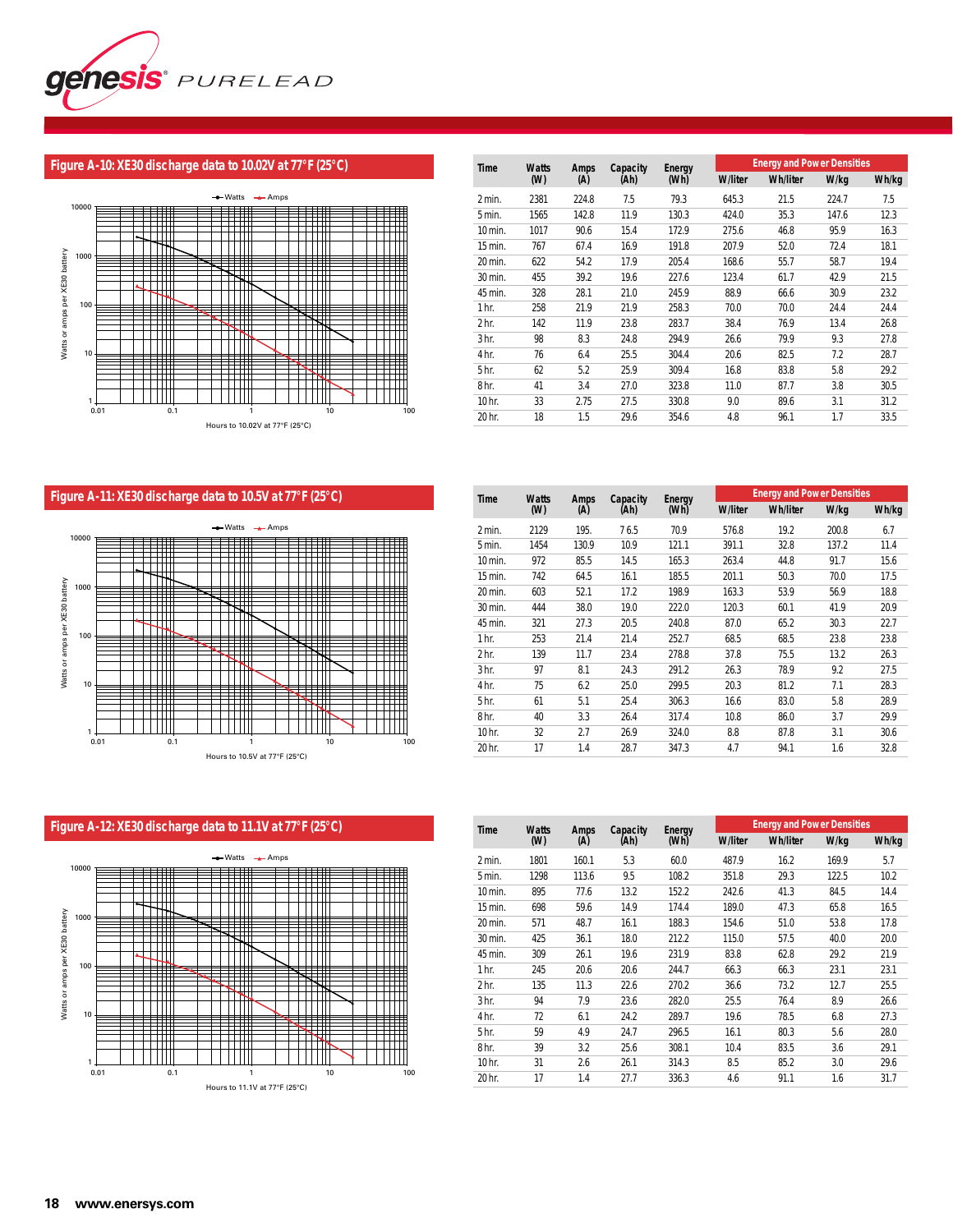| <b>Time</b>      | <b>Watts</b> | Amps  | Capacity | Energy |                | <b>Energy and Power Densities</b> |       |       |
|------------------|--------------|-------|----------|--------|----------------|-----------------------------------|-------|-------|
|                  | (W)          | (A)   | (Ah)     | (Wh)   | <b>W/liter</b> | <b>Wh/liter</b>                   | W/kg  | Wh/kg |
| 2 min.           | 4338         | 436.6 | 14.5     | 144.4  | 777.0          | 25.9                              | 269.4 | 9.0   |
| 5 min.           | 2370         | 226.1 | 18.8     | 197.4  | 424.5          | 35.4                              | 147.2 | 12.3  |
| 10 min.          | 1497         | 136.5 | 23.2     | 254.4  | 268.1          | 45.6                              | 93.0  | 15.8  |
| 15 min.          | 1123         | 100.3 | 25.1     | 280.6  | 201.1          | 50.3                              | 69.7  | 17.4  |
| 20 min.          | 909          | 80.2  | 26.5     | 299.9  | 162.8          | 53.7                              | 56.5  | 18.6  |
| 30 min.          | 665          | 58.0  | 29.0     | 332.3  | 119.1          | 59.5                              | 41.3  | 20.6  |
| 45 min.          | 484          | 41.6  | 31.2     | 362.8  | 86.7           | 65.0                              | 30.0  | 22.5  |
| 1 <sub>hr.</sub> | 383          | 32.7  | 32.7     | 382.5  | 68.5           | 68.5                              | 23.8  | 23.8  |
| 2 <sub>hr.</sub> | 213          | 18.1  | 36.2     | 426.8  | 38.2           | 76.5                              | 13.3  | 26.5  |
| 3 <sub>hr.</sub> | 150          | 12.6  | 37.8     | 449.7  | 26.9           | 80.6                              | 9.3   | 27.9  |
| 4 hr.            | 116          | 9.8   | 39.1     | 464.0  | 20.8           | 83.1                              | 7.2   | 28.8  |
| 5 <sub>hr.</sub> | 95           | 8.0   | 39.9     | 474.8  | 17.0           | 85.0                              | 5.9   | 29.5  |
| 8 <sub>hr.</sub> | 62           | 5.2   | 41.6     | 494.0  | 11.1           | 88.5                              | 3.8   | 30.7  |
| 10 hr.           | 51           | 4.2   | 42.4     | 505.0  | 9.0            | 90.5                              | 3.1   | 31.4  |
| 20 hr.           | 27           | 2.2   | 44.4     | 529.5  | 4.7            | 94.8                              | 1.6   | 32.9  |

# Figure A-13: XE40 discharge data to 9V at 77°F (25°C)



Figure A-14: XE40 discharge data to 10.02V at 77°F (25°C)



Figure A-15: XE40 discharge data to 10.5V at 77°F (25°C)



| <b>Time</b>      | <b>Watts</b> | Amps  | Capacity | Energy |                | <b>Energy and Power Densities</b> |       |       |
|------------------|--------------|-------|----------|--------|----------------|-----------------------------------|-------|-------|
|                  | (W)          | (A)   | (Ah)     | (Wh)   | <b>W/liter</b> | <b>Wh/liter</b>                   | W/kg  | Wh/kg |
| 2 min.           | 3580         | 337.  | 9 1 1.3  | 119.2  | 641.2          | 21.4                              | 222.3 | 7.4   |
| 5 min.           | 2155         | 199.1 | 16.6     | 179.5  | 386.1          | 32.2                              | 133.9 | 11.2  |
| 10 min.          | 1426         | 127.9 | 21.7     | 242.5  | 255.5          | 43.4                              | 88.6  | 15.1  |
| 15 min.          | 1085         | 96.0  | 24.0     | 271.1  | 194.3          | 48.6                              | 67.4  | 16.8  |
| 20 min.          | 884          | 77.5  | 25.6     | 291.6  | 158.3          | 52.2                              | 54.9  | 18.1  |
| 30 min.          | 652          | 56.6  | 28.3     | 326.0  | 116.8          | 58.4                              | 40.5  | 20.3  |
| 45 min.          | 476          | 40.8  | 30.6     | 356.7  | 85.2           | 63.9                              | 29.5  | 22.2  |
| 1 <sub>hr.</sub> | 376          | 32.1  | 32.1     | 376.3  | 67.4           | 67.4                              | 23.4  | 23.4  |
| 2 <sub>hr.</sub> | 209          | 17.7  | 35.4     | 418.2  | 37.5           | 74.9                              | 13.0  | 26.0  |
| 3 <sub>hr.</sub> | 146          | 12.3  | 36.9     | 438.7  | 26.2           | 78.6                              | 9.1   | 27.2  |
| 4 hr.            | 113          | 9.5   | 37.9     | 451.8  | 20.2           | 80.9                              | 7.0   | 28.1  |
| 5 <sub>hr.</sub> | 93           | 7.7   | 38.6     | 462.5  | 16.6           | 82.9                              | 5.7   | 28.7  |
| 8 <sub>hr.</sub> | 60           | 5.0   | 40.1     | 481.8  | 10.8           | 86.3                              | 3.7   | 29.9  |
| 10 hr.           | 49           | 4.1   | 40.8     | 490.3  | 8.8            | 87.8                              | 3.0   | 30.5  |
| 20 hr.           | 26           | 2.2   | 43.0     | 518.5  | 4.6            | 92.9                              | 1.6   | 32.2  |

| <b>Time</b>      | <b>Watts</b> | <b>Amps</b> | Capacity | Energy |                | <b>Energy and Power Densities</b> |       |       |
|------------------|--------------|-------------|----------|--------|----------------|-----------------------------------|-------|-------|
|                  | (W)          | (A)         | (Ah)     | (Wh)   | <b>W/liter</b> | <b>Wh/liter</b>                   | W/kg  | Wh/kg |
| 2 min.           | 3232         | 296.4       | 9.9      | 107.6  | 578.9          | 19.3                              | 200.7 | 6.7   |
| 5 min.           | 1987         | 179.6       | 15.0     | 165.5  | 355.9          | 29.6                              | 123.4 | 10.3  |
| 10 min.          | 1350         | 119.4       | 20.3     | 229.4  | 241.7          | 41.1                              | 83.8  | 14.2  |
| 15 min.          | 1010         | 90.9        | 22.7     | 260.0  | 186.3          | 46.6                              | 64.6  | 16.2  |
| 20 min.          | 852          | 74.1        | 24.4     | 281.2  | 152.6          | 50.4                              | 52.9  | 17.5  |
| 30 min.          | 633          | 54.7        | 27.3     | 316.6  | 113.4          | 56.7                              | 39.3  | 19.7  |
| 45 min.          | 464          | 39.7        | 29.8     | 347.9  | 83.1           | 62.3                              | 28.8  | 21.6  |
| 1 <sub>hr.</sub> | 368          | 31.3        | 31.3     | 368.3  | 66.0           | 66.0                              | 22.9  | 22.9  |
| 2 <sub>hr.</sub> | 205          | 17.3        | 34.5     | 410.8  | 36.8           | 73.6                              | 12.8  | 25.5  |
| 3 <sub>hr.</sub> | 144          | 12.1        | 36.2     | 431.3  | 25.8           | 77.3                              | 8.9   | 26.8  |
| 4 hr.            | 111          | 9.3         | 37.2     | 444.4  | 19.9           | 79.6                              | 6.9   | 27.6  |
| 5 <sub>hr.</sub> | 91           | 7.6         | 37.9     | 453.3  | 16.2           | 81.2                              | 5.6   | 28.2  |
| 8 <sub>hr.</sub> | 59           | 4.9         | 39.3     | 473.0  | 10.6           | 84.7                              | 3.7   | 29.4  |
| 10 hr.           | 48           | 4.0         | 39.9     | 481.8  | 8.6            | 86.3                              | 3.0   | 29.9  |
| 20 hr.           | 26           | 2.1         | 42.2     | 509.9  | 4.6            | 91.3                              | 1.6   | 31.7  |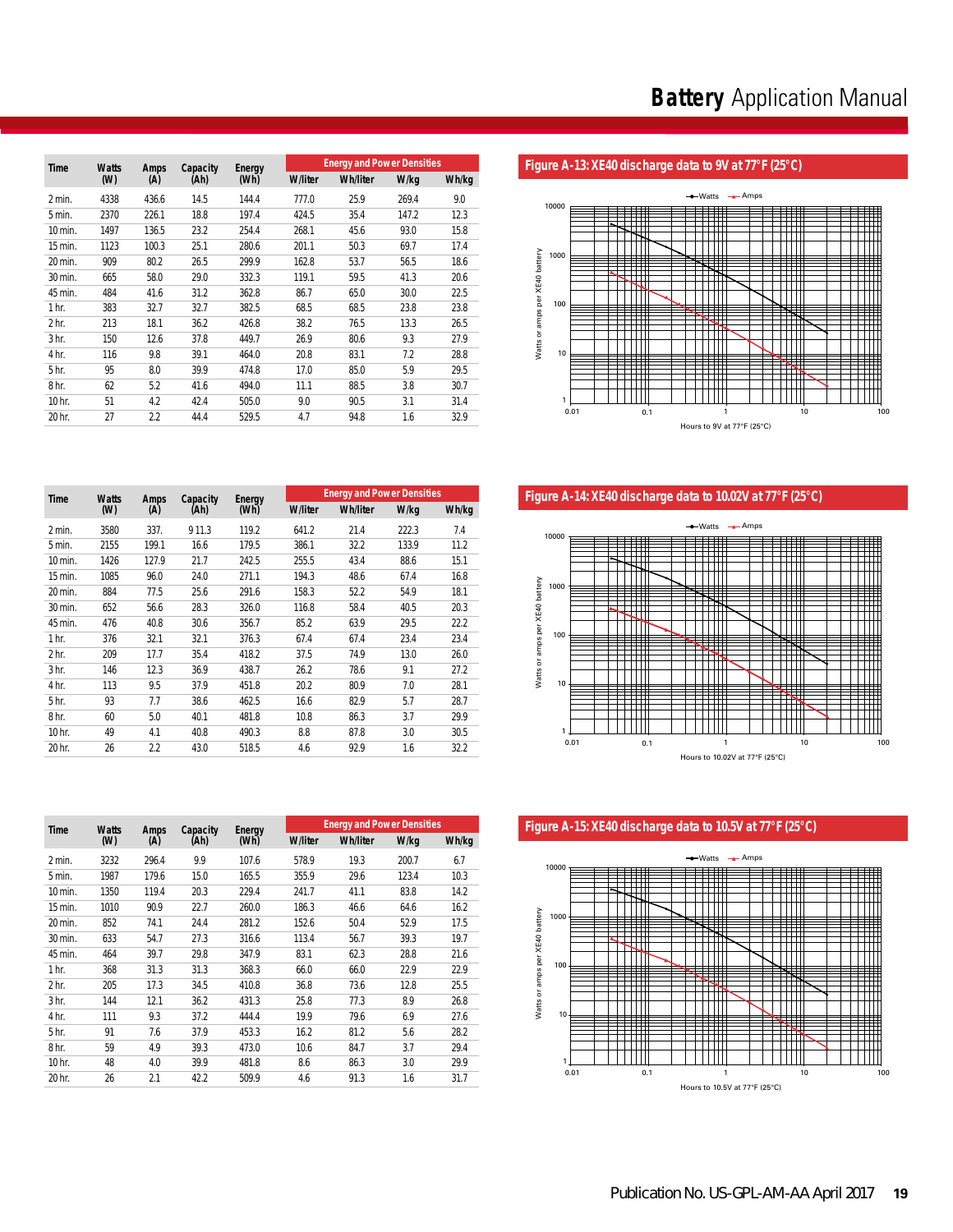

#### **Figure A-16: XE40 discharge data to 11.1V at 77°F (25°C)**



| <b>Time</b>      | <b>Watts</b> | Amps  | Capacity | Energy |                |                 | <b>Energy and Power Densities</b><br>W/kg<br>Wh/kg<br>16.8<br>174.8<br>5.8<br>9.1<br>108.9<br>26.2<br>13.0<br>37.6<br>76.7<br>15.0<br>43.2<br>59.9<br>49.8<br>16.4<br>47.4<br>54.0<br>18.7<br>37.4<br>27.6<br>20.7<br>59.8<br>22.0<br>63.5<br>22.0<br>71.6<br>12.4<br>24.8<br>8.7<br>26.1<br>75.3<br>77.8<br>27.0<br>6.7<br>27.6<br>79.6<br>5.5<br>82.6<br>28.6<br>3.6 |      |  |  |
|------------------|--------------|-------|----------|--------|----------------|-----------------|------------------------------------------------------------------------------------------------------------------------------------------------------------------------------------------------------------------------------------------------------------------------------------------------------------------------------------------------------------------------|------|--|--|
|                  | (W)          | (A)   | (Ah)     | (Wh)   | <b>W/liter</b> | <b>Wh/liter</b> |                                                                                                                                                                                                                                                                                                                                                                        |      |  |  |
| 2 min.           | 2814         | 249.4 | 8.3      | 93.7   | 504.1          |                 |                                                                                                                                                                                                                                                                                                                                                                        |      |  |  |
| 5 min.           | 1753         | 153.6 | 12.8     | 146.0  | 314.0          |                 |                                                                                                                                                                                                                                                                                                                                                                        |      |  |  |
| 10 min.          | 1234         | 106.6 | 18.1     | 209.9  | 221.1          |                 |                                                                                                                                                                                                                                                                                                                                                                        |      |  |  |
| 15 min.          | 964          | 83.0  | 20.7     | 241.0  | 172.7          |                 |                                                                                                                                                                                                                                                                                                                                                                        |      |  |  |
| 20 min.          | 802          | 68.5  | 22.6     | 264.5  | 143.6          |                 |                                                                                                                                                                                                                                                                                                                                                                        |      |  |  |
| 30 min.          | 603          | 51.3  | 25.7     | 301.3  | 107.9          |                 |                                                                                                                                                                                                                                                                                                                                                                        |      |  |  |
| 45 min.          | 445          | 37.6  | 28.2     | 333.8  | 79.7           |                 |                                                                                                                                                                                                                                                                                                                                                                        |      |  |  |
| 1 <sub>hr.</sub> | 355          | 29.9  | 29.9     | 354.6  | 63.5           |                 |                                                                                                                                                                                                                                                                                                                                                                        |      |  |  |
| 2 <sub>hr.</sub> | 200          | 16.8  | 33.5     | 399.7  | 35.8           |                 |                                                                                                                                                                                                                                                                                                                                                                        |      |  |  |
| 3 <sub>hr.</sub> | 140          | 11.7  | 35.0     | 420.2  | 25.1           |                 |                                                                                                                                                                                                                                                                                                                                                                        |      |  |  |
| 4 hr.            | 109          | 9.0   | 36.2     | 434.6  | 19.5           |                 |                                                                                                                                                                                                                                                                                                                                                                        |      |  |  |
| 5 <sub>hr.</sub> | 89           | 7.4   | 36.9     | 444.1  | 15.9           |                 |                                                                                                                                                                                                                                                                                                                                                                        |      |  |  |
| 8 <sub>hr.</sub> | 58           | 4.8   | 38.3     | 461.2  | 10.3           |                 |                                                                                                                                                                                                                                                                                                                                                                        |      |  |  |
| 10 hr.           | 47           | 3.9   | 38.9     | 469.6  | 8.4            | 84.1            | 2.9                                                                                                                                                                                                                                                                                                                                                                    | 29.2 |  |  |
| 20 hr.           | 25           | 2.1   | 41.0     | 495.2  | 4.4            | 88.7            | 1.5                                                                                                                                                                                                                                                                                                                                                                    | 30.8 |  |  |

# **Figure A-17: XE60 discharge data to 9V at 77°F (25°C)**



| Time             | <b>Watts</b> | <b>Amps</b> | Capacity | Energy |                | <b>Energy and Power Densities</b> |       | Wh/kg<br>9.0<br>13.2<br>16.9<br>19.0<br>20.5<br>22.4<br>24.3<br>25.5<br>28.1<br>29.4<br>30.4<br>31.2<br>32.8 |  |  |
|------------------|--------------|-------------|----------|--------|----------------|-----------------------------------|-------|--------------------------------------------------------------------------------------------------------------|--|--|
|                  | (W)          | (A)         | (Ah)     | (Wh)   | <b>W/liter</b> | <b>Wh/liter</b>                   | W/kg  |                                                                                                              |  |  |
| 2 min.           | 6050         | 605.3       | 20.2     | 201.7  | 701.1          | 23.4                              | 270.1 |                                                                                                              |  |  |
| 5 min.           | 3539         | 328.3       | 27.4     | 294.9  | 410.1          | 34.2                              | 158.0 |                                                                                                              |  |  |
| 10 min.          | 2267         | 202.8       | 33.8     | 377.8  | 262.7          | 43.8                              | 101.2 |                                                                                                              |  |  |
| 15 min.          | 1702         | 150.1       | 37.5     | 425.5  | 197.2          | 49.3                              | 76.0  |                                                                                                              |  |  |
| 20 min.          | 1375         | 120.1       | 40.0     | 458.3  | 159.3          | 53.1                              | 61.4  |                                                                                                              |  |  |
| 30 min.          | 1005         | 86.8        | 43.4     | 502.5  | 116.5          | 58.2                              | 44.9  |                                                                                                              |  |  |
| 45 min.          | 725          | 62.1        | 46.6     | 544.0  | 84.1           | 63.0                              | 32.4  |                                                                                                              |  |  |
| 1 <sub>hr.</sub> | 572          | 48.7        | 48.7     | 571.7  | 66.3           | 66.3                              | 25.5  |                                                                                                              |  |  |
| 2 <sub>hr.</sub> | 314          | 26.3        | 52.7     | 628.3  | 36.4           | 72.8                              | 14.0  |                                                                                                              |  |  |
| 3 <sub>hr.</sub> | 219          | 18.6        | 55.7     | 657.6  | 25.4           | 76.2                              | 9.8   |                                                                                                              |  |  |
| 4 hr.            | 170          | 14.4        | 57.7     | 681.8  | 19.8           | 79.0                              | 7.6   |                                                                                                              |  |  |
| 5 <sub>hr.</sub> | 140          | 11.9        | 59.3     | 699.8  | 16.2           | 81.1                              | 6.2   |                                                                                                              |  |  |
| 8 <sub>hr.</sub> | 92           | 7.8         | 62.4     | 735.5  | 10.7           | 85.2                              | 4.1   |                                                                                                              |  |  |
| 10 hr.           | 76           | 6.4         | 63.9     | 759.0  | 8.8            | 88.0                              | 3.4   | 33.9                                                                                                         |  |  |
| 20 hr.           | 42           | 3.5         | 70.8     | 841.1  | 4.9            | 97.5                              | 1.9   | 37.5                                                                                                         |  |  |



| Time             | <b>Watts</b> | Amps  | Capacity | Energy |                | <b>Energy and Power Densities</b> |       | Wh/kg<br>6.8<br>11.4<br>15.3<br>17.5<br>19.0<br>21.1<br>23.0<br>24.3<br>27.0<br>28.4<br>29.3<br>30.1<br>31.7 |  |  |
|------------------|--------------|-------|----------|--------|----------------|-----------------------------------|-------|--------------------------------------------------------------------------------------------------------------|--|--|
|                  | (W)          | (A)   | (Ah)     | (Wh)   | <b>W/liter</b> | <b>Wh/liter</b>                   | W/kg  |                                                                                                              |  |  |
| 2 min.           | 5228         | 494.8 | 16.5     | 174.3  | 605.8          | 20.2                              | 233.4 |                                                                                                              |  |  |
| 5 min.           | 3337         | 304.4 | 25.4     | 278.1  | 386.7          | 32.2                              | 149.0 |                                                                                                              |  |  |
| 10 min.          | 2175         | 193.6 | 32.3     | 362.6  | 252.1          | 42.0                              | 97.1  |                                                                                                              |  |  |
| 15 min.          | 1644         | 144.5 | 36.1     | 411.0  | 190.5          | 47.6                              | 73.4  |                                                                                                              |  |  |
| 20 min.          | 1332         | 116.1 | 38.7     | 444.2  | 154.4          | 51.5                              | 59.5  |                                                                                                              |  |  |
| 30 min.          | 977          | 84.2  | 42.1     | 488.4  | 113.2          | 56.6                              | 43.6  |                                                                                                              |  |  |
| 45 min.          | 706          | 60.3  | 45.2     | 529.3  | 81.8           | 61.3                              | 31.5  |                                                                                                              |  |  |
| 1 <sub>hr.</sub> | 556          | 47.3  | 47.3     | 556.2  | 64.5           | 64.5                              | 24.8  |                                                                                                              |  |  |
| 2 <sub>hr.</sub> | 307          | 25.9  | 51.7     | 615.0  | 35.6           | 71.3                              | 13.7  |                                                                                                              |  |  |
| 3 <sub>hr.</sub> | 215          | 18.1  | 54.2     | 646.5  | 25.0           | 74.9                              | 9.6   |                                                                                                              |  |  |
| 4 hr.            | 167          | 14.0  | 56.0     | 668.4  | 19.4           | 77.5                              | 7.5   |                                                                                                              |  |  |
| 5 hr.            | 137          | 11.5  | 57.4     | 685.4  | 15.9           | 79.4                              | 6.1   |                                                                                                              |  |  |
| 8 <sub>hr.</sub> | 90           | 7.6   | 60.6     | 723.1  | 10.5           | 83.8                              | 4.0   |                                                                                                              |  |  |
| 10 hr.           | 74           | 6.2   | 62.3     | 742.5  | 8.6            | 86.0                              | 3.3   | 32.6                                                                                                         |  |  |
| 20 hr.           | 41           | 3.4   | 68.9     | 814.0  | 4.7            | 94.3                              | 1.8   | 35.6                                                                                                         |  |  |

#### **Figure A-18: XE60 discharge data to 10.02V at 77°F (25°C)**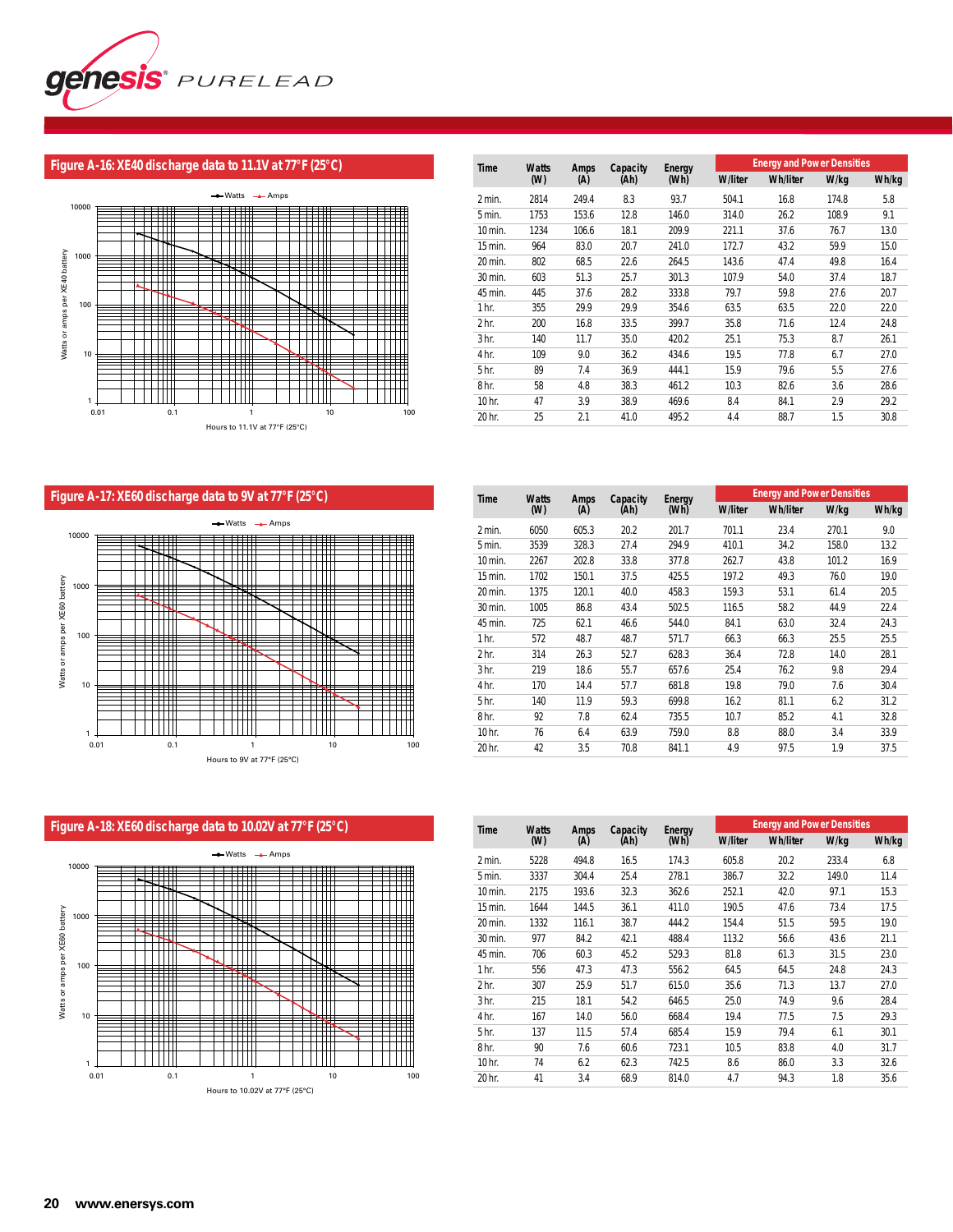|                  |                     |             |                  |                |      | <b>Energy and Power Densities</b><br><b>W/liter</b><br><b>Wh/liter</b><br>W/kg<br>Wh/kg<br>531.6<br>6.8<br>17.7<br>204.8<br>29.6<br>136.9<br>11.4<br>355.3<br>237.6<br>39.6<br>91.5<br>15.3<br>45.4<br>181.6<br>70.0<br>17.5<br>49.4<br>19.0<br>148.2<br>57.1<br>109.5<br>54.8<br>21.1<br>42.2<br>79.6<br>23.0<br>59.7<br>30.7 |      |      |  |  |
|------------------|---------------------|-------------|------------------|----------------|------|--------------------------------------------------------------------------------------------------------------------------------------------------------------------------------------------------------------------------------------------------------------------------------------------------------------------------------|------|------|--|--|
| <b>Time</b>      | <b>Watts</b><br>(W) | Amps<br>(A) | Capacity<br>(Ah) | Energy<br>(Wh) |      |                                                                                                                                                                                                                                                                                                                                |      |      |  |  |
| 2 min.           | 4587                | 422.9       | 14.1             | 152.9          |      |                                                                                                                                                                                                                                                                                                                                |      |      |  |  |
| 5 min.           | 3066                | 275.3       | 22.9             | 255.5          |      |                                                                                                                                                                                                                                                                                                                                |      |      |  |  |
| 10 min.          | 2050                | 180.7       | 30.1             | 341.7          |      |                                                                                                                                                                                                                                                                                                                                |      |      |  |  |
| 15 min.          | 1567                | 136.7       | 34.2             | 391.8          |      |                                                                                                                                                                                                                                                                                                                                |      |      |  |  |
| 20 min.          | 1279                | 110.8       | 36.9             | 426.3          |      |                                                                                                                                                                                                                                                                                                                                |      |      |  |  |
| 30 min.          | 945                 | 81.2        | 40.6             | 472.5          |      |                                                                                                                                                                                                                                                                                                                                |      |      |  |  |
| 45 min.          | 687                 | 58.5        | 43.9             | 515.2          |      |                                                                                                                                                                                                                                                                                                                                |      |      |  |  |
| 1 <sub>hr.</sub> | 543                 | 46.1        | 46.1.            | 543.3          | 63.0 | 63.0                                                                                                                                                                                                                                                                                                                           | 24.3 | 24.3 |  |  |
| 2 <sub>hr.</sub> | 302                 | 25.4        | 50.7             | 603.7          | 35.0 | 70.0                                                                                                                                                                                                                                                                                                                           | 13.5 | 27.0 |  |  |
| 3 <sub>hr.</sub> | 212                 | 17.7        | 53.2             | 635.6          | 24.6 | 73.7                                                                                                                                                                                                                                                                                                                           | 9.5  | 28.4 |  |  |
| 4 hr.            | 164                 | 13.7        | 54.9             | 657.3          | 19.0 | 76.2                                                                                                                                                                                                                                                                                                                           | 7.3  | 29.3 |  |  |
| 5 <sub>hr.</sub> | 135                 | 11.3        | 56.3             | 674.1          | 15.6 | 78.1                                                                                                                                                                                                                                                                                                                           | 6.0  | 30.1 |  |  |
| 8 <sub>hr.</sub> | 89                  | 7.4         | 59.3             | 710.8          | 10.3 | 82.4                                                                                                                                                                                                                                                                                                                           | 4.0  | 31.7 |  |  |
| 10 hr.           | 73                  | 6.1         | 60.9             | 729.4          | 8.5  | 84.5                                                                                                                                                                                                                                                                                                                           | 3.3  | 32.6 |  |  |
| 20 hr.           | 40                  | 3.4         | 67.1             | 798.1          | 4.6  | 92.5                                                                                                                                                                                                                                                                                                                           | 1.8  | 35.6 |  |  |

# Figure A-19: XE60 discharge data to 10.5V at 77°F (25°C)



Figure A-20: XE60 discharge data to 11.1V at 77°F (25°C)



**Figure A-21: XE70 discharge data to 9V at 77°F (25°C)** 



| <b>Time</b>      | <b>Watts</b> | <b>Amps</b> | Capacity | Energy |                | <b>Energy and Power Densities</b> |       |       |
|------------------|--------------|-------------|----------|--------|----------------|-----------------------------------|-------|-------|
|                  | (W)          | (A)         | (Ah)     | (Wh)   | <b>W/liter</b> | <b>Wh/liter</b>                   | W/kg  | Wh/kg |
| 2 min.           | 3684         | 328.6       | 11.0     | 122.8  | 426.9          | 14.2                              | 164.5 | 5.5   |
| 5 min.           | 2601         | 227.8       | 19.0     | 216.7  | 301.4          | 25.1                              | 116.1 | 9.7   |
| 10 min.          | 1806         | 156.3       | 26.1     | 301.0  | 209.3          | 34.9                              | 80.6  | 13.4  |
| 15 min.          | 1409         | 121.2       | 30.3     | 352.3  | 163.3          | 40.8                              | 62.9  | 15.7  |
| 20 min.          | 1165         | 99.8        | 33.3     | 388.4  | 135.0          | 45.0                              | 52.0  | 17.3  |
| 30 min.          | 876          | 74.6        | 37.3     | 437.9  | 101.5          | 50.8                              | 39.1  | 19.6  |
| 45 min.          | 646          | 54.8        | 41.1     | 484.8  | 74.9           | 56.2                              | 28.9  | 21.6  |
| 1 <sub>hr.</sub> | 516          | 43.6        | 43.6     | 515.9  | 59.8           | 59.8                              | 23.0  | 23.0  |
| 2 hr.            | 291          | 24.5        | 48.9     | 582.9  | 33.8           | 67.5                              | 13.0  | 26.0  |
| 3 <sub>hr.</sub> | 206          | 17.2        | 51.6     | 617.1  | 23.8           | 71.5                              | 9.2   | 27.5  |
| 4 hr.            | 160          | 13.3        | 53.4     | 639.6  | 18.5           | 74.1                              | 7.1   | 28.6  |
| 5 hr.            | 131          | 10.9        | 54.7     | 656.2  | 15.2           | 76.0                              | 5.9   | 29.3  |
| 8 <sub>hr.</sub> | 86           | 7.2         | 57.4     | 689.9  | 10.0           | 79.9                              | 3.8   | 30.8  |
| 10 hr.           | 71           | 5.9         | 58.7     | 705.8  | 8.2            | 81.8                              | 3.2   | 31.5  |
| 20 hr.           | 38           | 3.1         | 63.0     | 758.7  | 4.4            | 87.9                              | 1.7   | 33.9  |

| <b>Time</b>      | <b>Watts</b> | <b>Amps</b> | Capacity | Energy |                | <b>Energy and Power Densities</b> |       |       |
|------------------|--------------|-------------|----------|--------|----------------|-----------------------------------|-------|-------|
|                  | (W)          | (A)         | (Ah)     | (Wh)   | <b>W/liter</b> | <b>Wh/liter</b>                   | W/kg  | Wh/kg |
| 2 min.           | 6597         | 644.0       | 21.4     | 219.7  | 674.0          | 22.4                              | 256.7 | 8.5   |
| 5 min.           | 4051         | 388.4       | 32.4     | 337.4  | 413.9          | 34.5                              | 157.6 | 13.1  |
| 10 min.          | 2565         | 235.6       | 40.0     | 436.0  | 262.0          | 44.5                              | 99.8  | 17.0  |
| 15 min.          | 1909         | 172.3       | 43.1     | 477.2  | 195.0          | 48.8                              | 74.3  | 18.6  |
| 20 min.          | 1540         | 137.8       | 45.5     | 508.2  | 157.3          | 51.9                              | 59.9  | 19.8  |
| 30 min.          | 1122         | 98.5        | 49.3     | 561.2  | 114.7          | 57.3                              | 43.7  | 21.8  |
| 45 min.          | 804          | 70.0        | 52.5     | 603.1  | 82.2           | 61.6                              | 31.3  | 23.5  |
| 1 <sub>hr.</sub> | 627          | 54.7        | 54.6     | 627.2  | 64.1           | 64.1                              | 24.4  | 24.4  |
| 2 <sub>hr.</sub> | 342          | 29.6        | 59.2     | 683.4  | 34.9           | 69.8                              | 13.3  | 26.6  |
| 3 <sub>hr.</sub> | 235          | 20.5        | 61.4     | 705.9  | 24.0           | 72.1                              | 9.2   | 27.5  |
| 4 hr.            | 181          | 15.7        | 62.6     | 721.8  | 18.4           | 73.7                              | 7.0   | 28.1  |
| 5 <sub>hr.</sub> | 146          | 12.8        | 63.8     | 729.0  | 14.9           | 74.5                              | 5.7   | 28.4  |
| 8 <sub>hr.</sub> | 93           | 8.2         | 65.7     | 743.5  | 9.5            | 76.0                              | 3.6   | 28.9  |
| 10 hr.           | 75           | 6.7         | 66.6     | 752.0  | 7.7            | 76.8                              | 2.9   | 29.3  |
| 20 hr.           | 38           | 3.5         | 69.3     | 764.3  | 3.9            | 78.1                              | 1.5   | 29.7  |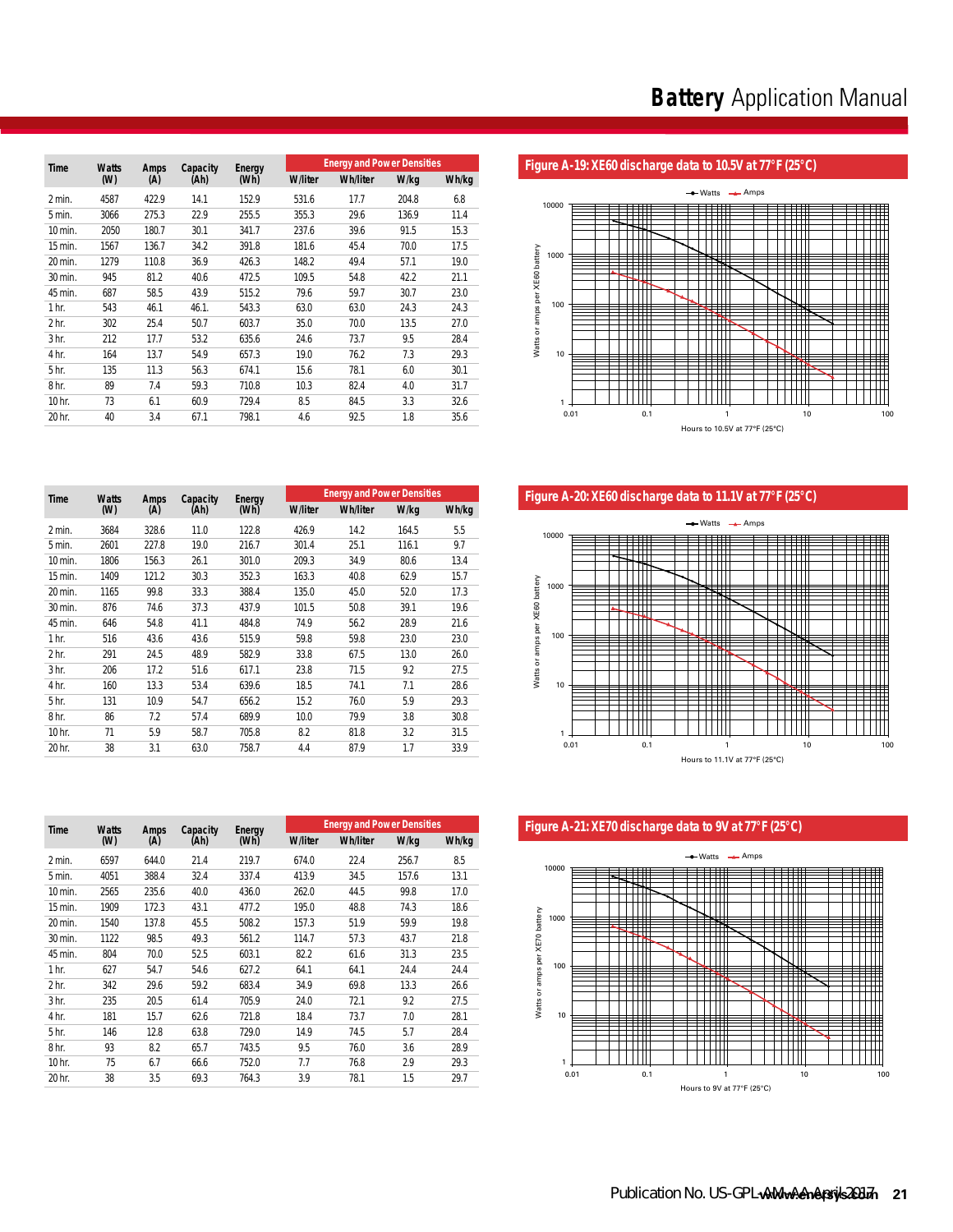

#### **Figure A-22: XE70 discharge data to 10.02V at 77°F (25°C)**



| Time             | <b>Watts</b> | <b>Amps</b> | Capacity | Enerav |                |                 | <b>Energy and Power Densities</b><br>W/kg<br>Wh/kg<br>231.2<br>7.7<br>141.5<br>11.8<br>93.8<br>16.0<br>71.3<br>17.8<br>58.0<br>19.1<br>21.2<br>42.5<br>22.9<br>30.6<br>23.9<br>23.9<br>13.0<br>25.9<br>8.9<br>26.8<br>6.8<br>27.2 |      |  |  |
|------------------|--------------|-------------|----------|--------|----------------|-----------------|-----------------------------------------------------------------------------------------------------------------------------------------------------------------------------------------------------------------------------------|------|--|--|
|                  | (W)          | (A)         | (Ah)     | (Wh)   | <b>W/liter</b> | <b>Wh/liter</b> |                                                                                                                                                                                                                                   |      |  |  |
| 2 min.           | 5942         | 569.8       | 19.0     | 197.9  | 607.0          | 20.2            |                                                                                                                                                                                                                                   |      |  |  |
| 5 min.           | 3636         | 337.6       | 28.1     | 302.8  | 371.4          | 30.9            |                                                                                                                                                                                                                                   |      |  |  |
| 10 min.          | 2411         | 218.5       | 37.2     | 409.9  | 246.3          | 41.9            |                                                                                                                                                                                                                                   |      |  |  |
| 15 min.          | 1833         | 163.8       | 41.0     | 458.2  | 187.2          | 46.8            |                                                                                                                                                                                                                                   |      |  |  |
| 20 min.          | 1490         | 132.6       | 43.7     | 491.6  | 152.2          | 50.2            |                                                                                                                                                                                                                                   |      |  |  |
| 30 min.          | 1091         | 96.0        | 48.0     | 545.5  | 111.5          | 55.7            |                                                                                                                                                                                                                                   |      |  |  |
| 45 min.          | 786          | 68.6        | 51.4     | 589.1  | 80.2           | 60.2            |                                                                                                                                                                                                                                   |      |  |  |
| 1 <sub>hr.</sub> | 615          | 53.6        | 53.6     | 615.4  | 62.9           | 62.9            |                                                                                                                                                                                                                                   |      |  |  |
| 2 <sub>hr.</sub> | 333          | 28.9        | 57.8     | 666.1  | 34.0           | 68.1            |                                                                                                                                                                                                                                   |      |  |  |
| 3 <sub>hr.</sub> | 229          | 19.9        | 59.6     | 687.5  | 23.4           | 70.2            |                                                                                                                                                                                                                                   |      |  |  |
| 4 hr.            | 175          | 15.2        | 61.0     | 699.7  | 17.9           | 71.5            |                                                                                                                                                                                                                                   |      |  |  |
| 5 <sub>hr.</sub> | 142          | 12.4        | 61.8     | 707.6  | 14.5           | 72.3            | 5.5                                                                                                                                                                                                                               | 27.5 |  |  |
| 8 <sub>hr.</sub> | 90           | 8.0         | 63.6     | 719.0  | 9.2            | 73.5            | 3.5                                                                                                                                                                                                                               | 28.0 |  |  |
| 10 hr.           | 73           | 6.5         | 64.5     | 727.6  | 7.4            | 74.3            | 2.8                                                                                                                                                                                                                               | 28.3 |  |  |
| 20 hr.           | 37           | 3.4         | 67.9     | 748.4  | 3.8            | 76.5            | 1.5                                                                                                                                                                                                                               | 29.1 |  |  |

# **Figure A-23: XE70 discharge data to 10.5V at 77°F (25°C)**



| Time             | <b>Watts</b> | Amps  | Capacity | Energy |                | <b>Energy and Power Densities</b> |       | Wh/kg<br>6.7<br>10.8<br>14.9<br>16.9<br>18.2<br>20.5<br>22.2<br>23.3<br>25.4<br>26.2<br>26.7<br>27.1<br>27.6 |  |  |
|------------------|--------------|-------|----------|--------|----------------|-----------------------------------|-------|--------------------------------------------------------------------------------------------------------------|--|--|
|                  | (W)          | (A)   | (Ah)     | (Wh)   | <b>W/liter</b> | <b>Wh/liter</b>                   | W/kg  |                                                                                                              |  |  |
| 2 min.           | 5140         | 480.8 | 16.0     | 171.2  | 525.1          | 17.5                              | 200.0 |                                                                                                              |  |  |
| 5 min.           | 3317         | 301.9 | 25.1     | 276.3  | 338.9          | 28.2                              | 129.1 |                                                                                                              |  |  |
| 10 min.          | 2258         | 201.5 | 34.3     | 383.8  | 230.7          | 39.2                              | 87.9  |                                                                                                              |  |  |
| 15 min.          | 1738         | 154.3 | 38.6     | 434.4  | 177.5          | 44.4                              | 67.6  |                                                                                                              |  |  |
| 20 min.          | 1420         | 125.2 | 41.3     | 468.7  | 145.1          | 47.9                              | 55.3  |                                                                                                              |  |  |
| 30 min.          | 1053         | 92.0  | 46.0     | 526.7  | 107.6          | 53.8                              | 41.0  |                                                                                                              |  |  |
| 45 min.          | 761          | 66.3  | 49.7     | 570.4  | 77.7           | 58.3                              | 29.6  |                                                                                                              |  |  |
| 1 <sub>hr.</sub> | 600          | 52.1  | 52.1     | 599.9  | 61.3           | 61.3                              | 23.3  |                                                                                                              |  |  |
| 2 <sub>hr.</sub> | 327          | 28.4  | 56.7     | 653.8  | 33.4           | 66.8                              | 12.7  |                                                                                                              |  |  |
| 3 <sub>hr.</sub> | 225          | 19.6  | 58.7     | 674.6  | 23.0           | 68.9                              | 8.7   |                                                                                                              |  |  |
| 4 hr.            | 172          | 15.0  | 60.2     | 687.5  | 17.6           | 70.2                              | 6.7   |                                                                                                              |  |  |
| 5 hr.            | 139          | 12.2  | 60.7     | 695.3  | 14.2           | 71.0                              | 5.4   |                                                                                                              |  |  |
| 8 <sub>hr.</sub> | 89           | 7.8   | 62.6     | 709.2  | 9.1            | 72.5                              | 3.4   |                                                                                                              |  |  |
| 10 hr.           | 72           | 6.4   | 63.5     | 715.3  | 7.3            | 73.1                              | 2.8   | 27.8                                                                                                         |  |  |
| 20 hr.           | 37           | 3.36  | 6.4      | 730.0  | 3.7            | 74.6                              | 1.4   | 28.4                                                                                                         |  |  |

# **Figure A-24: XE70 discharge data to 11.1V at 77°F (25°C)**



| Time             | <b>Watts</b> | <b>Amps</b> | Capacity | Energy |                | <b>Energy and Power Densities</b> |       | Wh/kg<br>5.1<br>9.3<br>13.4<br>15.4<br>16.9<br>19.2<br>21.1<br>22.4<br>24.7<br>25.6<br>26.2<br>26.5 |  |  |
|------------------|--------------|-------------|----------|--------|----------------|-----------------------------------|-------|-----------------------------------------------------------------------------------------------------|--|--|
|                  | (W)          | (A)         | (Ah)     | (Wh)   | <b>W/liter</b> | <b>Wh/liter</b>                   | W/kg  |                                                                                                     |  |  |
| 2 min.           | 3911         | 351.5       | 11.7     | 130.2  | 399.5          | 13.3                              | 152.2 |                                                                                                     |  |  |
| 5 min.           | 2870         | 254.3       | 21.2     | 239.0  | 293.2          | 24.4                              | 111.7 |                                                                                                     |  |  |
| 10 min.          | 2028         | 177.0       | 30.1     | 344.7  | 207.1          | 35.2                              | 78.9  |                                                                                                     |  |  |
| 15 min.          | 1586         | 137.4       | 34.4     | 396.4  | 162.0          | 40.5                              | 61.7  |                                                                                                     |  |  |
| 20 min.          | 1313         | 113.6       | 37.5     | 433.3  | 134.1          | 44.3                              | 51.1  |                                                                                                     |  |  |
| 30 min.          | 984          | 85.2        | 42.6     | 492.2  | 100.6          | 50.3                              | 38.3  |                                                                                                     |  |  |
| 45 min.          | 723          | 62.4        | 46.8     | 542.4  | 73.9           | 55.4                              | 28.1  |                                                                                                     |  |  |
| 1 <sub>hr.</sub> | 574          | 49.5        | 49.5     | 574.4  | 58.7           | 58.7                              | 22.4  |                                                                                                     |  |  |
| 2 <sub>hr.</sub> | 317          | 27.5        | 54.9     | 634.1  | 32.4           | 64.8                              | 12.3  |                                                                                                     |  |  |
| 3 <sub>hr.</sub> | 219          | 19.1        | 57.1     | 658.0  | 22.4           | 67.2                              | 8.5   |                                                                                                     |  |  |
| 4 hr.            | 168          | 14.7        | 58.9     | 672.7  | 17.2           | 68.7                              | 6.5   |                                                                                                     |  |  |
| 5 hr.            | 136          | 12.0        | 59.7     | 680.0  | 13.9           | 69.5                              | 5.3   |                                                                                                     |  |  |
| 8 <sub>hr.</sub> | 86           | 7.7         | 61.4     | 689.7  | 8.8            | 70.5                              | 3.4   | 26.8                                                                                                |  |  |
| 10 hr.           | 69           | 6.2         | 62.2     | 697.0  | 7.1            | 71.2                              | 2.7   | 27.1                                                                                                |  |  |
| 20 hr.           | 35           | 3.2         | 64.4     | 701.9  | 3.6            | 71.7                              | 1.4   | 27.3                                                                                                |  |  |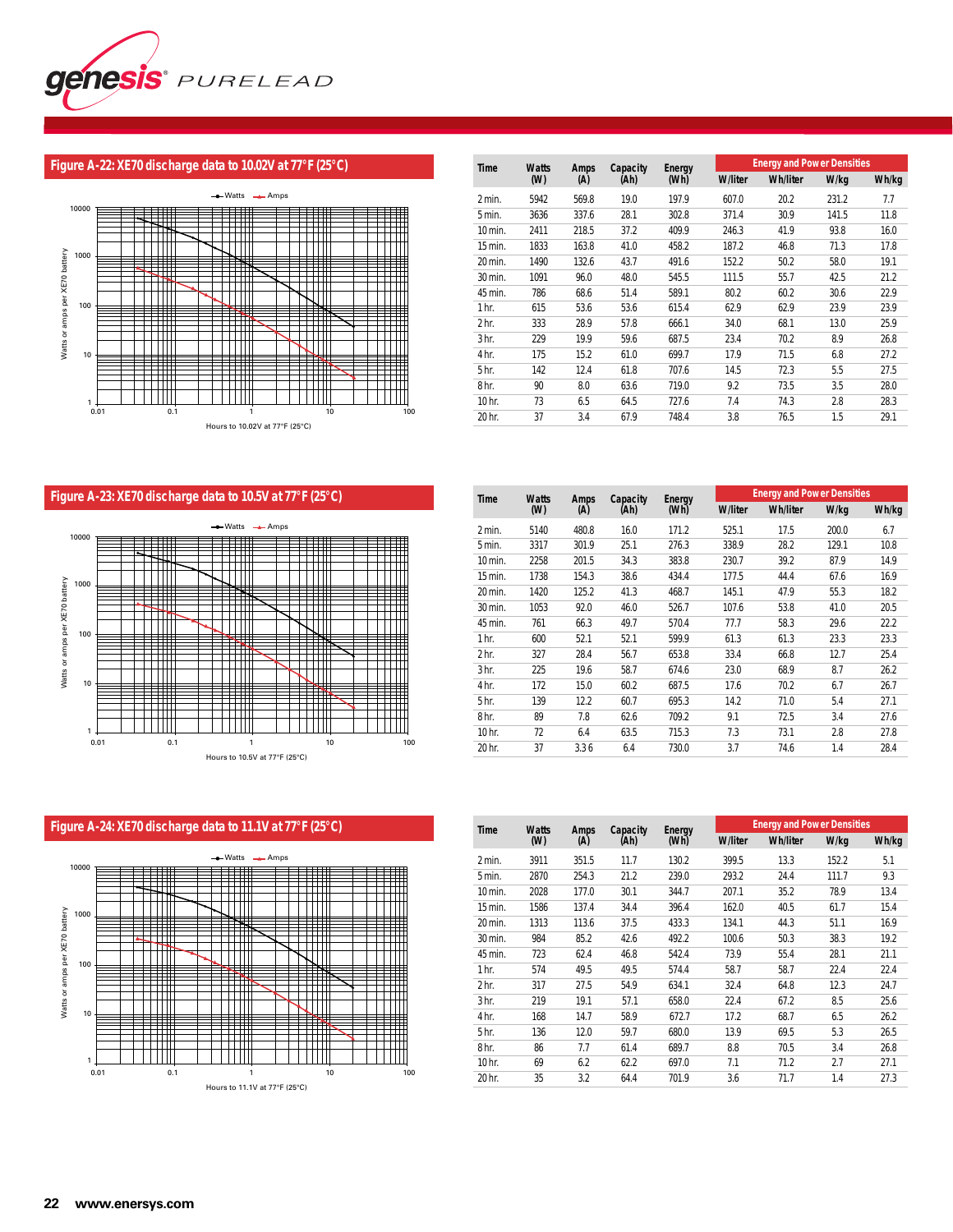| Time             | <b>Watts</b> | <b>Amps</b> | Capacity | Energy |                | <b>Energy and Power Densities</b> |       |       |
|------------------|--------------|-------------|----------|--------|----------------|-----------------------------------|-------|-------|
|                  | (W)          | (A)         | (Ah)     | (Wh)   | <b>W/liter</b> | <b>Wh/liter</b>                   | W/kg  | Wh/kg |
| 2 min.           | 8787         | 903.7       | 30.1     | 292.9  | 696.5          | 23.2                              | 250.3 | 8.3   |
| 5 min.           | 5263         | 491.0       | 40.9     | 438.6  | 417.2          | 34.8                              | 149.9 | 12.5  |
| 10 min.          | 3371         | 304.5       | 50.8     | 561.8  | 267.2          | 44.5                              | 96.0  | 16.0  |
| 15 min.          | 2578         | 228.8       | 57.2     | 644.6  | 204.4          | 51.1                              | 73.5  | 18.4  |
| 20 min.          | 2089         | 183.5       | 61.2     | 696.4  | 165.6          | 55.2                              | 59.5  | 19.8  |
| 30 min.          | 1539         | 133.5       | 66.8     | 769.5  | 122.0          | 61.0                              | 43.8  | 21.9  |
| 45 min.          | 1112         | 95.5        | 71.6     | 833.9  | 88.1           | 66.1                              | 31.7  | 23.8  |
| 1 <sub>hr.</sub> | 885          | 75.5        | 75.5     | 885.0  | 70.1           | 70.1                              | 25.2  | 25.2  |
| 2 <sub>hr.</sub> | 486          | 41.1        | 82.2     | 972.0  | 38.5           | 77.0                              | 13.8  | 27.7  |
| 3 <sub>hr.</sub> | 342          | 28.6        | 85.8     | 1026.0 | 27.1           | 81.3                              | 9.7   | 29.2  |
| 4 hr.            | 264          | 22.3        | 89.2     | 1056.0 | 20.9           | 83.7                              | 7.5   | 30.1  |
| 5 <sub>hr.</sub> | 216          | 18.2        | 91.0     | 1080.0 | 17.1           | 85.6                              | 6.2   | 30.8  |
| 8 <sub>hr.</sub> | 142          | 12.0        | 96.0     | 1132.8 | 11.2           | 89.8                              | 4.0   | 32.3  |
| 10 hr.           | 116          | 9.8         | 98.0     | 1158.0 | 9.2            | 91.8                              | 3.3   | 33.0  |
| 20 hr.           | 63           | 5.3         | 106.0    | 1260.0 | 5.0            | 100.0                             | 1.8   | 35.9  |

# Figure A-25: XE95 discharge data to 9V at 77°F (25°C)



Figure A-26: XE95 discharge data to 10.02V at 77°F (25°C)



Figure A-27: XE95 discharge data to 10.5V at 77°F (25°C)



|                  | (W)          | (A)   | (Ah)     | (Wh)   | <b>W/liter</b> | <b>Wh/liter</b>                   | W/kg | Wh/kg |
|------------------|--------------|-------|----------|--------|----------------|-----------------------------------|------|-------|
| Time             | <b>Watts</b> | Amps  | Capacity | Energy |                | <b>Energy and Power Densities</b> |      |       |
|                  |              |       |          |        |                |                                   |      |       |
| 20 hr.           | 63           | 5.3   | 106.0    | 1260.0 | 5.0            | 100.0                             | 1.8  | 35.9  |
| 10 hr.           | 116          | 9.8   | 98.0     | 1158.0 | 9.2            | 91.8                              | 3.3  | 33.0  |
| 8 hr.            | 142          | 12.0  | 96.0     | 1132.8 | 11.2           | 89.8                              | 4.0  | 32.3  |
| 5 hr.            | 216          | 18.2  | 91.0     | 1080.0 | 17.1           | 85.6                              | 6.2  | 30.8  |
| 4 hr.            | 264          | 22.3  | 89.2     | 1056.0 | 20.9           | 83.7                              | 7.5  | 30.1  |
| 3 <sub>hr.</sub> | 342          | 28.6  | 85.8     | 1026.0 | 27.1           | 81.3                              | 9.7  | 29.2  |
| 2 <sub>hr.</sub> | 486          | 41.1  | 82.2     | 972.0  | 38.5           | 77.0                              | 13.8 | 27.7  |
| 1 <sub>hr.</sub> | 885          | 75.5  | 75.5     | 885.0  | 70.1           | 70.1                              | 25.2 | 25.2  |
| 45 min.          | 1112         | 95.5  | 71.6     | 833.9  | 88.1           | 66.1                              | 31.7 | 23.8  |
| 30 min.          | 1539         | 133.5 | 66.8     | 769.5  | 122.0          | 61.0                              | 43.8 | 21.9  |
| 20 min.          | 2089         | 183.5 | 61.2     | 696.4  | 165.6          | 55.2                              | 59.5 | 19.8  |
| 15 min.          | 2578         | 228.8 | 57.2     | 644.6  | 204.4          | 51.1                              | 73.5 | 18.4  |
| 10 min.          | 3371         | 304.5 | 50.8     | 561.8  | 267.2          | 44.5                              | 96.0 | 16.0  |

|                  | (W)  | (A)   | (Ah)  | (Wh)   | <b>W/liter</b> | <b>Wh/liter</b> | W/kg  | Wh/kg |
|------------------|------|-------|-------|--------|----------------|-----------------|-------|-------|
| 2 min.           | 7390 | 707.0 | 23.6  | 246.3  | 585.8          | 19.5            | 210.5 | 7.0   |
| 5 min.           | 4883 | 449.5 | 37.5  | 407.0  | 387.1          | 32.3            | 139.1 | 11.6  |
| 10 min.          | 3242 | 290.7 | 48.5  | 540.3  | 257.0          | 42.8            | 92.4  | 15.4  |
| 15 min.          | 2482 | 219.5 | 54.9  | 620.4  | 196.7          | 49.2            | 70.7  | 17.7  |
| 20 min.          | 2020 | 177.0 | 59.0  | 673.2  | 160.1          | 53.4            | 57.5  | 19.2  |
| 30 min.          | 1494 | 129.5 | 64.8  | 747.0  | 118.4          | 59.2            | 42.6  | 21.3  |
| 45 min.          | 1082 | 92.8  | 69.6  | 811.4  | 85.7           | 64.3            | 30.8  | 23.1  |
| 1 hr.            | 862  | 73.5  | 73.5  | 861.6  | 68.3           | 68.3            | 24.5  | 24.5  |
| 2 <sub>hr.</sub> | 478  | 40.2  | 80.4  | 955.2  | 37.9           | 75.7            | 13.6  | 27.2  |
| 3 <sub>hr.</sub> | 335  | 28.1  | 84.3  | 1004.4 | 26.5           | 79.6            | 9.5   | 28.6  |
| 4 hr.            | 260  | 21.8  | 87.2  | 1039.2 | 20.6           | 82.4            | 7.4   | 29.6  |
| 5 hr.            | 212  | 17.8  | 89.0  | 1062.0 | 16.8           | 84.2            | 6.1   | 30.3  |
| 8 hr.            | 140  | 11.7  | 93.6  | 1118.4 | 11.1           | 88.7            | 4.0   | 31.9  |
| 10 hr.           | 114  | 9.6   | 96.0  | 1140.0 | 9.0            | 90.4            | 3.2   | 32.5  |
| 20 hr.           | 61   | 5.2   | 104.0 | 1224.0 | 4.9            | 97.0            | 1.7   | 34.9  |

| <b>Time</b>      | <b>Watts</b> | <b>Amps</b> | Capacity | Energy |                | <b>Energy and Power Densities</b> |       |       |
|------------------|--------------|-------------|----------|--------|----------------|-----------------------------------|-------|-------|
|                  | (M)          | (A)         | (Ah)     | (Wh)   | <b>W/liter</b> | <b>Wh/liter</b>                   | W/kg  | Wh/kg |
| 2 min.           | 6300         | 585.0       | 19.5     | 210.0  | 499.4          | 16.6                              | 179.5 | 6.0   |
| 5 min.           | 4427         | 399.9       | 33.3     | 368.9  | 350.9          | 29.2                              | 126.1 | 10.5  |
| 10 min.          | 3036         | 268.9       | 44.8     | 506.0  | 240.7          | 40.1                              | 86.5  | 14.4  |
| 15 min.          | 2358         | 206.6       | 51.7     | 589.5  | 186.9          | 46.7                              | 67.2  | 16.8  |
| 20 min.          | 1935         | 168.3       | 56.1     | 645.0  | 153.4          | 51.1                              | 55.1  | 18.4  |
| 30 min.          | 1445         | 124.5       | 62.3     | 722.7  | 114.6          | 57.3                              | 41.2  | 20.6  |
| 45 min.          | 1054         | 90.0        | 57.5     | 790.2  | 83.5           | 62.6                              | 30.0  | 22.5  |
| 1 <sub>hr.</sub> | 842          | 81.6        | 71.6     | 842.4  | 66.8           | 66.8                              | 24.0  | 24.0  |
| 2 <sub>hr.</sub> | 469          | 39.4        | 78.8     | 938.4  | 37.2           | 74.4                              | 13.4  | 26.7  |
| 3 <sub>hr.</sub> | 329          | 27.6        | 82.8     | 988.2  | 26.1           | 78.3                              | 9.4   | 28.2  |
| 4 hr.            | 256          | 21.4        | 85.6     | 1022.4 | 20.3           | 81.0                              | 7.3   | 29.1  |
| 5 <sub>hr.</sub> | 209          | 17.5        | 87.5     | 1047.0 | 16.6           | 83.0                              | 6.0   | 29.8  |
| 8 <sub>hr.</sub> | 137          | 11.5        | 92.0     | 1099.2 | 10.9           | 87.1                              | 3.9   | 31.3  |
| 10 hr.           | 112          | 9.4         | 94.0     | 1122.0 | 8.9            | 88.9                              | 3.2   | 32.0  |
| 20 hr.           | 61           | 5.1         | 102.0    | 1212.0 | 4.8            | 96.1                              | 1.7   | 34.5  |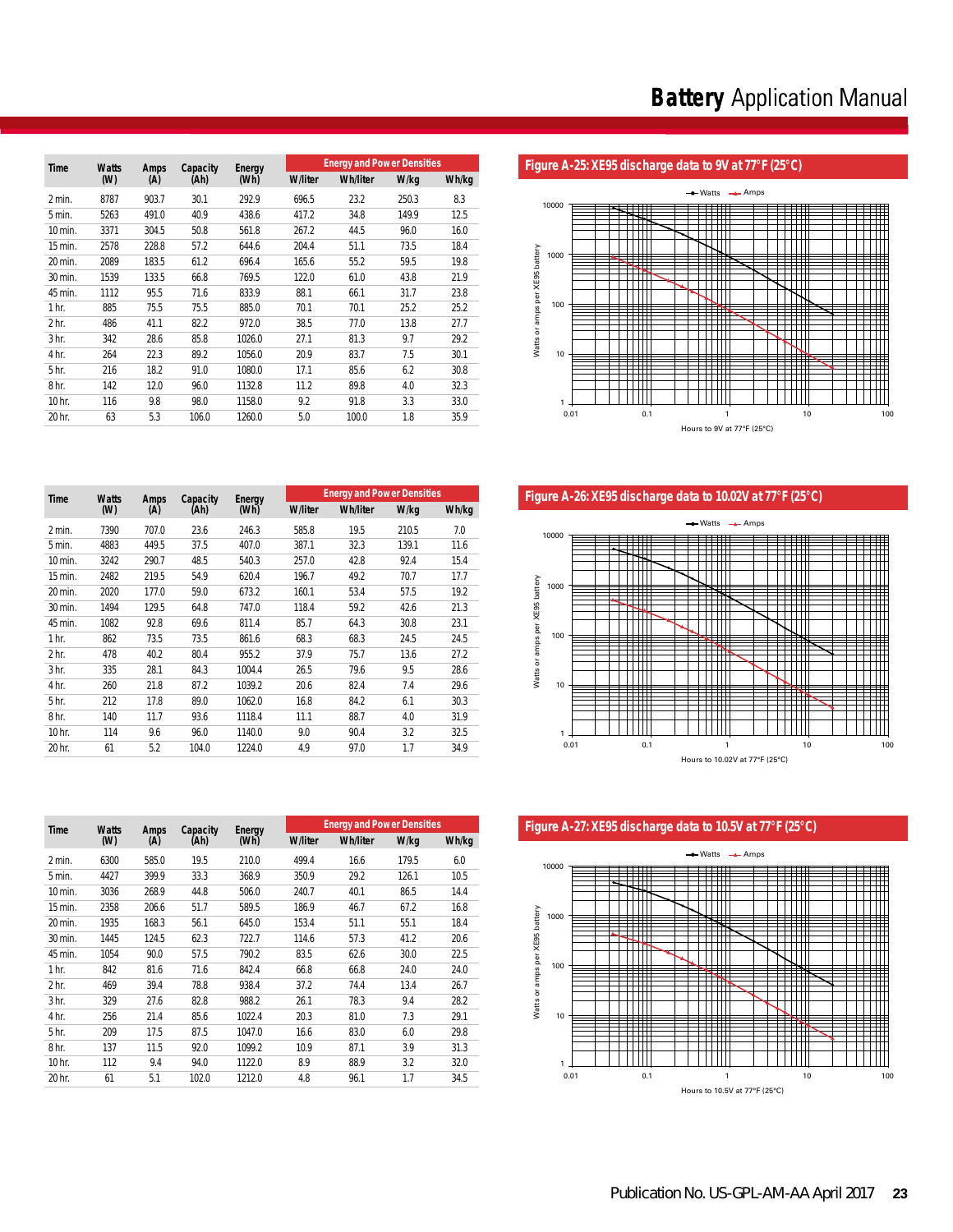

# **Figure A-28: XE95 discharge data to 11.1V at 77°F (25°C)**



| Time             | <b>Watts</b> | <b>Amps</b> | Capacity | Energy |                | <b>Energy and Power Densities</b> |       |       |
|------------------|--------------|-------------|----------|--------|----------------|-----------------------------------|-------|-------|
|                  | (M)          | (A)         | (Ah)     | (Wh)   | <b>W/liter</b> | <b>Wh/liter</b>                   | W/kg  | Wh/kg |
| 2 min.           | 4810         | 431.9       | 14.4     | 160.3  | 381.3          | 12.7                              | 137.0 | 4.6   |
| 5 min.           | 3681         | 323.1       | 26.9     | 306.8  | 291.8          | 24.3                              | 104.9 | 8.7   |
| 10 min.          | 2656         | 229.8       | 38.3     | 442.7  | 210.5          | 35.1                              | 75.7  | 12.6  |
| 15 min.          | 2115         | 181.6       | 45.4     | 528.8  | 167.6          | 41.9                              | 60.3  | 15.1  |
| 20 min.          | 1762         | 150.6       | 50.2     | 587.4  | 139.7          | 46.6                              | 50.2  | 16.7  |
| 30 min.          | 1341         | 113.9       | 57.0     | 670.5  | 106.3          | 53.1                              | 38.2  | 19.1  |
| 45 min.          | 993          | 83.9        | 62.9     | 744.8  | 78.7           | 59.0                              | 28.3  | 21.2  |
| 1 <sub>hr.</sub> | 801          | 67.5        | 67.5     | 801.0  | 63.5           | 63.5                              | 22.8  | 22.8  |
| 2 <sub>hr.</sub> | 453          | 37.9        | 75.8     | 906.0  | 35.9           | 71.8                              | 12.9  | 25.8  |
| 3 <sub>hr.</sub> | 320          | 26.7        | 80.1     | 959.4  | 25.3           | 76.0                              | 9.1   | 27.3  |
| 4 hr.            | 248          | 20.8        | 83.2     | 993.6  | 19.7           | 78.8                              | 7.1   | 28.3  |
| 5 <sub>hr.</sub> | 203          | 17.0        | 85.0     | 1017.0 | 16.1           | 80.6                              | 5.8   | 29.0  |
| 8 <sub>hr.</sub> | 133          | 11.1        | 88.8     | 1065.6 | 10.6           | 84.5                              | 3.8   | 30.4  |
| 10 hr.           | 109          | 9.1         | 91.0     | 1086.0 | 8.6            | 86.1                              | 3.1   | 30.9  |
| 20 hr.           | 58           | 4.8         | 96.0     | 1164.0 | 4.6            | 92.3                              | 1.7   | 33.2  |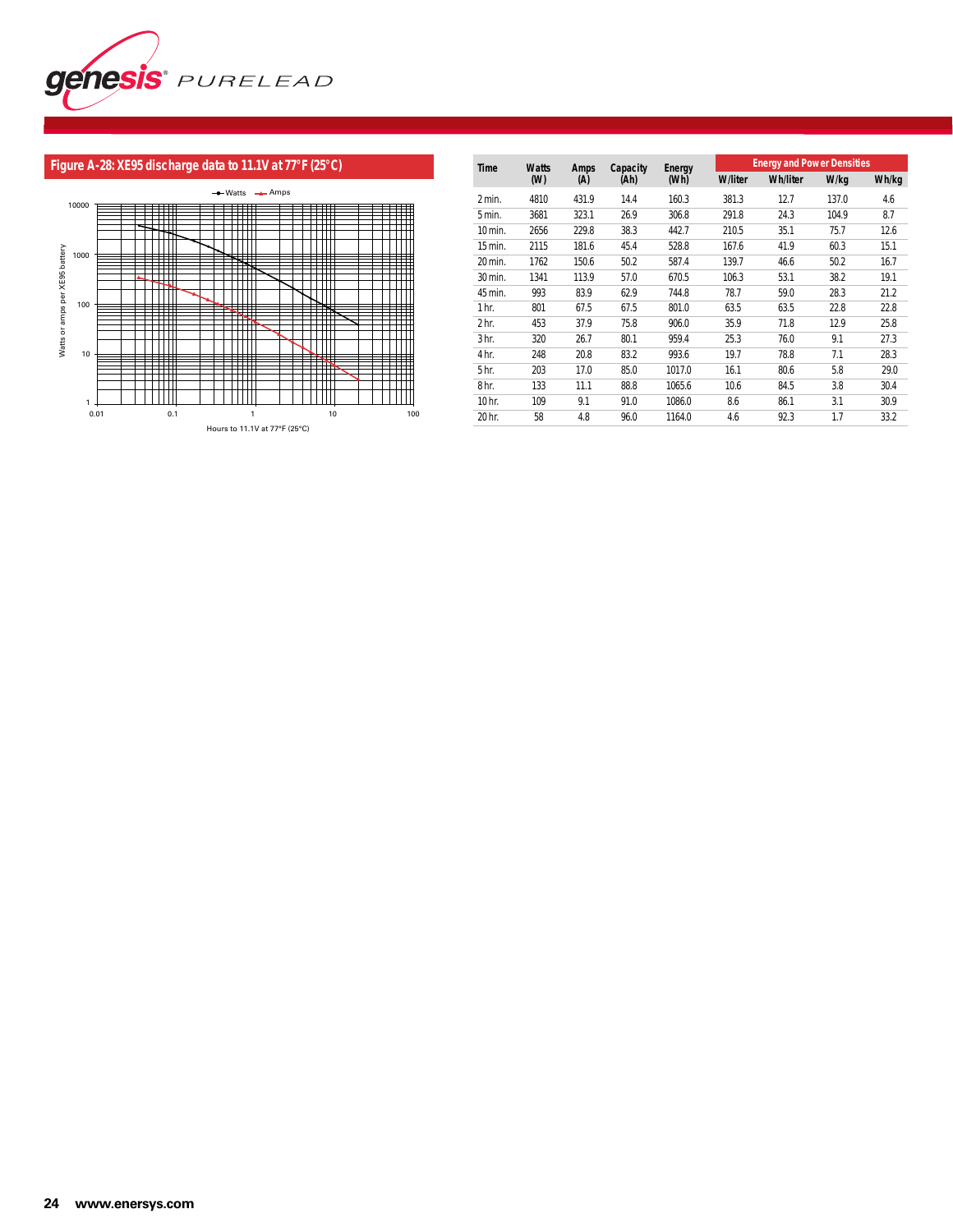| Time             | <b>Watts</b> | <b>Amps</b> | Capacity | Enerav |                | <b>Energy and Power Densities</b> |       |       |
|------------------|--------------|-------------|----------|--------|----------------|-----------------------------------|-------|-------|
|                  | (M)          | (A)         | (Ah)     | (Wh)   | <b>W/liter</b> | <b>Wh/liter</b>                   | W/kg  | Wh/kg |
| 2 min.           | 1437         | 149.6       | 5.0      | 47.9   | 756.2          | 25.2                              | 293.3 | 9.8   |
| 5 min.           | 791          | 76.7        | 6.4      | 65.9   | 416.3          | 34.7                              | 161.4 | 13.4  |
| 10 min.          | 488          | 45.3        | 7.7      | 83.0   | 256.8          | 43.7                              | 99.6  | 16.9  |
| 15 min.          | 364          | 33.0        | 8.3      | 91.0   | 191.6          | 47.9                              | 74.3  | 18.6  |
| 20 min.          | 293          | 26.2        | 8.7      | 97.6   | 154.2          | 51.3                              | 59.8  | 19.9  |
| 30 min.          | 215          | 18.9        | 9.5      | 107.5  | 113.1          | 56.6                              | 43.9  | 21.9  |
| 45 min.          | 156          | 13.5        | 10.1     | 117.0  | 82.1           | 61.6                              | 31.8  | 23.9  |
| 1 <sub>hr.</sub> | 124          | 10.6        | 10.6     | 124.0  | 65.3           | 65.3                              | 25.3  | 25.3  |
| 2 <sub>hr.</sub> | 69           | 5.8         | 11.6     | 138.0  | 36.3           | 72.6                              | 14.1  | 28.2  |
| 3 <sub>hr.</sub> | 49           | 4.1         | 12.3     | 147.0  | 25.8           | 77.4                              | 10.0  | 30.0  |
| 4 hr.            | 38           | 3.2         | 12.8     | 152.0  | 20.0           | 80.0                              | 7.8   | 31.0  |
| 5 <sub>hr.</sub> | 31           | 2.6         | 13.0     | 155.0  | 16.3           | 81.6                              | 6.3   | 31.6  |
| 8 <sub>hr.</sub> | 20           | 1.7         | 13.6     | 160.0  | 10.5           | 84.2                              | 4.1   | 32.7  |
| 10 hr.           | 16           | 1.4         | 14.0     | 160.0  | 8.4            | 84.2                              | 3.3   | 32.7  |
| 20 hr.           | 8            | 0.7         | 14.0     | 160.0  | 4.2            | 84.2                              | 1.6   | 32.7  |

#### Figure B-1: 13EP discharge data to 9V at 77°F (25°C)



Figure B-2: 13EP discharge data to 10.02V at 77°F (25°C)



Figure B-3: 13EP discharge data to 10.5V at 77°F (25°C)



| <b>Time</b>      | <b>Watts</b> | <b>Amps</b> | Capacity | Energy |                | <b>Energy and Power Densities</b> |       |       |
|------------------|--------------|-------------|----------|--------|----------------|-----------------------------------|-------|-------|
|                  | (W)          | (A)         | (Ah)     | (Wh)   | <b>W/liter</b> | <b>Wh/liter</b>                   | W/kg  | Wh/kg |
| 2 min.           | 1268.0       | 123.9       | 4.1      | 42.2   | 667.3          | 22.2                              | 258.8 | 8.6   |
| 5 min.           | 758.0        | 70.8        | 5.9      | 63.1   | 398.9          | 33.2                              | 154.7 | 12.9  |
| 10 min.          | 482.0        | 43.6        | 7.4      | 81.9   | 253.7          | 43.1                              | 98.4  | 16.7  |
| 15 min.          | 361.0        | 32.2        | 8.1      | 90.3   | 190.0          | 47.5                              | 73.7  | 18.4  |
| 20 min.          | 292.0        | 25.7        | 8.6      | 97.2   | 153.7          | 51.2                              | 59.6  | 19.8  |
| 30 min.          | 214.0        | 18.6        | 9.3      | 107.0  | 112.6          | 56.3                              | 43.7  | 21.8  |
| 45 min.          | 154.0        | 13.2        | 9.9      | 115.5  | 81.0           | 60.8                              | 31.4  | 23.6  |
| 1 <sub>hr.</sub> | 121.0        | 10.4        | 10.4     | 121.0  | 63.7           | 63.7                              | 24.7  | 24.7  |
| 2 <sub>hr.</sub> | 67.0         | 5.7         | 11.4     | 134.0  | 35.3           | 70.5                              | 13.7  | 27.3  |
| 3 <sub>hr.</sub> | 47.0         | 3.9         | 11.7     | 141.0  | 24.7           | 74.2                              | 9.6   | 28.8  |
| 4 hr.            | 36.0         | 3.0         | 12.0     | 144.0  | 18.9           | 75.8                              | 7.3   | 29.4  |
| 5 <sub>hr.</sub> | 29.0         | 2.5         | 12.5     | 145.0  | 15.3           | 76.3                              | 5.9   | 29.6  |
| 8 <sub>hr.</sub> | 19.0         | 1.6         | 12.8     | 152.0  | 10.0           | 80.0                              | 3.9   | 31.0  |
| 10 hr.           | 16.0         | 1.3         | 13.0     | 160.0  | 8.4            | 84.2                              | 3.3   | 32.7  |
| 20 hr.           | 8.0          | 0.7         | 14.0     | 160.0  | 4.2            | 84.2                              | 1.6   | 32.7  |

| <b>Time</b>      | <b>Watts</b> | <b>Amps</b> | Capacity | Energy |                | <b>Energy and Power Densities</b> |       |       |
|------------------|--------------|-------------|----------|--------|----------------|-----------------------------------|-------|-------|
|                  | (W)          | (A)         | (Ah)     | (Wh)   | <b>W/liter</b> | <b>Wh/liter</b>                   | W/kg  | Wh/kg |
| 2 min.           | 1153.0       | 108.6       | 3.6      | 38.4   | 606.8          | 20.2                              | 235.3 | 7.8   |
| 5 min.           | 715.0        | 65.5        | 5.5      | 59.6   | 376.3          | 31.3                              | 145.9 | 12.2  |
| 10 min.          | 463.0        | 41.4        | 7.0      | 78.7   | 243.7          | 41.4                              | 94.5  | 16.1  |
| 15 min.          | 349.0        | 30.9        | 7.7      | 87.3   | 183.7          | 45.9                              | 71.2  | 17.8  |
| 20 min.          | 283.0        | 24.8        | 8.3      | 94.2   | 148.9          | 49.6                              | 57.8  | 19.2  |
| 30 min.          | 208.0        | 18.0        | 9.0      | 104.0  | 109.5          | 54.7                              | 42.4  | 21.2  |
| 45 min.          | 151.0        | 12.9        | 9.7      | 113.3  | 79.5           | 59.6                              | 30.8  | 23.1  |
| 1 <sub>hr.</sub> | 119.0        | 10.1        | 10.1     | 119.0  | 62.6           | 62.6                              | 24.3  | 24.3  |
| 2 <sub>hr.</sub> | 66.0         | 5.5         | 11.0     | 132.0  | 34.7           | 69.5                              | 13.5  | 26.9  |
| 3 <sub>hr.</sub> | 46.0         | 3.8         | 11.4     | 138.0  | 24.2           | 72.6                              | 9.4   | 28.2  |
| 4 hr.            | 36.0         | 3.0         | 12.0     | 144.0  | 18.9           | 75.8                              | 7.3   | 29.4  |
| 5 <sub>hr.</sub> | 29.0         | 2.4         | 12.0     | 145.0  | 15.3           | 76.3                              | 5.9   | 29.6  |
| 8 hr.            | 19.0         | 1.6         | 12.8     | 152.0  | 10.0           | 80.0                              | 3.9   | 31.0  |
| 10 hr.           | 16.0         | 1.3         | 13.0     | 160.0  | 8.4            | 84.2                              | 3.3   | 32.7  |
| 20 hr.           | 8.0          | 0.7         | 14.0     | 160.0  | 4.2            | 84.2                              | 1.6   | 32.7  |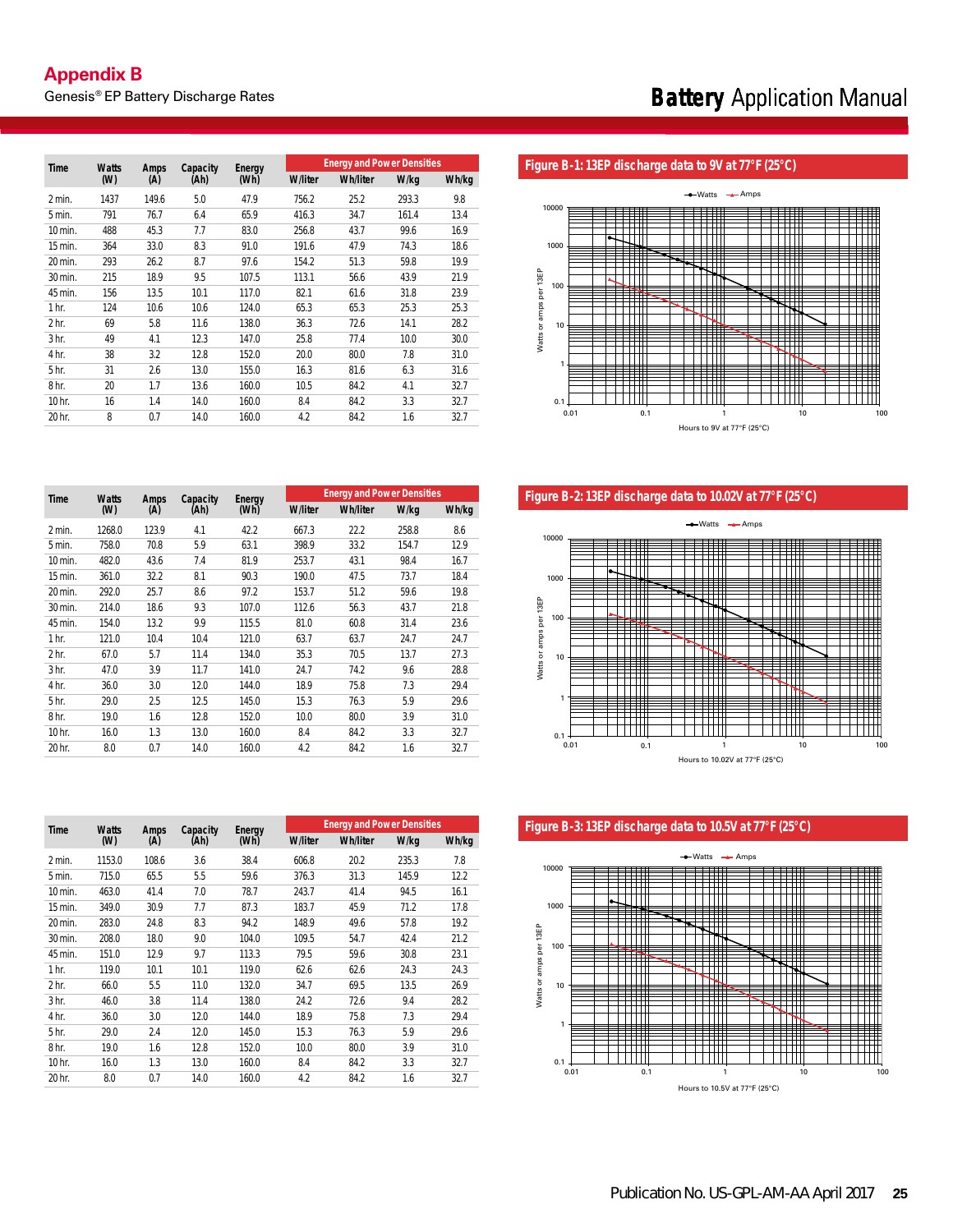

# **Figure B-4: 13EP discharge data to 11.1V at 77°F (25°C)**



| <b>Time</b>      | <b>Watts</b> | Amps | Capacity | Enerav |                | <b>Energy and Power Densities</b> |       |       |
|------------------|--------------|------|----------|--------|----------------|-----------------------------------|-------|-------|
|                  | (W)          | (A)  | (Ah)     | (Wh)   | <b>W/liter</b> | <b>Wh/liter</b>                   | W/kg  | Wh/kg |
| 2 min.           | 1001.0       | 89.2 | 3.0      | 33.3   | 526.8          | 17.5                              | 204.3 | 6.8   |
| 5 min.           | 647.0        | 57.8 | 4.8      | 53.9   | 340.5          | 28.4                              | 132.0 | 11.0  |
| 10 min.          | 428.0        | 37.9 | 6.4      | 72.8   | 225.2          | 38.3                              | 87.3  | 14.8  |
| 15 min.          | 328.0        | 28.8 | 7.2      | 82.0   | 172.6          | 43.2                              | 66.9  | 16.7  |
| 20 min.          | 268.0        | 23.3 | 7.8      | 89.2   | 141.0          | 47.0                              | 54.7  | 18.2  |
| 30 min.          | 199.0        | 17.1 | 8.6      | 99.5   | 104.7          | 52.4                              | 40.6  | 20.3  |
| 45 min.          | 145.0        | 12.4 | 9.3      | 108.8  | 76.3           | 57.2                              | 29.6  | 22.2  |
| 1 <sub>hr.</sub> | 115.0        | 9.7  | 9.7      | 115.0  | 60.5           | 60.5                              | 23.5  | 23.5  |
| 2 <sub>hr.</sub> | 64.0         | 5.3  | 10.6     | 128.0  | 33.7           | 67.4                              | 13.1  | 26.1  |
| 3 <sub>hr.</sub> | 45.0         | 3.7  | 11.1     | 135.0  | 23.7           | 71.0                              | 9.2   | 27.6  |
| 4 hr.            | 35.0         | 2.9  | 11.6     | 140.0  | 18.4           | 73.7                              | 7.1   | 28.6  |
| 5 <sub>hr.</sub> | 29.0         | 2.3  | 11.5     | 145.0  | 15.3           | 76.3                              | 5.9   | 29.6  |
| 8 <sub>hr.</sub> | 19.0         | 1.5  | 12.0     | 152.0  | 10.0           | 80.0                              | 3.9   | 31.0  |
| 10 hr.           | 15.0         | 1.2  | 12.0     | 150.0  | 7.9            | 78.9                              | 3.1   | 30.6  |
| 20 hr.           | 8.0          | 0.7  | 14.0     | 160.0  | 4.2            | 84.2                              | 1.6   | 32.7  |

# **Figure B-5: 16EP discharge data to 9V at 77°F (25°C)**



| Time             | <b>Watts</b> | Amps  | Capacity | Energy |                | <b>Energy and Power Densities</b> |       |       |
|------------------|--------------|-------|----------|--------|----------------|-----------------------------------|-------|-------|
|                  | (W)          | (A)   | (Ah)     | (Wh)   | <b>W/liter</b> | <b>Wh/liter</b>                   | W/kg  | Wh/kg |
| 2 min.           | 1900         | 195.7 | 6.5      | 63.3   | 817.0          | 27.2                              | 311.5 | 10.4  |
| 5 min.           | 1028         | 98.4  | 8.2      | 85.6   | 442.0          | 36.8                              | 168.5 | 14.0  |
| 10 min.          | 624          | 57.2  | 9.5      | 104.0  | 268.3          | 44.7                              | 102.3 | 17.1  |
| 15 min.          | 460          | 41.3  | 10.3     | 115.0  | 197.8          | 49.5                              | 75.4  | 18.9  |
| 20 min.          | 368          | 32.7  | 10.9     | 122.7  | 158.2          | 52.7                              | 60.3  | 20.1  |
| 30 min.          | 268          | 23.4  | 11.7     | 134.0  | 115.2          | 57.6                              | 43.9  | 22.0  |
| 45 min.          | 192          | 16.6  | 12.5     | 144.0  | 82.6           | 61.9                              | 31.5  | 23.6  |
| 1 <sub>hr.</sub> | 151          | 13.0  | 13.0     | 151.0  | 64.9           | 64.9                              | 24.8  | 24.8  |
| 2 <sub>hr.</sub> | 83           | 7.1   | 14.2     | 166.0  | 35.7           | 71.4                              | 13.6  | 27.2  |
| 3 <sub>hr.</sub> | 58           | 4.9   | 14.7     | 174.0  | 24.9           | 74.8                              | 9.5   | 28.5  |
| 4 hr.            | 45           | 3.8   | 15.2     | 180.0  | 19.4           | 77.4                              | 7.4   | 29.5  |
| 5 hr.            | 37           | 3.1   | 15.5     | 185.0  | 15.9           | 79.6                              | 6.1   | 30.3  |
| 8 <sub>hr.</sub> | 24           | 2.0   | 16.0     | 192.0  | 10.3           | 82.6                              | 3.9   | 31.5  |
| 10 hr.           | 19           | 1.6   | 16.0     | 190.0  | 8.2            | 81.7                              | 3.1   | 31.1  |
| 20 hr.           | 10           | 0.8   | 16.0     | 200.0  | 4.3            | 86.0                              | 1.6   | 32.8  |



| Time             | <b>Watts</b> | <b>Amps</b> | Capacity | Energy |                | <b>Energy and Power Densities</b> |       |       |
|------------------|--------------|-------------|----------|--------|----------------|-----------------------------------|-------|-------|
|                  | (M)          | (A)         | (Ah)     | (Wh)   | <b>W/liter</b> | <b>Wh/liter</b>                   | W/kg  | Wh/kg |
| 2 min.           | 1674         | 161.2       | 5.4      | 55.7   | 719.8          | 24.0                              | 274.4 | 9.1   |
| 5 min.           | 976          | 90.0        | 7.5      | 81.3   | 419.7          | 35.0                              | 160.0 | 13.3  |
| 10 min.          | 610          | 54.8        | 9.1      | 101.7  | 262.3          | 43.7                              | 100.0 | 16.7  |
| 15 min.          | 454          | 40.1        | 10.0     | 113.5  | 195.2          | 48.8                              | 74.4  | 18.6  |
| 20 min.          | 364          | 32.0        | 10.7     | 121.3  | 156.5          | 52.2                              | 59.7  | 19.9  |
| 30 min.          | 265          | 23.0        | 11.5     | 132.5  | 114.0          | 57.0                              | 43.4  | 21.7  |
| 45 min.          | 190          | 16.3        | 12.2     | 142.5  | 81.7           | 61.3                              | 31.1  | 23.4  |
| 1 <sub>hr.</sub> | 149          | 12.7        | 12.7     | 149.0  | 64.1           | 64.1                              | 24.4  | 24.4  |
| 2 <sub>hr.</sub> | 82           | 6.9         | 13.8     | 164.0  | 35.3           | 70.5                              | 13.4  | 26.9  |
| 3 <sub>hr.</sub> | 57           | 4.8         | 14.4     | 171.0  | 24.5           | 73.5                              | 9.3   | 28.0  |
| 4 hr.            | 44           | 3.7         | 14.8     | 176.0  | 18.9           | 75.7                              | 7.2   | 28.9  |
| 5 <sub>hr.</sub> | 36           | 3.0         | 15.0     | 180.0  | 15.5           | 77.4                              | 5.9   | 29.5  |
| 8 <sub>hr.</sub> | 23           | 2.0         | 16.0     | 184.0  | 9.9            | 79.1                              | 3.8   | 30.2  |
| 10 hr.           | 19           | 1.6         | 16.0     | 190.0  | 8.2            | 81.7                              | 3.1   | 31.1  |
| 20 hr.           | 10           | 0.8         | 16.0     | 200.0  | 4.3            | 86.0                              | 1.6   | 32.8  |
|                  |              |             |          |        |                |                                   |       |       |

# **Figure B-6: 16EP discharge data to 10.02V at 77°F (25°C)**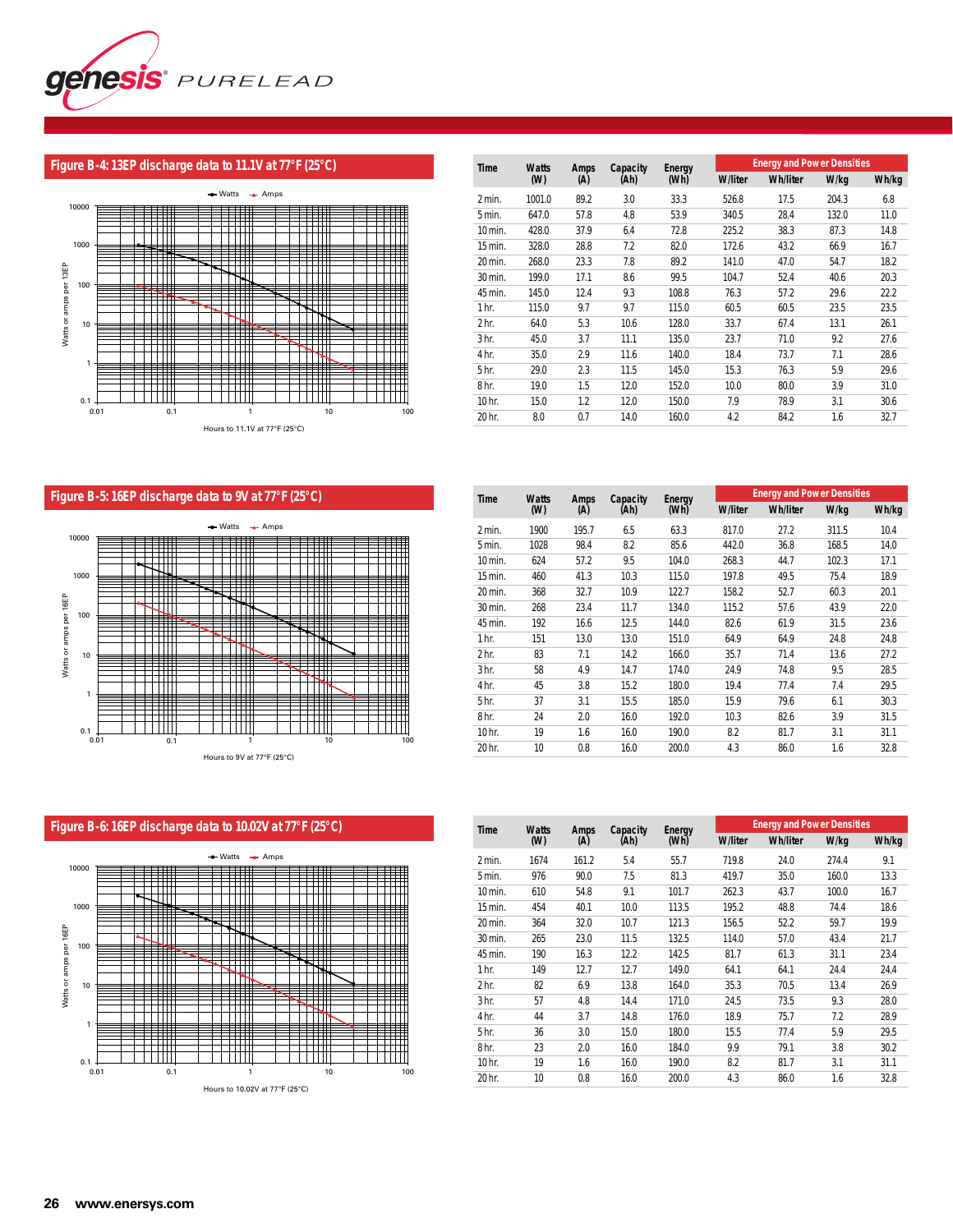|  | Figure B-7: 16EP discharge data to 10.5V at 77°F (25°C) |  |
|--|---------------------------------------------------------|--|
|--|---------------------------------------------------------|--|



Figure B-8: 16EP discharge data to 11.1V at 77°F (25°C)



# Figure B-9: 26EP discharge data to 9V at 77°F (25°C)



| Time             | <b>Watts</b><br>(W) | Amps<br>(A) | Capacity<br>(Ah) | <b>Energy</b><br>(Wh) | <b>W/liter</b> | <b>Energy and Power Densities</b><br><b>Wh/liter</b> | W/kg  | Wh/kg |
|------------------|---------------------|-------------|------------------|-----------------------|----------------|------------------------------------------------------|-------|-------|
|                  |                     |             |                  |                       |                |                                                      |       |       |
| 2 min.           | 1502                | 140.0       | 4.7              | 50.0                  | 645.9          | 21.5                                                 | 246.2 | 8.2   |
| 5 min.           | 919                 | 83.0        | 6.9              | 76.6                  | 395.2          | 32.9                                                 | 150.7 | 12.5  |
| 10 min.          | 587                 | 52.0        | 8.7              | 97.9                  | 252.4          | 42.1                                                 | 96.2  | 16.0  |
| 15 min.          | 441                 | 38.6        | 9.7              | 110.3                 | 189.6          | 47.4                                                 | 72.3  | 18.1  |
| 20 min.          | 356                 | 30.9        | 10.3             | 118.7                 | 153.1          | 51.0                                                 | 58.4  | 19.5  |
| 30 min.          | 260                 | 22.3        | 11.2             | 130.0                 | 111.8          | 55.9                                                 | 42.6  | 21.3  |
| 45 min.          | 187                 | 15.9        | 11.9             | 140.3                 | 80.4           | 60.3                                                 | 30.7  | 23.0  |
| 1 <sub>hr.</sub> | 147                 | 12.5        | 12.5             | 147.0                 | 63.2           | 63.2                                                 | 24.1  | 24.1  |
| 2 <sub>hr.</sub> | 81                  | 6.8         | 13.6             | 162.0                 | 34.8           | 69.7                                                 | 13.3  | 26.6  |
| 3 <sub>hr.</sub> | 56                  | 4.7         | 14.1             | 168.0                 | 24.1           | 72.2                                                 | 9.2   | 27.5  |
| 4 hr.            | 43                  | 3.6         | 14.4             | 172.0                 | 18.5           | 74.0                                                 | 7.0   | 28.2  |
| 5 hr.            | 35                  | 3.0         | 15.0             | 175.0                 | 15.1           | 75.3                                                 | 5.7   | 28.7  |
| 8 hr.            | 23                  | 1.9         | 15.2             | 184.0                 | 9.9            | 79.1                                                 | 3.8   | 30.2  |
| 10 hr.           | 19                  | 1.6         | 16.0             | 190.0                 | 8.2            | 81.7                                                 | 3.1   | 31.1  |
| 20 hr.           | 10 <sup>°</sup>     | 0.8         | 16.0             | 200.0                 | 4.3            | 86.0                                                 | 1.6   | 32.8  |

| Time             | <b>Watts</b> | Amps  | Capacity | Energy |                | <b>Energy and Power Densities</b> |       |       |  |
|------------------|--------------|-------|----------|--------|----------------|-----------------------------------|-------|-------|--|
|                  | (W)          | (A)   | (Ah)     | (Wh)   | <b>W/liter</b> | <b>Wh/liter</b>                   | W/kg  | Wh/kg |  |
| 2 min.           | 1267         | 113.2 | 3.8      | 42.2   | 544.8          | 18.1                              | 207.7 | 6.9   |  |
| 5 min.           | 832          | 72.9  | 6.1      | 69.3   | 357.8          | 29.8                              | 136.4 | 11.4  |  |
| 10 min.          | 551          | 47.6  | 7.9      | 91.9   | 236.9          | 39.5                              | 90.3  | 15.1  |  |
| 15 min.          | 419          | 36.0  | 9.0      | 104.8  | 180.2          | 45.0                              | 68.7  | 17.2  |  |
| 20 min.          | 341          | 29.1  | 9.7      | 113.7  | 146.6          | 48.9                              | 55.9  | 18.6  |  |
| 30 min.          | 251          | 21.3  | 10.7     | 125.5  | 107.9          | 54.0                              | 41.1  | 20.6  |  |
| 45 min.          | 181          | 15.3  | 11.5     | 135.8  | 77.8           | 58.4                              | 29.7  | 22.3  |  |
| 1 <sub>hr.</sub> | 143          | 12.0  | 12.0     | 143.0  | 61.5           | 61.5                              | 23.4  | 23.4  |  |
| 2 <sub>hr.</sub> | 79           | 6.6   | 13.2     | 158.0  | 34.0           | 67.9                              | 13.0  | 25.9  |  |
| 3 <sub>hr.</sub> | 55           | 4.6   | 13.8     | 165.0  | 23.7           | 71.0                              | 9.0   | 27.0  |  |
| 4 hr.            | 43           | 3.5   | 14.0     | 172.0  | 18.5           | 74.0                              | 7.0   | 28.2  |  |
| 5 hr.            | 35           | 2.9   | 14.5     | 175.0  | 15.1           | 75.3                              | 5.7   | 28.7  |  |
| 8 <sub>hr.</sub> | 23           | 1.9   | 15.2     | 184.0  | 9.9            | 79.1                              | 3.8   | 30.2  |  |
| 10 hr.           | 19           | 1.5   | 15.0     | 190.0  | 8.2            | 81.7                              | 3.1   | 31.1  |  |
| 20 hr.           | 10           | 0.8   | 16.0     | 200.0  | 4.3            | 86.0                              | 1.6   | 32.8  |  |

| Time             | <b>Watts</b> | <b>Amps</b> | Capacity | <b>Energy</b> |                | <b>Energy and Power Densities</b> |       |       |
|------------------|--------------|-------------|----------|---------------|----------------|-----------------------------------|-------|-------|
|                  | (W)          | (A)         | (Ah)     | (Wh)          | <b>W/liter</b> | <b>Wh/liter</b>                   | W/kg  | Wh/kg |
| 2 min.           | 2898         | 302.4       | 10.1     | 96.5          | 785.3          | 26.2                              | 286.9 | 9.6   |
| 5 min.           | 1674         | 162.2       | 13.5     | 139.4         | 453.6          | 37.8                              | 165.7 | 13.8  |
| 10 min.          | 1045         | 96.9        | 16.2     | 174.2         | 283.2          | 47.2                              | 103.5 | 17.2  |
| 15 min.          | 778          | 70.6        | 17.7     | 194.5         | 210.8          | 52.7                              | 77.0  | 19.3  |
| 20 min.          | 625          | 56.0        | 18.7     | 208.3         | 169.4          | 56.4                              | 61.9  | 20.6  |
| 30 min.          | 454          | 40.0        | 20.0     | 227.0         | 123.0          | 61.5                              | 45.0  | 22.5  |
| 45 min.          | 326          | 28.4        | 21.3     | 244.5         | 88.3           | 66.3                              | 32.3  | 24.2  |
| 1 <sub>hr.</sub> | 256          | 22.1        | 22.1     | 256.0         | 69.4           | 69.4                              | 25.3  | 25.3  |
| 2 <sub>hr.</sub> | 140          | 11.9        | 23.8     | 280.0         | 37.9           | 75.9                              | 13.9  | 27.7  |
| 3 <sub>hr.</sub> | 97           | 8.3         | 24.9     | 291.0         | 26.3           | 78.9                              | 9.6   | 28.8  |
| 4 hr.            | 75           | 6.3         | 25.2     | 300.0         | 20.3           | 81.3                              | 7.4   | 29.7  |
| 5 <sub>hr.</sub> | 61           | 5.1         | 25.5     | 305.0         | 16.5           | 82.6                              | 6.0   | 30.2  |
| 8 <sub>hr.</sub> | 39           | 3.3         | 26.4     | 312.0         | 10.6           | 84.5                              | 3.9   | 30.9  |
| 10 hr.           | 32           | 2.7         | 27.0     | 320.0         | 8.7            | 86.7                              | 3.2   | 31.7  |
| 20 hr.           | 16           | 1.4         | 28.0     | 320.0         | 4.3            | 86.7                              | 1.6   | 31.7  |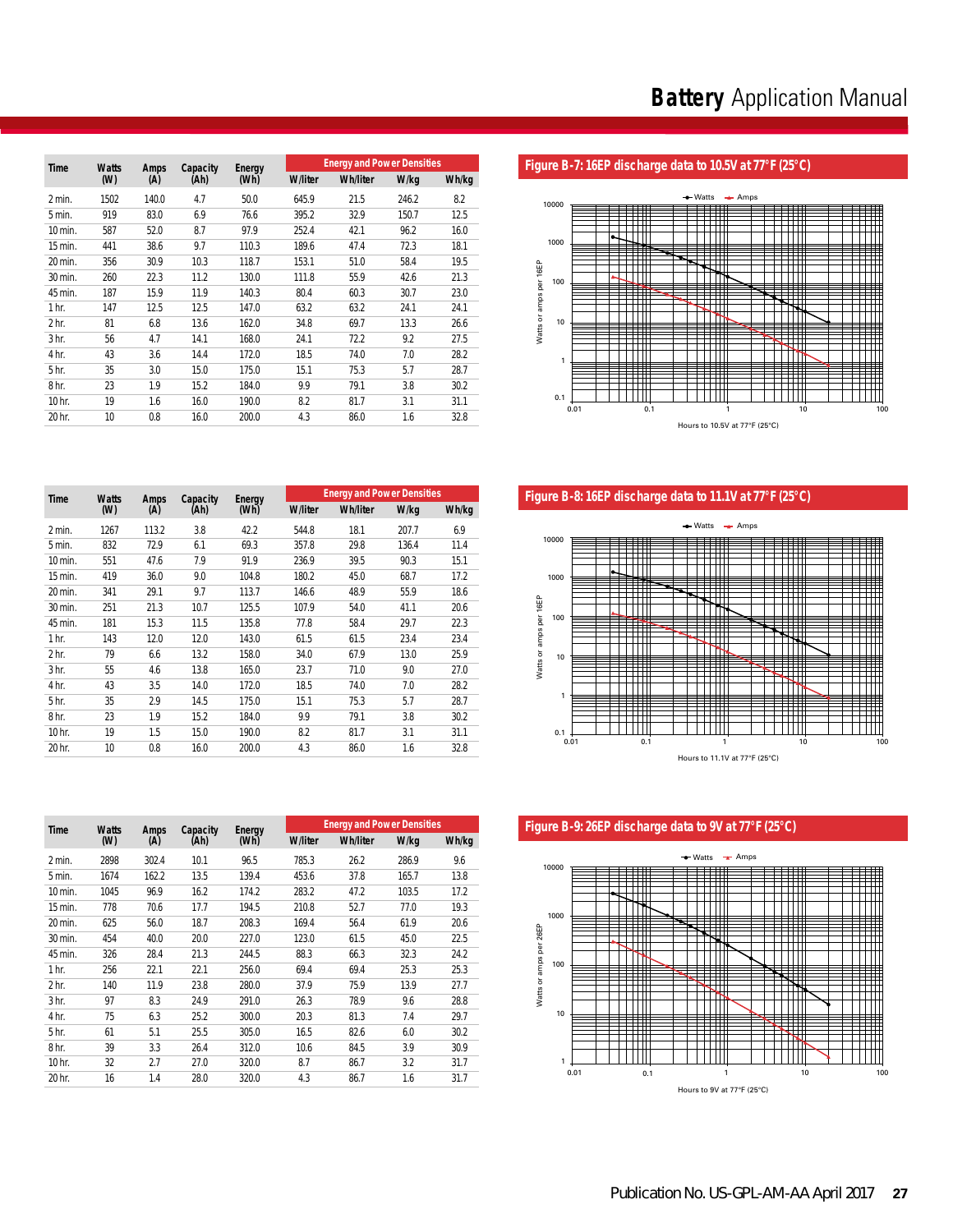

#### **Figure B-10: 26EP discharge data to 10.02V at 77°F (25°C)**



| Time             | <b>Watts</b> | <b>Amps</b> | Capacity | Energy |                | <b>Energy and Power Densities</b> |       |       |  |
|------------------|--------------|-------------|----------|--------|----------------|-----------------------------------|-------|-------|--|
|                  | (W)          | (A)         | (Ah)     | (Wh)   | <b>W/liter</b> | <b>Wh/liter</b>                   | W/kg  | Wh/kg |  |
| $2$ min.         | 2419         | 235.8       | 7.9      | 80.6   | 655.5          | 21.8                              | 239.5 | 8.0   |  |
| 5 min.           | 1532         | 143.4       | 11.9     | 127.6  | 415.1          | 34.6                              | 151.7 | 12.6  |  |
| 10 min.          | 995          | 90.7        | 15.1     | 165.9  | 269.6          | 44.9                              | 98.5  | 16.4  |  |
| 15 min.          | 751          | 67.4        | 16.9     | 187.8  | 203.5          | 50.9                              | 74.4  | 18.6  |  |
| 20 min.          | 607          | 54.1        | 18.0     | 202.3  | 164.5          | 54.8                              | 60.1  | 20.0  |  |
| 30 min.          | 444          | 39.0        | 19.5     | 222.0  | 120.3          | 60.2                              | 44.0  | 22.0  |  |
| 45 min.          | 319          | 27.8        | 20.9     | 239.3  | 86.4           | 64.8                              | 31.6  | 23.7  |  |
| 1 <sub>hr.</sub> | 251          | 21.7        | 21.7     | 251.0  | 68.0           | 68.0                              | 24.9  | 24.9  |  |
| 2 <sub>hr.</sub> | 137          | 11.7        | 23.4     | 274.0  | 37.1           | 74.2                              | 13.6  | 27.1  |  |
| 3 <sub>hr.</sub> | 95           | 8.0         | 24.0     | 285.0  | 25.7           | 77.2                              | 9.4   | 28.2  |  |
| 4 hr.            | 73           | 6.1         | 24.4     | 292.0  | 19.8           | 79.1                              | 7.2   | 28.9  |  |
| 5 hr.            | 59           | 5.0         | 25.0     | 295.0  | 16.0           | 79.9                              | 5.8   | 29.2  |  |
| 8 <sub>hr.</sub> | 38           | 3.2         | 25.6     | 304.0  | 10.3           | 82.4                              | 3.8   | 30.1  |  |
| 10 hr.           | 31           | 2.6         | 26.0     | 310.0  | 8.4            | 84.0                              | 3.1   | 30.7  |  |
| 20 hr.           | 16           | 1.4         | 28.0     | 320.0  | 4.3            | 86.7                              | 1.6   | 31.7  |  |

# **Figure B-11: 26EP discharge data to 10.5V at 77°F (25°C)**



| <b>Time</b>      | <b>Watts</b> | Amps  | Capacity | Energy |                | <b>Energy and Power Densities</b> |       |       |
|------------------|--------------|-------|----------|--------|----------------|-----------------------------------|-------|-------|
|                  | (W)          | (A)   | (Ah)     | (Wh)   | <b>W/liter</b> | <b>Wh/liter</b>                   | W/kg  | Wh/kg |
| 2 min.           | 2141         | 200.9 | 6.7      | 71.3   | 580.2          | 19.3                              | 212.0 | 7.1   |
| 5 min.           | 1424         | 129.9 | 10.8     | 118.6  | 385.9          | 32.1                              | 141.0 | 11.7  |
| 10 min.          | 947          | 84.7  | 14.1     | 157.9  | 256.6          | 42.8                              | 93.8  | 15.6  |
| 15 min.          | 721          | 63.8  | 16.0     | 180.3  | 195.4          | 48.8                              | 71.4  | 17.8  |
| 20 min.          | 587          | 51.5  | 17.2     | 195.6  | 159.1          | 53.0                              | 58.1  | 19.4  |
| 30 min.          | 431          | 37.5  | 18.8     | 215.5  | 116.8          | 58.4                              | 42.7  | 21.3  |
| 45 min.          | 311          | 26.9  | 20.2     | 233.3  | 84.3           | 63.2                              | 30.8  | 23.1  |
| 1 <sub>hr.</sub> | 245          | 21.0  | 21.0     | 245.0  | 66.4           | 66.4                              | 24.3  | 24.3  |
| 2 <sub>hr.</sub> | 134          | 11.3  | 22.6     | 268.0  | 36.3           | 72.6                              | 13.3  | 26.5  |
| 3 <sub>hr.</sub> | 93           | 7.8   | 23.4     | 279.0  | 25.2           | 75.6                              | 9.2   | 27.6  |
| 4 hr.            | 71           | 6.0   | 24.0     | 284.0  | 19.2           | 77.0                              | 7.0   | 28.1  |
| 5 hr.            | 58           | 4.9   | 24.5     | 290.0  | 15.7           | 78.6                              | 5.7   | 28.7  |
| 8 <sub>hr.</sub> | 37           | 3.1   | 24.8     | 296.0  | 10.0           | 80.2                              | 3.7   | 29.3  |
| 10 hr.           | 31           | 2.5   | 25.0     | 310.0  | 8.4            | 84.0                              | 3.1   | 30.7  |
| 20 hr.           | 16           | 1.3   | 26.0     | 320.0  | 4.3            | 86.7                              | 1.6   | 31.7  |



| Time             | <b>Watts</b> | Amps  | Capacity | <b>Energy and Power Densities</b><br>Energy |                |                 |       |       |  |
|------------------|--------------|-------|----------|---------------------------------------------|----------------|-----------------|-------|-------|--|
|                  | (W)          | (A)   | (Ah)     | (Wh)                                        | <b>W/liter</b> | <b>Wh/liter</b> | W/kg  | Wh/kg |  |
| 2 min.           | 1795         | 159.4 | 5.3      | 59.8                                        | 486.4          | 16.2            | 177.7 | 5.9   |  |
| 5 min.           | 1273         | 111.4 | 9.3      | 106.0                                       | 345.0          | 28.7            | 126.0 | 10.5  |  |
| 10 min.          | 876          | 75.8  | 12.6     | 146.0                                       | 237.4          | 39.6            | 86.7  | 14.5  |  |
| 15 min.          | 677          | 58.2  | 14.6     | 169.3                                       | 183.5          | 45.9            | 67.0  | 16.8  |  |
| 20 min.          | 555          | 47.5  | 15.8     | 185.0                                       | 150.4          | 50.1            | 55.0  | 18.3  |  |
| 30 min.          | 412          | 35.0  | 17.5     | 206.0                                       | 111.6          | 55.8            | 40.8  | 20.4  |  |
| 45 min.          | 299          | 25.3  | 19.0     | 224.3                                       | 81.0           | 60.8            | 29.6  | 22.2  |  |
| 1 <sub>hr.</sub> | 236          | 19.9  | 19.9     | 236.0                                       | 64.0           | 64.0            | 23.4  | 23.4  |  |
| 2 <sub>hr.</sub> | 130          | 10.8  | 21.6     | 260.0                                       | 35.2           | 70.5            | 12.9  | 25.7  |  |
| 3 <sub>hr.</sub> | 90           | 7.5   | 22.5     | 270.0                                       | 24.4           | 73.2            | 8.9   | 26.7  |  |
| 4 hr.            | 69           | 5.7   | 22.8     | 276.0                                       | 18.7           | 74.8            | 6.8   | 27.3  |  |
| 5 <sub>hr.</sub> | 56           | 4.7   | 23.5     | 280.0                                       | 15.2           | 75.9            | 5.5   | 27.7  |  |
| 8 <sub>hr.</sub> | 37           | 3.0   | 24.0     | 296.0                                       | 10.0           | 80.2            | 3.7   | 29.3  |  |
| 10 hr.           | 29           | 2.4   | 24.0     | 290.0                                       | 7.9            | 78.6            | 2.9   | 28.7  |  |
| 20 hr.           | 16           | 1.3   | 26.0     | 320.0                                       | 4.3            | 86.7            | 1.6   | 31.7  |  |
|                  |              |       |          |                                             |                |                 |       |       |  |

### **Figure B-12: 26EP discharge data to 11.1V at 77°F (25°C)**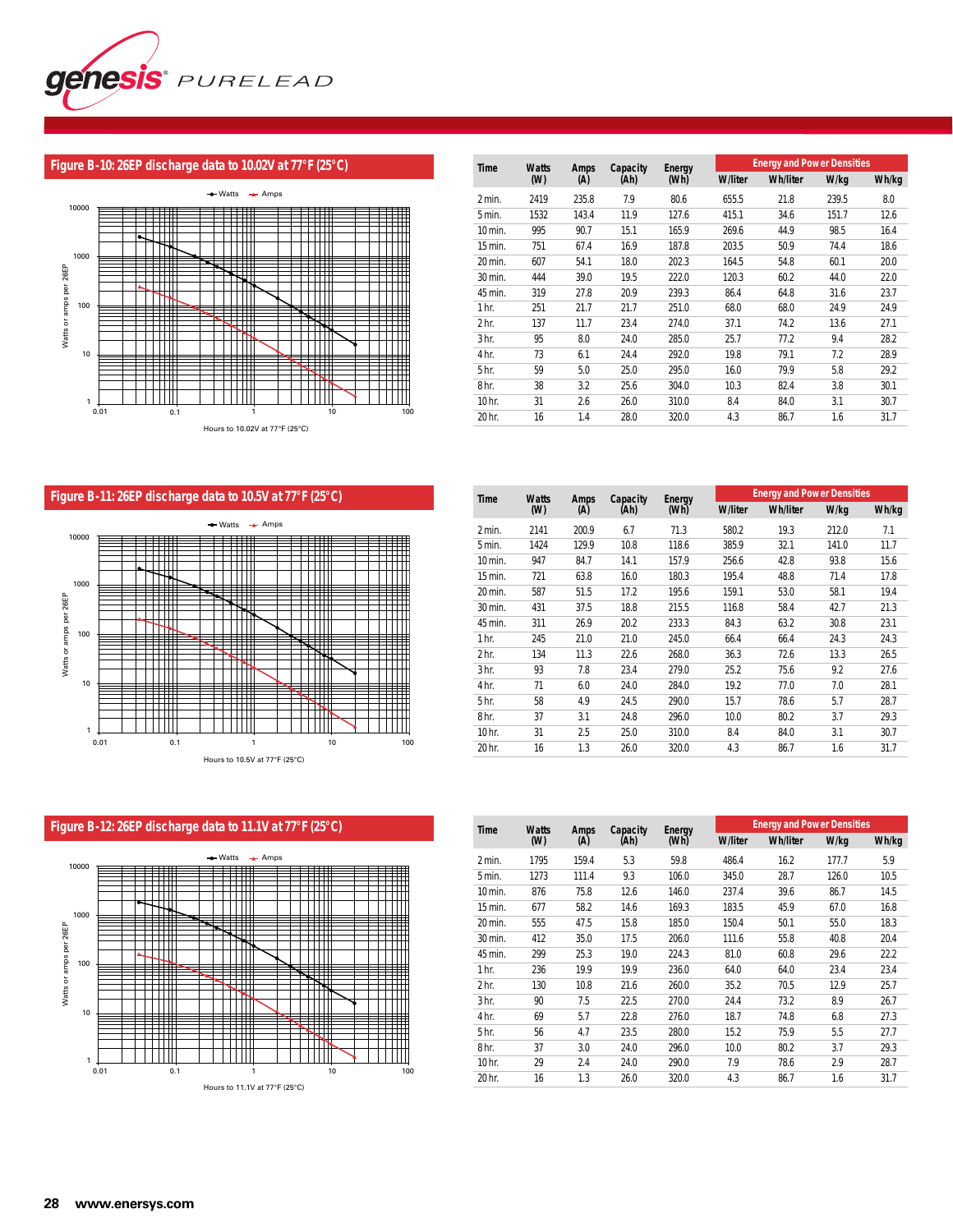|                  |                     |             |                  |                |                | <b>Energy and Power Densities</b> |       |       |
|------------------|---------------------|-------------|------------------|----------------|----------------|-----------------------------------|-------|-------|
| <b>Time</b>      | <b>Watts</b><br>(W) | Amps<br>(A) | Capacity<br>(Ah) | Energy<br>(Wh) | <b>W/liter</b> | <b>Wh/liter</b>                   | W/kg  | Wh/kg |
| 2 min.           | 4046                | 417.0       | 13.9             | 134.7          | 724.8          | 24.1                              | 271.5 | 9.0   |
| 5 min.           | 2498                | 240.5       | 20.0             | 208.1          | 447.5          | 37.3                              | 167.7 | 14.0  |
| 10 min.          | 1607                | 148.3       | 24.7             | 267.9          | 287.9          | 48.0                              | 107.9 | 18.0  |
| 15 min.          | 1210                | 109.2       | 27.3             | 302.5          | 216.7          | 54.2                              | 81.2  | 20.3  |
| 20 min.          | 979                 | 87.2        | 29.1             | 326.3          | 175.4          | 58.5                              | 65.7  | 21.9  |
| 30 min.          | 716                 | 62.7        | 31.4             | 358.0          | 128.3          | 64.1                              | 48.1  | 24.0  |
| 45 min.          | 516                 | 44.6        | 33.5             | 387.0          | 92.4           | 69.3                              | 34.6  | 26.0  |
| 1 <sub>hr.</sub> | 406                 | 34.8        | 34.8             | 406.0          | 72.7           | 72.7                              | 27.2  | 27.2  |
| 2 <sub>hr.</sub> | 223                 | 18.8        | 37.6             | 446.0          | 39.9           | 79.9                              | 15.0  | 29.9  |
| 3 <sub>hr.</sub> | 155                 | 13.1        | 39.3             | 465.0          | 27.8           | 83.3                              | 10.4  | 31.2  |
| 4 hr.            | 119                 | 10.0        | 40.0             | 476.0          | 21.3           | 85.3                              | 8.0   | 31.9  |
| 5 <sub>hr.</sub> | 98                  | 8.2         | 41.0             | 490.0          | 17.6           | 87.8                              | 6.6   | 32.9  |
| 8 <sub>hr.</sub> | 64                  | 5.3         | 42.4             | 512.0          | 11.5           | 91.7                              | 4.3   | 34.4  |
| 10 hr.           | 52                  | 4.3         | 43.0             | 520.0          | 9.3            | 93.1                              | 3.5   | 34.9  |
| 20 hr.           | 28                  | 2.3         | 46.0             | 560.0          | 5.0            | 100.3                             | 1.9   | 37.6  |

### Figure B-13: 42EP discharge data to 9V at 77°F (25°C)



Figure B-14: 42EP discharge data to 10.02V at 77°F (25°C)



Figure B-15: 42EP discharge data to 10.5V at 77°F (25°C)



| Time             | <b>Watts</b> | <b>Amps</b> | Capacity | Energy |                | <b>Energy and Power Densities</b> |       |       |
|------------------|--------------|-------------|----------|--------|----------------|-----------------------------------|-------|-------|
|                  | (W)          | (A)         | (Ah)     | (Wh)   | <b>W/liter</b> | <b>Wh/liter</b>                   | W/kg  | Wh/kg |
| 2 min.           | 3317         | 322.3       | 10.7     | 110.5  | 594.2          | 19.8                              | 222.6 | 7.4   |
| 5 min.           | 2291         | 212.0       | 17.7     | 190.8  | 410.4          | 34.2                              | 153.8 | 12.8  |
| 10 min.          | 1540         | 138.4       | 23.1     | 256.7  | 275.9          | 46.0                              | 103.4 | 17.2  |
| 15 min.          | 1173         | 104.1       | 26.0     | 293.3  | 210.1          | 52.5                              | 78.7  | 19.7  |
| 20 min.          | 953          | 83.8        | 27.9     | 317.6  | 170.7          | 56.9                              | 64.0  | 21.3  |
| 30 min.          | 698          | 60.8        | 30.4     | 349.0  | 125.0          | 62.5                              | 46.8  | 23.4  |
| 45 min.          | 502          | 43.3        | 32.5     | 376.5  | 89.9           | 67.4                              | 33.7  | 25.3  |
| 1 <sub>hr.</sub> | 394          | 33.8        | 33.8     | 394.0  | 70.6           | 70.6                              | 26.4  | 26.4  |
| 2 <sub>hr.</sub> | 215          | 18.2        | 36.4     | 430.0  | 38.5           | 77.0                              | 14.4  | 28.9  |
| 3 <sub>hr.</sub> | 149          | 12.6        | 37.8     | 447.0  | 26.7           | 80.1                              | 10.0  | 30.0  |
| 4 hr.            | 115          | 9.7         | 38.8     | 460.0  | 20.6           | 82.4                              | 7.7   | 30.9  |
| 5 hr.            | 94           | 7.9         | 39.5     | 470.0  | 16.8           | 84.2                              | 6.3   | 31.5  |
| 8 <sub>hr.</sub> | 62           | 5.1         | 40.8     | 496.0  | 11.1           | 88.8                              | 4.2   | 33.3  |
| 10 hr.           | 51           | 4.2         | 42.0     | 510.0  | 9.1            | 91.4                              | 3.4   | 34.2  |
| 20 hr.           | 28           | 2.3         | 46.0     | 560.0  | 5.0            | 100.3                             | 1.9   | 37.6  |

| <b>Time</b>      | <b>Watts</b> | <b>Amps</b> |      | Capacity<br>Energy |                | <b>Energy and Power Densities</b> |       |       |  |
|------------------|--------------|-------------|------|--------------------|----------------|-----------------------------------|-------|-------|--|
|                  | (W)          | (A)         | (Ah) | (Wh)               | <b>W/liter</b> | <b>Wh/liter</b>                   | W/kg  | Wh/kg |  |
| 2 min.           | 2978         | 279.9       | 9.3  | 99.2               | 533.5          | 17.8                              | 199.9 | 6.7   |  |
| 5 min.           | 2130         | 193.0       | 16.1 | 177.4              | 381.6          | 31.8                              | 143.0 | 11.9  |  |
| 10 min.          | 1461         | 129.4       | 21.6 | 243.5              | 261.7          | 43.6                              | 98.1  | 16.3  |  |
| $15$ min.        | 1124         | 98.5        | 24.6 | 281.0              | 201.3          | 50.3                              | 75.4  | 18.9  |  |
| 20 min.          | 919          | 80.0        | 26.7 | 306.3              | 164.6          | 54.9                              | 61.7  | 20.6  |  |
| 30 min.          | 678          | 58.5        | 29.3 | 339.0              | 121.5          | 60.7                              | 45.5  | 22.8  |  |
| 45 min.          | 491          | 42.0        | 31.5 | 368.3              | 88.0           | 66.0                              | 33.0  | 24.7  |  |
| 1 <sub>hr.</sub> | 386          | 32.9        | 32.9 | 386.0              | 69.1           | 69.1                              | 25.9  | 25.9  |  |
| 2 <sub>hr.</sub> | 212          | 17.9        | 35.8 | 424.0              | 38.0           | 76.0                              | 14.2  | 28.5  |  |
| 3 <sub>hr.</sub> | 147          | 12.4        | 37.2 | 441.0              | 26.3           | 79.0                              | 9.9   | 29.6  |  |
| 4 hr.            | 113          | 9.5         | 38.0 | 452.0              | 20.2           | 81.0                              | 7.6   | 30.3  |  |
| 5 <sub>hr.</sub> | 93           | 7.7         | 38.5 | 465.0              | 16.7           | 83.3                              | 6.2   | 31.2  |  |
| 8 <sub>hr.</sub> | 61           | 5.0         | 40.0 | 488.0              | 10.9           | 87.4                              | 4.1   | 32.8  |  |
| 10 hr.           | 50           | 4.1         | 41.0 | 500.0              | 9.0            | 89.6                              | 3.4   | 33.6  |  |
| 20 hr.           | 28           | 2.3         | 46.0 | 560.0              | 5.0            | 100.3                             | 1.9   | 37.6  |  |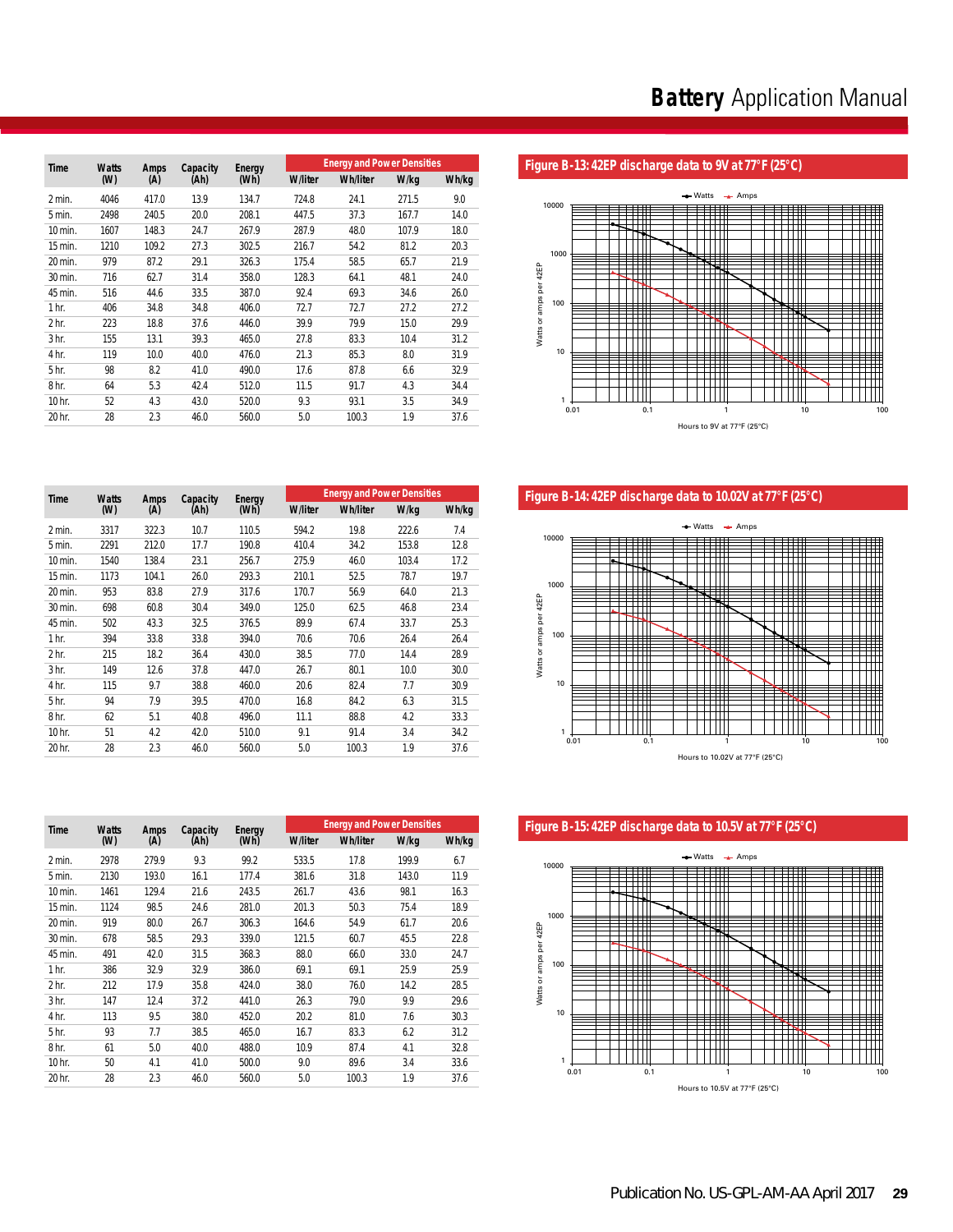

# **Figure B-16: 42EP discharge data to 11.1V at 77°F (25°C)**



| <b>Time</b>      | <b>Watts</b> | <b>Amps</b> | Capacity | Energy |                | <b>Energy and Power Densities</b> |       |       |
|------------------|--------------|-------------|----------|--------|----------------|-----------------------------------|-------|-------|
|                  | (W)          | (A)         | (Ah)     | (Wh)   | <b>W/liter</b> | <b>Wh/liter</b>                   | W/kg  | Wh/kg |
| 2 min.           | 2581         | 231.2       | 7.7      | 85.9   | 462.3          | 15.4                              | 173.2 | 5.8   |
| 5 min.           | 1901         | 167.4       | 13.9     | 158.4  | 340.5          | 28.4                              | 127.6 | 10.6  |
| 10 min.          | 1338         | 116.1       | 19.4     | 223.0  | 239.7          | 40.0                              | 89.8  | 15.0  |
| 15 min.          | 1046         | 90.0        | 22.5     | 261.5  | 187.4          | 46.8                              | 70.2  | 17.6  |
| 20 min.          | 863          | 73.9        | 24.6     | 287.6  | 154.6          | 51.5                              | 57.9  | 19.3  |
| 30 min.          | 646          | 54.9        | 27.5     | 323.0  | 115.7          | 57.9                              | 43.4  | 21.7  |
| 45 min.          | 473          | 39.9        | 29.9     | 354.8  | 84.7           | 63.5                              | 31.7  | 23.8  |
| 1 <sub>hr.</sub> | 376          | 31.5        | 31.5     | 376.0  | 67.4           | 67.4                              | 25.2  | 25.2  |
| 2 <sub>hr.</sub> | 208          | 17.3        | 34.6     | 416.0  | 37.3           | 74.5                              | 14.0  | 27.9  |
| 3 <sub>hr.</sub> | 145          | 12.1        | 36.3     | 435.0  | 26.0           | 77.9                              | 9.7   | 29.2  |
| 4 hr.            | 112          | 9.3         | 37.2     | 448.0  | 20.1           | 80.3                              | 7.5   | 30.1  |
| 5 <sub>hr.</sub> | 91           | 7.6         | 38.0     | 455.0  | 16.3           | 81.5                              | 6.1   | 30.5  |
| 8 <sub>hr.</sub> | 59           | 4.9         | 39.2     | 472.0  | 10.6           | 84.6                              | 4.0   | 31.7  |
| 10 hr.           | 48           | 4.0         | 40.0     | 480.0  | 8.6            | 86.0                              | 3.2   | 32.2  |
| 20 hr.           | 26           | 2.2         | 44.0     | 520.0  | 4.7            | 93.1                              | 1.7   | 34.9  |

# **Figure B-17: 70EP discharge data to 9V at 77°F (25°C)**



| Time             | <b>Watts</b> | Amps  | Capacity | Energy |                | <b>Energy and Power Densities</b> |       |       |  |
|------------------|--------------|-------|----------|--------|----------------|-----------------------------------|-------|-------|--|
|                  | (W)          | (A)   | (Ah)     | (Wh)   | <b>W/liter</b> | <b>Wh/liter</b>                   | W/kg  | Wh/kg |  |
| 2 min.           | 6186         | 655.5 | 21.8     | 206.0  | 632.0          | 21.0                              | 254.6 | 8.5   |  |
| 5 min.           | 3924         | 380.3 | 31.7     | 326.9  | 400.9          | 33.4                              | 161.5 | 13.5  |  |
| 10 min.          | 2552         | 235.0 | 39.2     | 425.4  | 260.7          | 43.5                              | 105.0 | 17.5  |  |
| 15 min.          | 1926         | 173.1 | 43.3     | 481.5  | 196.8          | 49.2                              | 79.3  | 19.8  |  |
| 20 min.          | 1560         | 138.2 | 46.1     | 519.9  | 159.4          | 53.1                              | 64.2  | 21.4  |  |
| 30 min.          | 1143         | 99.6  | 49.8     | 571.5  | 116.8          | 58.4                              | 47.0  | 23.5  |  |
| 45 min.          | 822          | 70.7  | 53.0     | 616.5  | 84.0           | 63.0                              | 33.8  | 25.4  |  |
| 1 <sub>hr.</sub> | 644          | 55.0  | 55.0     | 644.0  | 65.8           | 65.8                              | 26.5  | 26.5  |  |
| 2 <sub>hr.</sub> | 349          | 29.5  | 59.0     | 698.0  | 35.7           | 71.3                              | 14.4  | 28.7  |  |
| 3 <sub>hr.</sub> | 241          | 20.3  | 60.9     | 723.0  | 24.6           | 73.9                              | 9.9   | 29.8  |  |
| 4 hr.            | 185          | 15.6  | 62.4     | 740.0  | 18.9           | 75.6                              | 7.6   | 30.5  |  |
| 5 hr.            | 151          | 12.6  | 63.0     | 755.0  | 15.4           | 77.1                              | 6.2   | 31.1  |  |
| 8 <sub>hr.</sub> | 97           | 8.1   | 64.8     | 776.0  | 9.9            | 79.3                              | 4.0   | 31.9  |  |
| 10 hr.           | 79           | 6.6   | 66.0     | 790.0  | 8.1            | 80.7                              | 3.3   | 32.5  |  |
| 20 hr.           | 41           | 3.5   | 70.0     | 820.0  | 4.2            | 83.8                              | 1.7   | 33.7  |  |

#### $\rightarrow$  Watts  $\rightarrow$  Amps 10000 **THE THE**  $\frac{1}{2}$ ∓  $\overline{\phantom{0}}$  $\overline{\phantom{0}}$ <u>Han</u> en<br>Hil 1000 Щ  $\rightarrow$ H Watts or amps per 70EP Watts or amps per 70EP  $\overline{\phantom{0}}$ 100 e e I  $\searrow$  $\begin{array}{c|c|c|c|c} \hline \multicolumn{1}{|c|}{\multicolumn{1}{c|c|}{\multicolumn{1}{c|c|}{\multicolumn{1}{c|c|}{\multicolumn{1}{c|c|}{\multicolumn{1}{c|c|}{\multicolumn{1}{c|c|}{\multicolumn{1}{c|c|}{\multicolumn{1}{c|c|}{\multicolumn{1}{c|c|}{\multicolumn{1}{c|c|}{\multicolumn{1}{c|c|}{\multicolumn{1}{c|c|}{\multicolumn{1}{c|c|}{\multicolumn{1}{c|c|}{\multicolumn{1}{c|c|}{\multicolumn{1}{c|c|$ 10 ≡ ₩ ĦĦ <u> Hill</u>  $\Box$  $\| \cdot \|$ 1 0.01 0.1 1 10 100 Hours to 10.02V at 77°F (25°C)

| Time             | <b>Watts</b> | Amps  | Capacity | Energy |                | <b>Energy and Power Densities</b> |       |       |
|------------------|--------------|-------|----------|--------|----------------|-----------------------------------|-------|-------|
|                  | (W)          | (A)   | (Ah)     | (Wh)   | <b>W/liter</b> | <b>Wh/liter</b>                   | W/kg  | Wh/kg |
| 2 min.           | 4938         | 476.2 | 15.9     | 164.4  | 504.5          | 16.8                              | 203.2 | 6.8   |
| 5 min.           | 3525         | 325.6 | 27.1     | 293.6  | 360.1          | 30.0                              | 145.1 | 12.1  |
| 10 min.          | 2416         | 217.2 | 36.2     | 402.7  | 246.8          | 41.1                              | 99.4  | 16.6  |
| 15 min.          | 1858         | 164.8 | 41.2     | 464.5  | 189.8          | 47.5                              | 76.5  | 19.1  |
| 20 min.          | 1517         | 133.4 | 44.5     | 505.6  | 155.0          | 51.7                              | 62.4  | 20.8  |
| 30 min.          | 1118         | 97.2  | 48.6     | 559.0  | 114.2          | 57.1                              | 46.0  | 23.0  |
| 45 min.          | 806          | 69.5  | 52.1     | 604.5  | 82.3           | 61.8                              | 33.2  | 24.9  |
| 1 <sub>hr.</sub> | 633          | 54.2  | 54.2     | 633.0  | 64.7           | 64.7                              | 26.0  | 26.0  |
| 2 <sub>hr.</sub> | 343          | 29.1  | 58.2     | 686.0  | 35.0           | 70.1                              | 14.1  | 28.2  |
| 3 <sub>hr.</sub> | 237          | 20.0  | 60.0     | 711.0  | 24.2           | 72.6                              | 9.8   | 29.3  |
| 4 hr.            | 182          | 15.2  | 60.8     | 728.0  | 18.6           | 74.4                              | 7.5   | 30.0  |
| 5 hr.            | 148          | 12.4  | 62.0     | 740.0  | 15.1           | 75.6                              | 6.1   | 30.5  |
| 8 <sub>hr.</sub> | 95           | 7.9   | 63.2     | 760.0  | 9.7            | 77.6                              | 3.9   | 31.3  |
| 10 hr.           | 77           | 6.5   | 65.0     | 770.0  | 7.9            | 78.7                              | 3.2   | 31.7  |
| 20 hr.           | 41           | 3.4   | 68.0     | 820.0  | 4.2            | 83.8                              | 1.7   | 33.7  |

#### **Figure B-18: 70EP discharge data to 10.02V at 77°F (25°C)**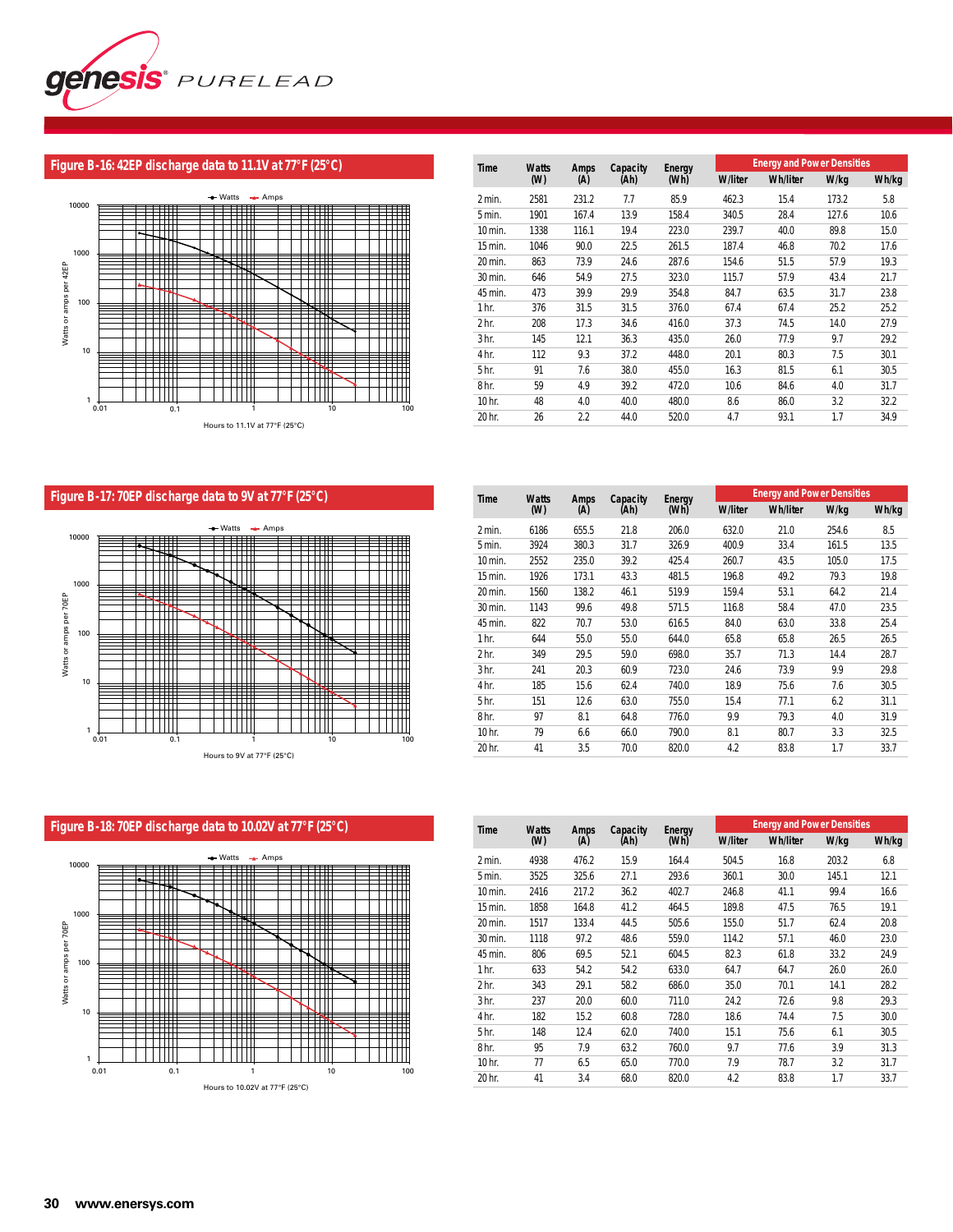|  |  |  | Figure B-19: 70EP discharge data to 10.5V at 77°F (25°C) |  |
|--|--|--|----------------------------------------------------------|--|
|--|--|--|----------------------------------------------------------|--|



Figure B-20: 70EP discharge data to 11.1V at 77°F (25°C)



Figure B-21: 200EP Discharge data to 9.00V at 77°F (25°C)



| Time             | <b>Watts</b> | Amps  | Capacity | Energy |                | <b>Energy and Power Densities</b> |       |       |
|------------------|--------------|-------|----------|--------|----------------|-----------------------------------|-------|-------|
|                  | (W)          | (A)   | (Ah)     | (Wh)   | <b>W/liter</b> | <b>Wh/liter</b>                   | W/kg  | Wh/kg |
| 2 min.           | 4328         | 404.1 | 13.5     | 144.1  | 442.2          | 14.7                              | 178.1 | 5.9   |
| 5 min.           | 3241         | 293.3 | 24.4     | 270.0  | 331.1          | 27.6                              | 133.4 | 11.1  |
| 10 min.          | 2279         | 202.2 | 33.7     | 379.9  | 232.8          | 38.8                              | 93.8  | 15.6  |
| 15 min.          | 1773         | 155.6 | 38.9     | 443.3  | 181.1          | 45.3                              | 73.0  | 18.2  |
| 20 min.          | 1458         | 127.1 | 42.4     | 486.0  | 149.0          | 49.6                              | 60.0  | 20.0  |
| 30 min.          | 1082         | 93.5  | 46.8     | 541.0  | 110.5          | 55.3                              | 44.5  | 22.3  |
| 45 min.          | 785          | 67.3  | 50.5     | 588.8  | 80.2           | 60.1                              | 32.3  | 24.2  |
| 1 <sub>hr.</sub> | 619          | 52.8  | 52.8     | 619.0  | 63.2           | 63.2                              | 25.5  | 25.5  |
| 2 <sub>hr.</sub> | 337          | 28.5  | 57.0     | 674.0  | 34.4           | 68.9                              | 13.9  | 27.7  |
| 3 <sub>hr.</sub> | 233          | 19.6  | 58.8     | 699.0  | 23.8           | 71.4                              | 9.6   | 28.8  |
| 4 hr.            | 179          | 14.9  | 59.6     | 716.0  | 18.3           | 73.1                              | 7.4   | 29.5  |
| 5 hr.            | 145          | 12.1  | 60.5     | 725.0  | 14.8           | 74.1                              | 6.0   | 29.8  |
| 8 <sub>hr.</sub> | 94           | 7.8   | 62.4     | 752.0  | 9.6            | 76.8                              | 3.9   | 30.9  |
| 10 hr.           | 76           | 6.3   | 63.0     | 760.0  | 7.8            | 77.6                              | 3.1   | 31.3  |
| 20 hr.           | 40           | 3.3   | 66.0     | 800.0  | 4.1            | 81.7                              | 1.6   | 32.9  |

| Time             | <b>Watts</b> | Amps  | Capacity<br>(Ah) | Energy<br>(Wh) |                | <b>Energy and Power Densities</b> |       |       |  |  |
|------------------|--------------|-------|------------------|----------------|----------------|-----------------------------------|-------|-------|--|--|
|                  | (W)          | (A)   |                  |                | <b>W/liter</b> | <b>Wh/liter</b>                   | W/kg  | Wh/kg |  |  |
| 2 min.           | 3791         | 326.1 | 10.9             | 126.2          | 387.3          | 12.9                              | 156.0 | 5.2   |  |  |
| 5 min.           | 2846         | 251.8 | 21.0             | 237.1          | 290.8          | 24.2                              | 117.1 | 9.8   |  |  |
| 10 min.          | 2071         | 180.3 | 30.1             | 345.2          | 211.6          | 35.3                              | 85.2  | 14.2  |  |  |
| 15 min.          | 1638         | 141.4 | 35.4             | 409.5          | 167.3          | 41.8                              | 67.4  | 16.9  |  |  |
| 20 min.          | 1361         | 116.9 | 39.0             | 453.6          | 139.0          | 46.3                              | 56.0  | 18.7  |  |  |
| 30 min.          | 1024         | 87.3  | 43.7             | 512.0          | 104.6          | 52.3                              | 42.1  | 21.1  |  |  |
| 45 min.          | 751          | 63.6  | 47.7             | 563.3          | 76.7           | 57.5                              | 30.9  | 23.2  |  |  |
| 1 <sub>hr.</sub> | 595          | 50.2  | 50.2             | 595.0          | 60.8           | 60.8                              | 24.5  | 24.5  |  |  |
| 2 <sub>hr.</sub> | 328          | 27.4  | 54.8             | 656.0          | 33.5           | 67.0                              | 13.5  | 27.0  |  |  |
| 1 <sub>hr.</sub> | 227          | 18.9  | 56.7             | 681.0          | 23.2           | 69.6                              | 9.3   | 28.0  |  |  |
| 4 hr.            | 174          | 14.5  | 58.0             | 696.0          | 17.8           | 71.1                              | 7.2   | 28.6  |  |  |
| 5 <sub>hr.</sub> | 141          | 11.8  | 59.0             | 705.0          | 14.4           | 72.0                              | 5.8   | 29.0  |  |  |
| 8 <sub>hr.</sub> | 91           | 7.5   | 60.0             | 728.0          | 9.3            | 74.4                              | 3.7   | 30.0  |  |  |
| 10 hr.           | 74           | 6.1   | 61.0             | 740.0          | 7.6            | 75.6                              | 3.0   | 30.5  |  |  |
| 20 hr.           | 39           | 3.2   | 64.0             | 780.0          | 4.0            | 79.7                              | 1.6   | 32.1  |  |  |

| <b>Time</b>      | <b>Watts</b> | Amps<br>(A) | Capacity<br>(Ah) | <b>Energy</b><br>(Wh) |                | <b>Energy and Power Densities</b> |       |       |  |
|------------------|--------------|-------------|------------------|-----------------------|----------------|-----------------------------------|-------|-------|--|
|                  | (W)          |             |                  |                       | <b>W/liter</b> | <b>Wh/liter</b>                   | W/kg  | Wh/kg |  |
| 2 min            | 9185         | 1009.4      | 33.6             | 306.2                 | 414.5          | 13.8                              | 153.1 | 5.1   |  |
| 5 min            | 7426         | 749.4       | 62.4             | 618.8                 | 335.1          | 27.9                              | 123.8 | 10.3  |  |
| 10 min           | 5513         | 527.5       | 87.9             | 918.8                 | 248.8          | 41.5                              | 91.9  | 15.3  |  |
| 15 min           | 4463         | 411.5       | 102.9            | 1115.7                | 201.4          | 50.3                              | 74.4  | 18.6  |  |
| 20 min           | 3748         | 339.3       | 113.1            | 1249.5                | 169.2          | 56.4                              | 62.5  | 20.8  |  |
| 30 min           | 3020         | 270.0       | 135.0            | 1510.2                | 136.3          | 68.2                              | 50.3  | 25.2  |  |
| 45 min           | 2248         | 197.5       | 148.1            | 1686.3                | 101.5          | 76.1                              | 37.5  | 28.1  |  |
| 1 hr             | 1799         | 156.3       | 156.3            | 1799.4                | 81.2           | 81.2                              | 30.0  | 30.0  |  |
| 2 <sub>hr</sub>  | 1013         | 86.2        | 172.3            | 2026.8                | 45.7           | 91.5                              | 16.9  | 33.8  |  |
| 3 <sub>hr</sub>  | 718          | 60.5        | 181.4            | 2154.5                | 32.4           | 97.2                              | 12.0  | 35.9  |  |
| 4 hr             | 555          | 46.5        | 185.9            | 2220.0                | 25.0           | 100.2                             | 9.3   | 37.0  |  |
| 5 <sub>hr</sub>  | 453          | 37.8        | 189.1            | 2265.8                | 20.5           | 102.3                             | 7.6   | 37.8  |  |
| 8 hr             | 300          | 25.0        | 199.7            | 2402.5                | 13.6           | 108.4                             | 5.0   | 40.0  |  |
| 10 <sub>hr</sub> | 244          | 20.3        | 202.8            | 2442.9                | 11.0           | 110.2                             | 4.1   | 40.7  |  |
| 20 hr            | 128          | 10.6        | 212.5            | 2553.6                | 5.8            | 115.2                             | 2.1   | 42.6  |  |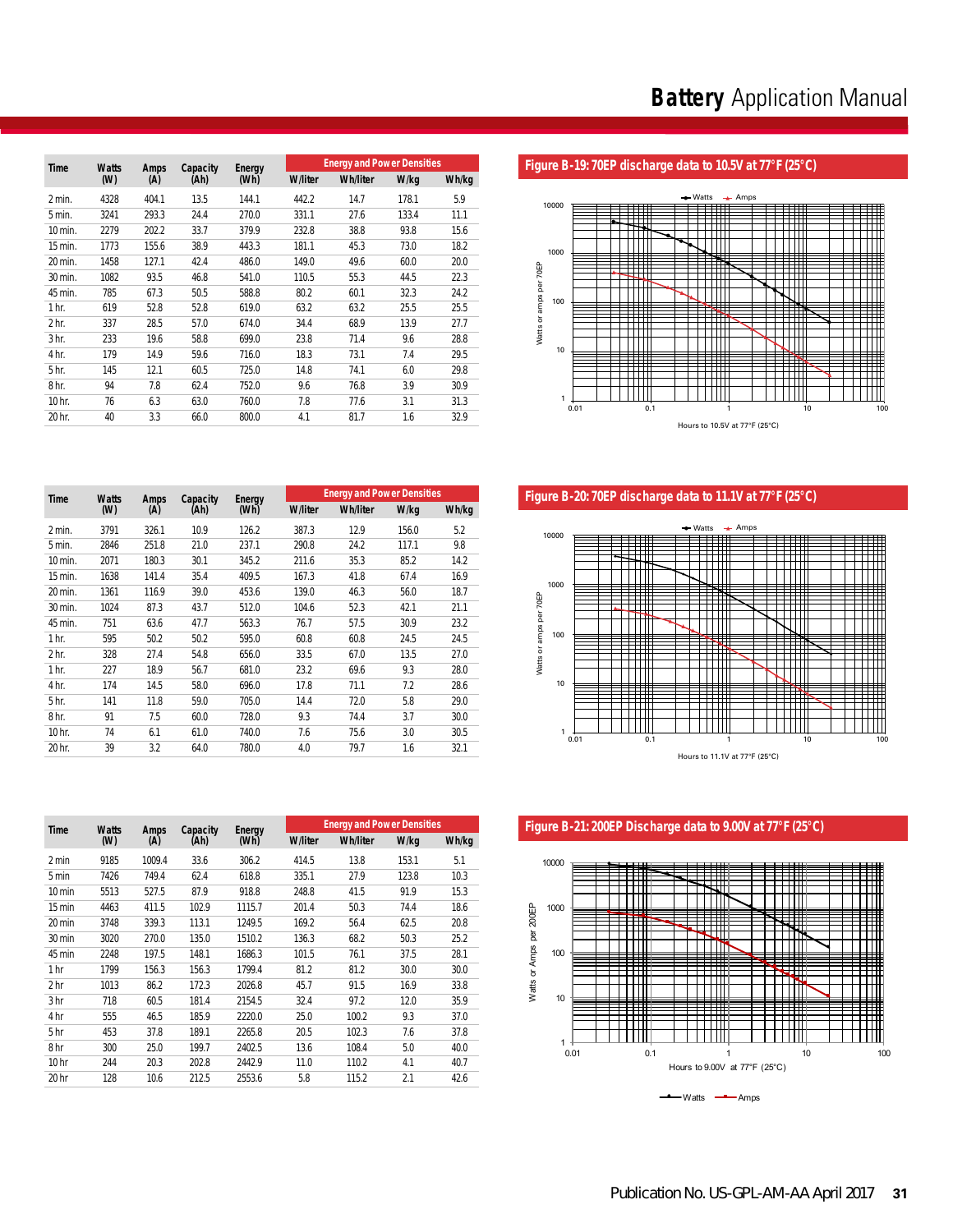

# **Figure B-22: 200EP Discharge data to 10.02V at 25°C (77°F)**



| Time             | <b>Watts</b> | Amps<br>(A) | Capacity<br>(Ah) | Energy |                | <b>Energy and Power Densities</b> |       |       |  |  |
|------------------|--------------|-------------|------------------|--------|----------------|-----------------------------------|-------|-------|--|--|
|                  | (W)          |             |                  | (Wh)   | <b>W/liter</b> | <b>Wh/liter</b>                   | W/kg  | Wh/kg |  |  |
| 2 min            | 7917         | 787.6       | 26.3             | 263.9  | 357.3          | 11.9                              | 132.0 | 4.4   |  |  |
| 5 min            | 6726         | 640.8       | 53.4             | 560.5  | 303.5          | 25.3                              | 112.1 | 9.3   |  |  |
| $10 \text{ min}$ | 5148         | 475.6       | 79.3             | 858.0  | 232.3          | 38.7                              | 85.8  | 14.3  |  |  |
| 15 min           | 4189         | 380.4       | 95.1             | 1047.2 | 189.0          | 47.3                              | 69.8  | 17.5  |  |  |
| 20 min           | 3547         | 318.5       | 106.2            | 1182.5 | 160.1          | 53.4                              | 59.1  | 19.7  |  |  |
| 30 min           | 2888         | 255.4       | 127.7            | 1444.1 | 130.3          | 65.2                              | 48.1  | 24.1  |  |  |
| 45 min           | 2169         | 189.1       | 141.9            | 1627.0 | 97.9           | 73.4                              | 36.2  | 27.1  |  |  |
| 1 hr             | 1746         | 150.8       | 150.8            | 1745.6 | 78.8           | 78.8                              | 29.1  | 29.1  |  |  |
| 2 hr             | 993          | 84.2        | 168.4            | 1986.0 | 44.8           | 89.6                              | 16.5  | 33.1  |  |  |
| 3 hr             | 699          | 58.7        | 176.2            | 2096.7 | 31.5           | 94.6                              | 11.6  | 34.9  |  |  |
| 4 hr             | 541          | 45.2        | 181.0            | 2163.5 | 24.4           | 97.6                              | 9.0   | 36.1  |  |  |
| 5 hr             | 442          | 36.9        | 184.3            | 2209.8 | 19.9           | 99.7                              | 7.4   | 36.8  |  |  |
| 8 <sub>hr</sub>  | 293          | 24.3        | 194.6            | 2344.4 | 13.2           | 105.8                             | 4.9   | 39.1  |  |  |
| 10 <sub>hr</sub> | 238          | 19.8        | 197.6            | 2383.2 | 10.8           | 107.5                             | 4.0   | 39.7  |  |  |
| 20 hr            | 125          | 10.4        | 208.4            | 2508.6 | 5.7            | 113.2                             | 2.1   | 41.8  |  |  |

**Figure B-23: 200EP Discharge data to 10.50V at 25°C (77°F)**



| Time             | <b>Watts</b> | Amps<br>(A) | Capacity<br>(Ah) | Energy |                | <b>Energy and Power Densities</b> |       |       |  |  |
|------------------|--------------|-------------|------------------|--------|----------------|-----------------------------------|-------|-------|--|--|
|                  | (W)          |             |                  | (Wh)   | <b>W/liter</b> | <b>Wh/liter</b>                   | W/kg  | Wh/kg |  |  |
| 2 min            | 6737         | 643.1       | 21.4             | 224.6  | 304.0          | 10.1                              | 112.3 | 3.7   |  |  |
| 5 min            | 5965         | 552.1       | 46.0             | 497.1  | 269.2          | 22.4                              | 99.4  | 8.3   |  |  |
| 10 min           | 4694         | 424.4       | 70.7             | 782.3  | 211.8          | 35.3                              | 78.2  | 13.0  |  |  |
| 15 min           | 3875         | 345.8       | 86.5             | 968.7  | 174.9          | 43.7                              | 64.6  | 16.1  |  |  |
| 20 min           | 3313         | 293.0       | 97.7             | 1104.3 | 149.5          | 49.8                              | 55.2  | 18.4  |  |  |
| 30 min           | 2730         | 238.6       | 119.3            | 1365.2 | 123.2          | 61.6                              | 45.5  | 22.8  |  |  |
| 45 min           | 2073         | 179.1       | 134.3            | 1554.7 | 93.5           | 70.2                              | 34.5  | 25.9  |  |  |
| 1 <sub>hr</sub>  | 1679         | 144.0       | 144.0            | 1679.3 | 75.8           | 75.8                              | 28.0  | 28.0  |  |  |
| 2 <sub>hr</sub>  | 968          | 81.7        | 163.4            | 1935.6 | 43.7           | 87.3                              | 16.1  | 32.3  |  |  |
| 3 <sub>hr</sub>  | 685          | 57.4        | 172.2            | 2054.5 | 30.9           | 92.7                              | 11.4  | 34.2  |  |  |
| 4 hr             | 531          | 44.3        | 177.4            | 2126.0 | 24.0           | 95.9                              | 8.9   | 35.4  |  |  |
| 5 hr             | 435          | 36.2        | 181.0            | 2174.8 | 19.6           | 98.1                              | 7.2   | 36.2  |  |  |
| 8 <sub>hr</sub>  | 289          | 23.9        | 191.5            | 2310.6 | 13.0           | 104.3                             | 4.8   | 38.5  |  |  |
| 10 <sub>hr</sub> | 235          | 19.4        | 194.4            | 2348.4 | 10.6           | 106.0                             | 3.9   | 39.1  |  |  |
| 20 hr            | 123          | 10.2        | 203.8            | 2461.2 | 5.6            | 111.1                             | 2.1   | 41.0  |  |  |

10000 ▀▀ or Amps per 200EP ╪╪╪╬╫ ┯┷╇ TTTM -111 Watts or Amps per 200EP 1000 W Watts or Amps per 200EP ▓ ╪╪╪╬╫ ₩  $\mathbb{H}^*$ 100 ╪╪╪╪╬╬┪ ┿╈╈╈╈ ┯┷╇ ─────────── 10 0.01 0.1 1 10 100  $1 + 0.01$ Hours to 11.10V at 77°F (25°C) 0.01 0.1 1 10 100 Hours to 11.10V at  $77^{\circ}$ F (25 $^{\circ}$ C)  $-Watts$   $\longrightarrow$  Amps

200EP Discharge data to 11.10V at 77°F (25°C)

200EP Discharge data to 11.10V at 77°F (25°C)

**Figure B-24: 200EP Discharge data to 11.10V at 25°C (77°F)** 10000

| <b>Time</b>      | <b>Watts</b> | Amps<br>(A) | Capacity<br>(Ah) | Energy |                | <b>Energy and Power Densities</b> |      |       |  |  |
|------------------|--------------|-------------|------------------|--------|----------------|-----------------------------------|------|-------|--|--|
|                  | (W)          |             |                  | (Wh)   | <b>W/liter</b> | <b>Wh/liter</b>                   | W/kg | Wh/kg |  |  |
| 2 min            | 5069         | 462.1       | 15.4             | 169.0  | 228.8          | 7.6                               | 84.5 | 2.8   |  |  |
| 5 min            | 4806         | 428.1       | 35.7             | 400.5  | 216.9          | 18.1                              | 80.1 | 6.7   |  |  |
| 10 min           | 3961         | 347.2       | 57.9             | 660.2  | 178.8          | 29.8                              | 66.0 | 11.0  |  |  |
| 15 min           | 3352         | 291.2       | 72.8             | 838.0  | 151.3          | 37.8                              | 55.9 | 14.0  |  |  |
| 20 min           | 2913         | 251.5       | 83.8             | 971.0  | 131.5          | 43.8                              | 48.6 | 16.2  |  |  |
| 30 min           | 2452         | 210.0       | 105.0            | 1226.1 | 110.7          | 55.3                              | 40.9 | 20.4  |  |  |
| 45 min           | 1897         | 161.3       | 121.0            | 1423.0 | 85.6           | 64.2                              | 31.6 | 23.7  |  |  |
| 1 hr             | 1555         | 131.6       | 131.6            | 1555.5 | 70.2           | 70.2                              | 25.9 | 25.9  |  |  |
| 2 hr             | 918          | 76.8        | 153.7            | 1835.2 | 41.4           | 82.8                              | 15.3 | 30.6  |  |  |
| 3 hr             | 656          | 54.6        | 163.9            | 1967.4 | 29.6           | 88.8                              | 10.9 | 32.8  |  |  |
| 4 hr             | 512          | 42.5        | 170.0            | 2046.4 | 23.1           | 92.4                              | 8.5  | 34.1  |  |  |
| 5 <sub>hr</sub>  | 420          | 34.8        | 174.0            | 2099.7 | 19.0           | 94.8                              | 7.0  | 35.0  |  |  |
| 8 <sub>hr</sub>  | 280          | 23.1        | 184.8            | 2237.7 | 12.6           | 101.0                             | 4.7  | 37.3  |  |  |
| 10 <sub>hr</sub> | 227          | 18.8        | 187.6            | 2274.0 | 10.3           | 102.6                             | 3.8  | 37.9  |  |  |
| 20 hr            | 118          | 9.7         | 194.8            | 2366.2 | 5.3            | 106.8                             | 2.0  | 39.4  |  |  |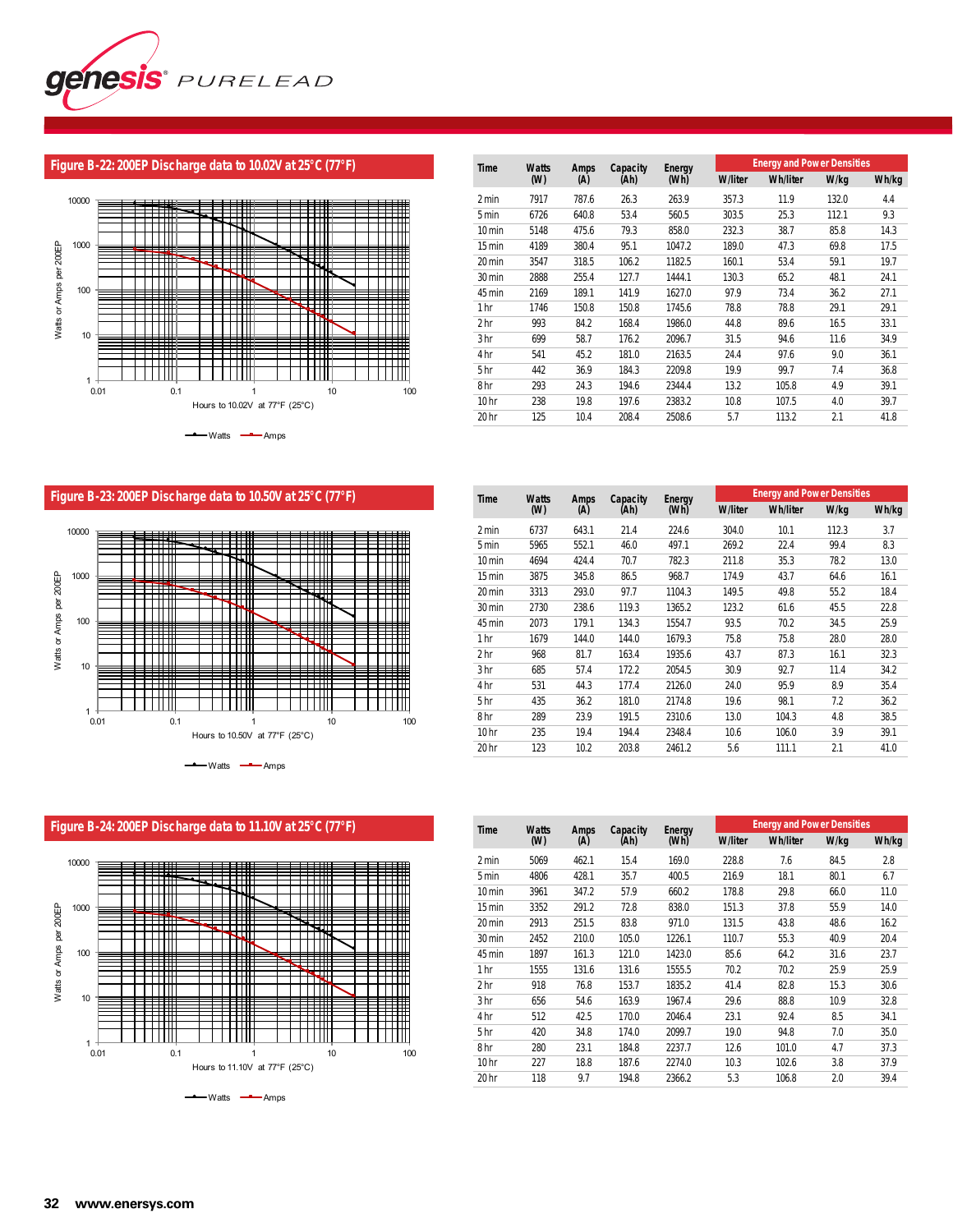# **Notes**